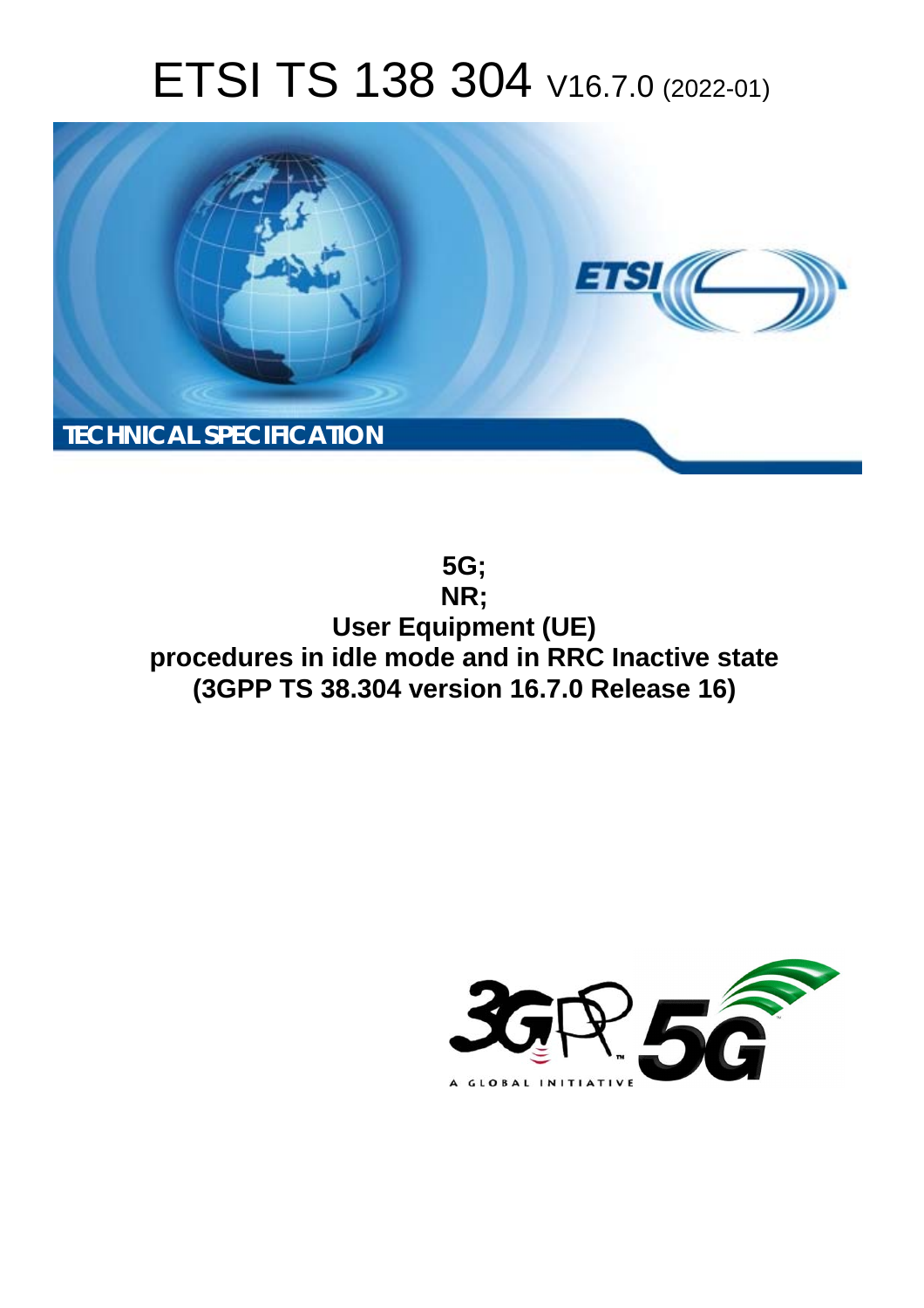Reference RTS/TSGR-0238304vg70

Keywords

 $\overline{5G}$ 

#### *ETSI*

650 Route des Lucioles F-06921 Sophia Antipolis Cedex - FRANCE

Tel.: +33 4 92 94 42 00 Fax: +33 4 93 65 47 16

Siret N° 348 623 562 00017 - APE 7112B Association à but non lucratif enregistrée à la Sous-Préfecture de Grasse (06) N° w061004871

#### *Important notice*

The present document can be downloaded from: <http://www.etsi.org/standards-search>

The present document may be made available in electronic versions and/or in print. The content of any electronic and/or print versions of the present document shall not be modified without the prior written authorization of ETSI. In case of any existing or perceived difference in contents between such versions and/or in print, the prevailing version of an ETSI deliverable is the one made publicly available in PDF format at [www.etsi.org/deliver](http://www.etsi.org/deliver).

Users of the present document should be aware that the document may be subject to revision or change of status. Information on the current status of this and other ETSI documents is available at <https://portal.etsi.org/TB/ETSIDeliverableStatus.aspx>

If you find errors in the present document, please send your comment to one of the following services: <https://portal.etsi.org/People/CommiteeSupportStaff.aspx>

#### *Notice of disclaimer & limitation of liability*

The information provided in the present deliverable is directed solely to professionals who have the appropriate degree of experience to understand and interpret its content in accordance with generally accepted engineering or other professional standard and applicable regulations.

No recommendation as to products and services or vendors is made or should be implied.

No representation or warranty is made that this deliverable is technically accurate or sufficient or conforms to any law and/or governmental rule and/or regulation and further, no representation or warranty is made of merchantability or fitness for any particular purpose or against infringement of intellectual property rights.

In no event shall ETSI be held liable for loss of profits or any other incidental or consequential damages.

Any software contained in this deliverable is provided "AS IS" with no warranties, express or implied, including but not limited to, the warranties of merchantability, fitness for a particular purpose and non-infringement of intellectual property rights and ETSI shall not be held liable in any event for any damages whatsoever (including, without limitation, damages for loss of profits, business interruption, loss of information, or any other pecuniary loss) arising out of or related to the use of or inability to use the software.

#### *Copyright Notification*

No part may be reproduced or utilized in any form or by any means, electronic or mechanical, including photocopying and microfilm except as authorized by written permission of ETSI. The content of the PDF version shall not be modified without the written authorization of ETSI.

The copyright and the foregoing restriction extend to reproduction in all media.

© ETSI 2022. All rights reserved.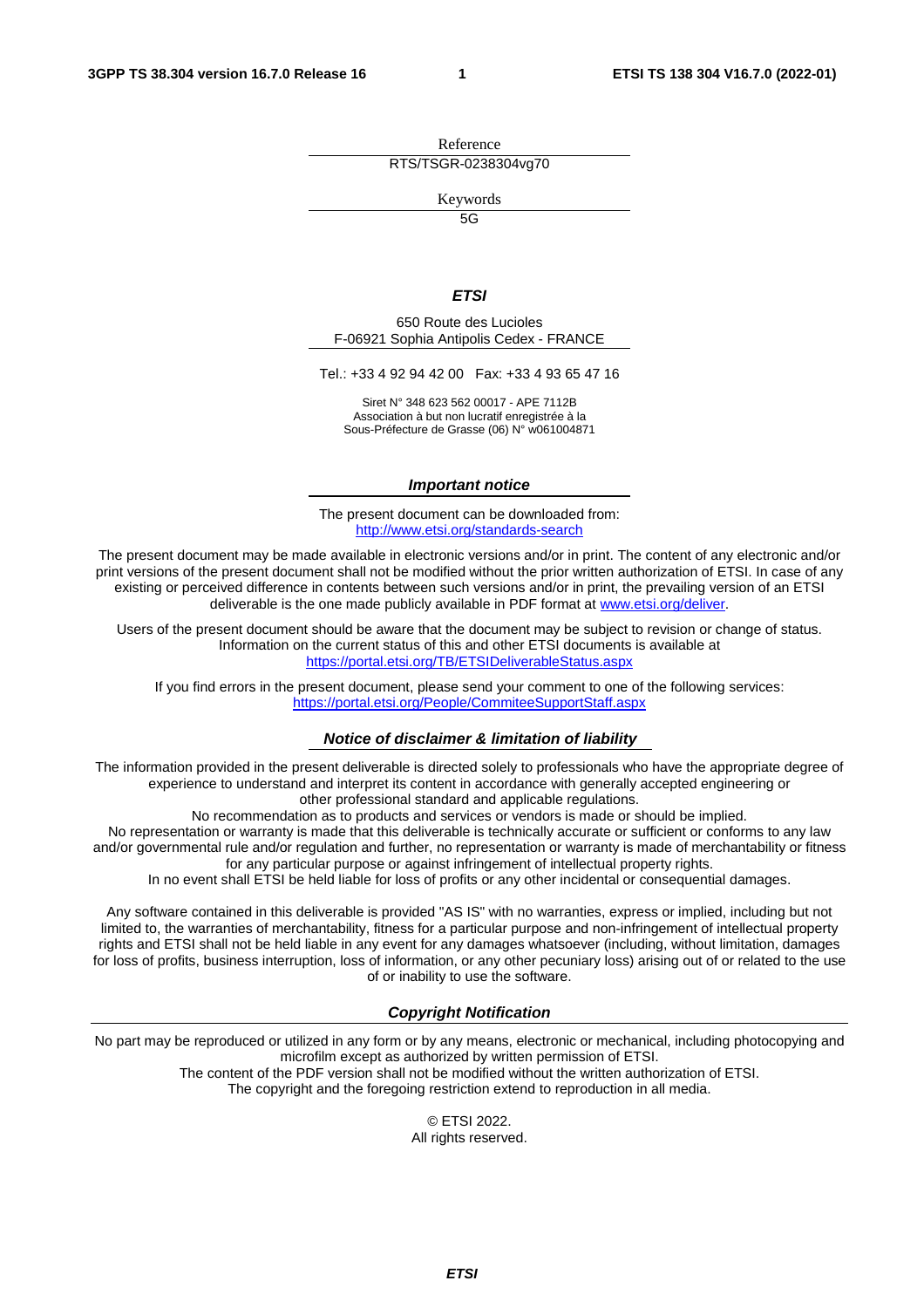## Intellectual Property Rights

#### Essential patents

IPRs essential or potentially essential to normative deliverables may have been declared to ETSI. The declarations pertaining to these essential IPRs, if any, are publicly available for **ETSI members and non-members**, and can be found in ETSI SR 000 314: *"Intellectual Property Rights (IPRs); Essential, or potentially Essential, IPRs notified to ETSI in respect of ETSI standards"*, which is available from the ETSI Secretariat. Latest updates are available on the ETSI Web server ([https://ipr.etsi.org/\)](https://ipr.etsi.org/).

Pursuant to the ETSI Directives including the ETSI IPR Policy, no investigation regarding the essentiality of IPRs, including IPR searches, has been carried out by ETSI. No guarantee can be given as to the existence of other IPRs not referenced in ETSI SR 000 314 (or the updates on the ETSI Web server) which are, or may be, or may become, essential to the present document.

#### **Trademarks**

The present document may include trademarks and/or tradenames which are asserted and/or registered by their owners. ETSI claims no ownership of these except for any which are indicated as being the property of ETSI, and conveys no right to use or reproduce any trademark and/or tradename. Mention of those trademarks in the present document does not constitute an endorsement by ETSI of products, services or organizations associated with those trademarks.

**DECT™**, **PLUGTESTS™**, **UMTS™** and the ETSI logo are trademarks of ETSI registered for the benefit of its Members. **3GPP™** and **LTE™** are trademarks of ETSI registered for the benefit of its Members and of the 3GPP Organizational Partners. **oneM2M™** logo is a trademark of ETSI registered for the benefit of its Members and of the oneM2M Partners. **GSM**® and the GSM logo are trademarks registered and owned by the GSM Association.

## Legal Notice

This Technical Specification (TS) has been produced by ETSI 3rd Generation Partnership Project (3GPP).

The present document may refer to technical specifications or reports using their 3GPP identities. These shall be interpreted as being references to the corresponding ETSI deliverables.

The cross reference between 3GPP and ETSI identities can be found under<http://webapp.etsi.org/key/queryform.asp>.

## Modal verbs terminology

In the present document "**shall**", "**shall not**", "**should**", "**should not**", "**may**", "**need not**", "**will**", "**will not**", "**can**" and "**cannot**" are to be interpreted as described in clause 3.2 of the [ETSI Drafting Rules](https://portal.etsi.org/Services/editHelp!/Howtostart/ETSIDraftingRules.aspx) (Verbal forms for the expression of provisions).

"**must**" and "**must not**" are **NOT** allowed in ETSI deliverables except when used in direct citation.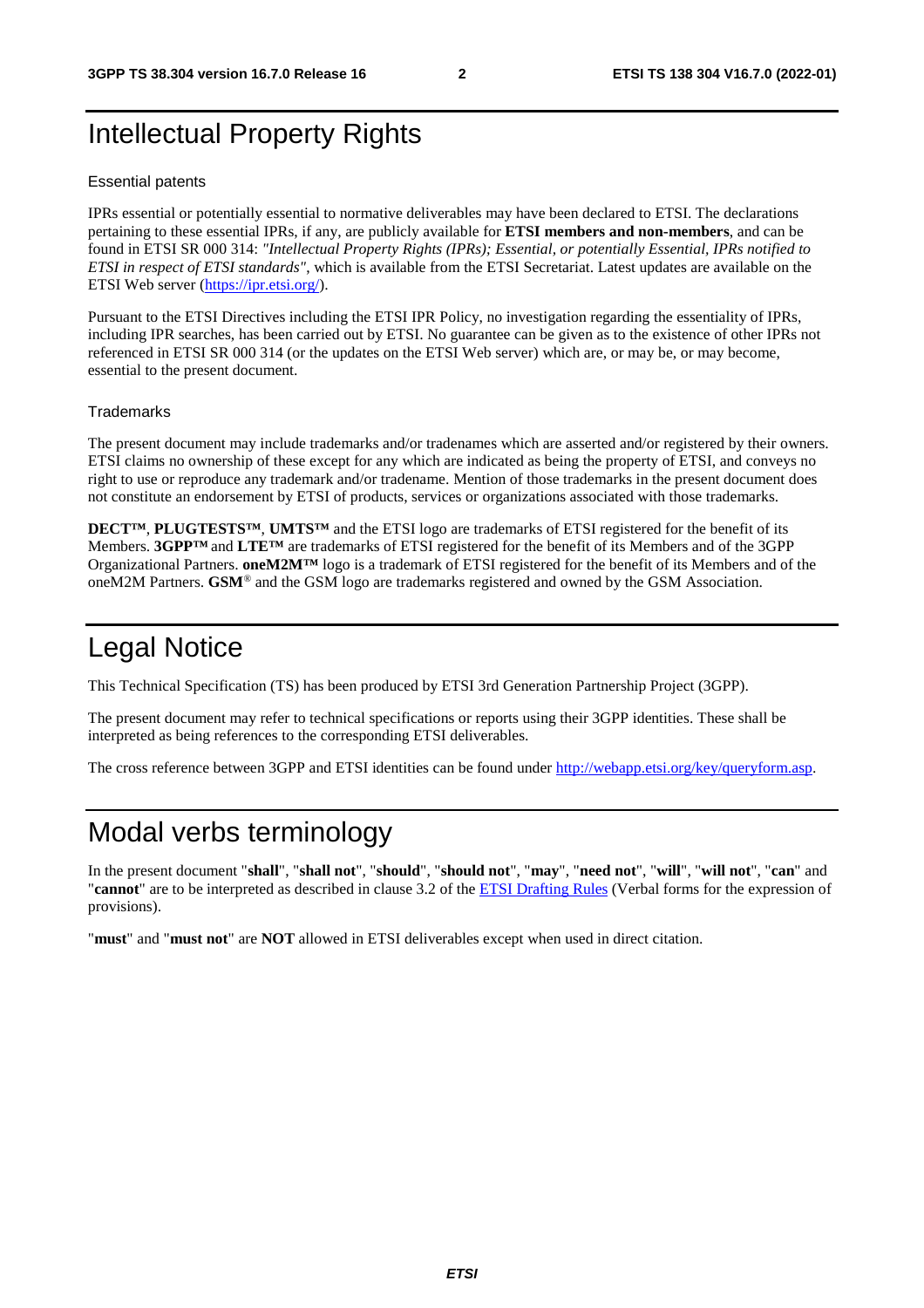$\mathbf{3}$ 

## Contents

| 1          |                                                                                    |     |  |  |  |  |  |  |
|------------|------------------------------------------------------------------------------------|-----|--|--|--|--|--|--|
| 2          |                                                                                    |     |  |  |  |  |  |  |
| 3          |                                                                                    |     |  |  |  |  |  |  |
| 3.1<br>3.2 |                                                                                    |     |  |  |  |  |  |  |
| 4          |                                                                                    |     |  |  |  |  |  |  |
| 4.1        |                                                                                    |     |  |  |  |  |  |  |
| 4.2        | Functional division between AS and NAS in RRC_IDLE state and RRC_INACTIVE state 11 |     |  |  |  |  |  |  |
| 4.3        |                                                                                    |     |  |  |  |  |  |  |
| 4.4        |                                                                                    |     |  |  |  |  |  |  |
| 4.5        |                                                                                    |     |  |  |  |  |  |  |
| 5          |                                                                                    |     |  |  |  |  |  |  |
| 5.1        |                                                                                    |     |  |  |  |  |  |  |
| 5.1.1      |                                                                                    |     |  |  |  |  |  |  |
| 5.1.1.1    |                                                                                    |     |  |  |  |  |  |  |
| 5.1.1.2    |                                                                                    |     |  |  |  |  |  |  |
| 5.1.1.3    |                                                                                    |     |  |  |  |  |  |  |
| 5.1.2      |                                                                                    |     |  |  |  |  |  |  |
| 5.1.2.1    |                                                                                    |     |  |  |  |  |  |  |
| 5.1.2.2    |                                                                                    |     |  |  |  |  |  |  |
| 5.2        |                                                                                    |     |  |  |  |  |  |  |
| 5.2.1      |                                                                                    |     |  |  |  |  |  |  |
| 5.2.2      |                                                                                    |     |  |  |  |  |  |  |
| 5.2.3      |                                                                                    |     |  |  |  |  |  |  |
| 5.2.3.1    |                                                                                    |     |  |  |  |  |  |  |
| 5.2.3.2    |                                                                                    |     |  |  |  |  |  |  |
| 5.2.3.3    |                                                                                    |     |  |  |  |  |  |  |
| 5.2.4      |                                                                                    |     |  |  |  |  |  |  |
| 5.2.4.1    |                                                                                    |     |  |  |  |  |  |  |
| 5.2.4.2    |                                                                                    | .22 |  |  |  |  |  |  |
| 5.2.4.3    |                                                                                    |     |  |  |  |  |  |  |
| 5.2.4.3.0  |                                                                                    |     |  |  |  |  |  |  |
| 5.2.4.3.1  |                                                                                    |     |  |  |  |  |  |  |
| 5.2.4.4    |                                                                                    |     |  |  |  |  |  |  |
| 5.2.4.5    |                                                                                    |     |  |  |  |  |  |  |
| 5.2.4.6    | Intra-frequency and equal priority inter-frequency Cell Reselection criteria25     |     |  |  |  |  |  |  |
| 5.2.4.7    |                                                                                    |     |  |  |  |  |  |  |
| 5.2.4.7.0  |                                                                                    |     |  |  |  |  |  |  |
| 5.2.4.7.1  |                                                                                    |     |  |  |  |  |  |  |
| 5.2.4.8    |                                                                                    |     |  |  |  |  |  |  |
| 5.2.4.9    |                                                                                    |     |  |  |  |  |  |  |
| 5.2.4.9.0  |                                                                                    |     |  |  |  |  |  |  |
| 5.2.4.9.1  |                                                                                    |     |  |  |  |  |  |  |
| 5.2.4.9.2  |                                                                                    |     |  |  |  |  |  |  |
| 5.2.4.10   |                                                                                    |     |  |  |  |  |  |  |
| 5.2.5      |                                                                                    |     |  |  |  |  |  |  |
| 5.2.6      |                                                                                    |     |  |  |  |  |  |  |
| 5.2.7      |                                                                                    |     |  |  |  |  |  |  |
| 5.2.8      |                                                                                    |     |  |  |  |  |  |  |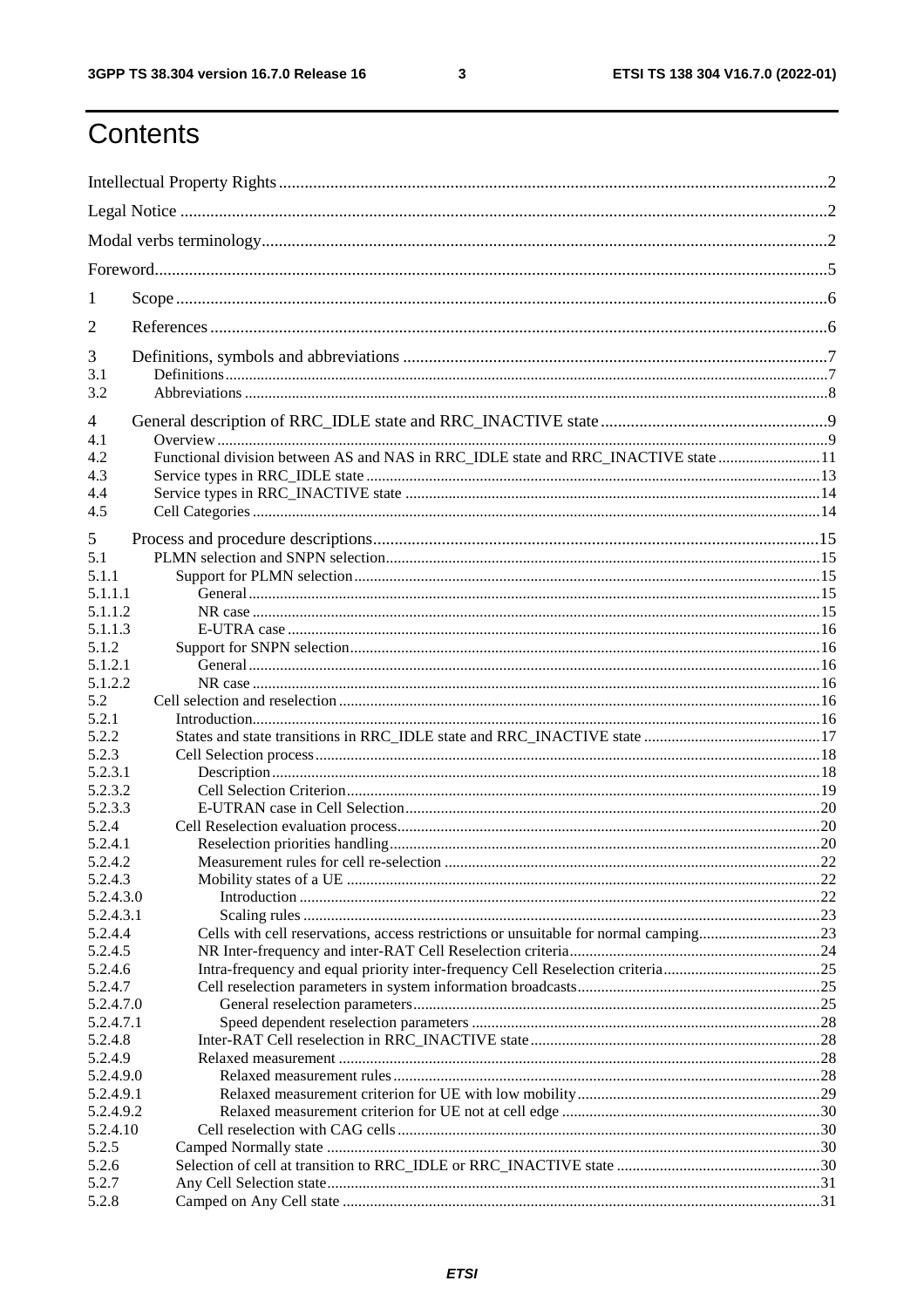#### $\overline{\mathbf{4}}$

| 5.3            |                               |  |  |  |  |  |  |
|----------------|-------------------------------|--|--|--|--|--|--|
| 5.3.0          |                               |  |  |  |  |  |  |
| 5.3.1          |                               |  |  |  |  |  |  |
| 5.3.2          |                               |  |  |  |  |  |  |
| 5.4            |                               |  |  |  |  |  |  |
| 5.5            |                               |  |  |  |  |  |  |
| 6              |                               |  |  |  |  |  |  |
| 6.1            |                               |  |  |  |  |  |  |
| 7 <sup>7</sup> |                               |  |  |  |  |  |  |
| 7.1            |                               |  |  |  |  |  |  |
| 8              |                               |  |  |  |  |  |  |
| 8.1            |                               |  |  |  |  |  |  |
| 8.2            |                               |  |  |  |  |  |  |
| 8.2.1          |                               |  |  |  |  |  |  |
|                | <b>Annex A (informative):</b> |  |  |  |  |  |  |
|                |                               |  |  |  |  |  |  |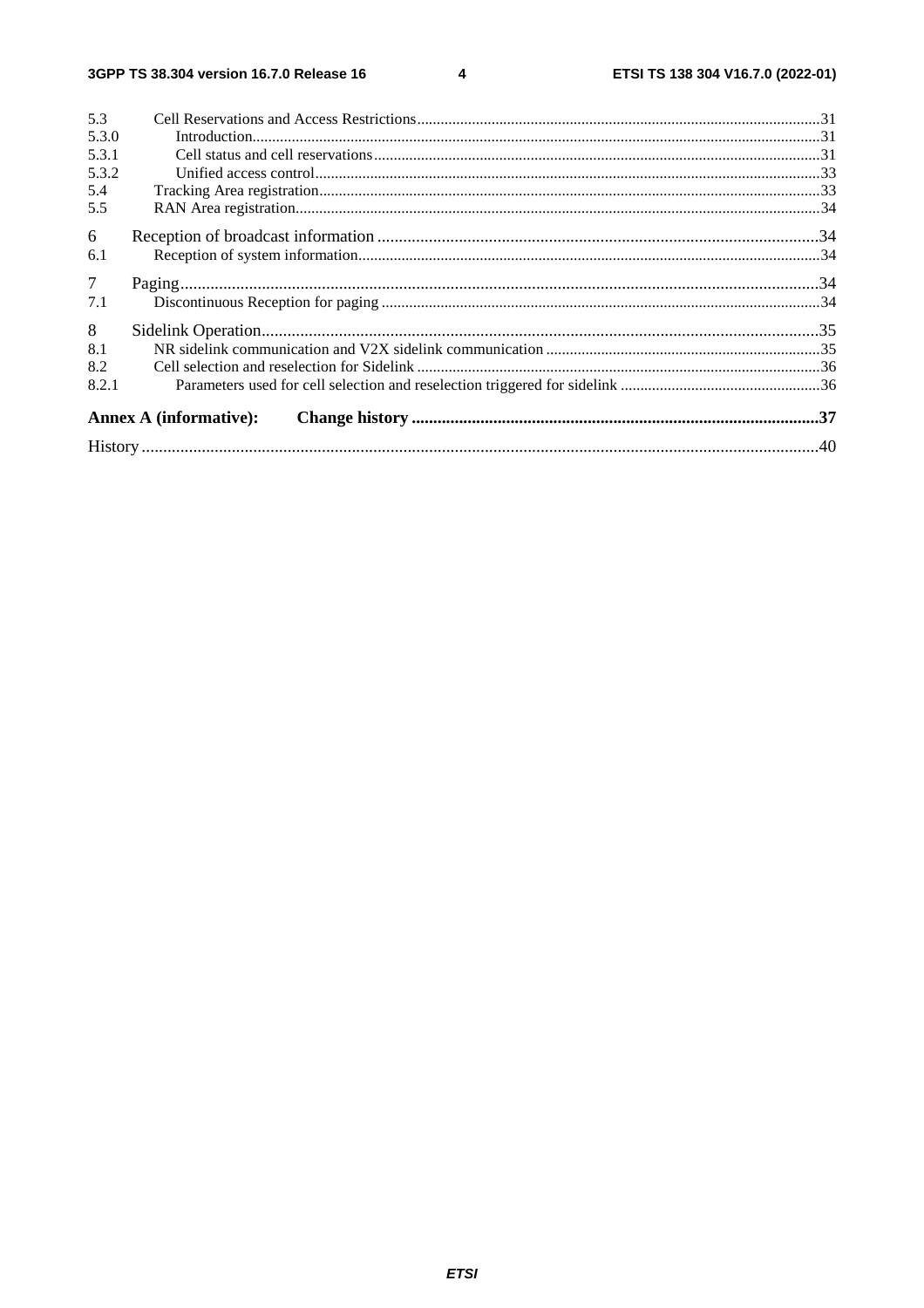## Foreword

This Technical Specification has been produced by the 3rd Generation Partnership Project (3GPP).

The contents of the present document are subject to continuing work within the TSG and may change following formal TSG approval. Should the TSG modify the contents of the present document, it will be re-released by the TSG with an identifying change of release date and an increase in version number as follows:

Version x.y.z

where:

- x the first digit:
	- 1 presented to TSG for information;
	- 2 presented to TSG for approval;
	- 3 or greater indicates TSG approved document under change control.
- y the second digit is incremented for all changes of substance, i.e. technical enhancements, corrections, updates, etc.
- z the third digit is incremented when editorial only changes have been incorporated in the document.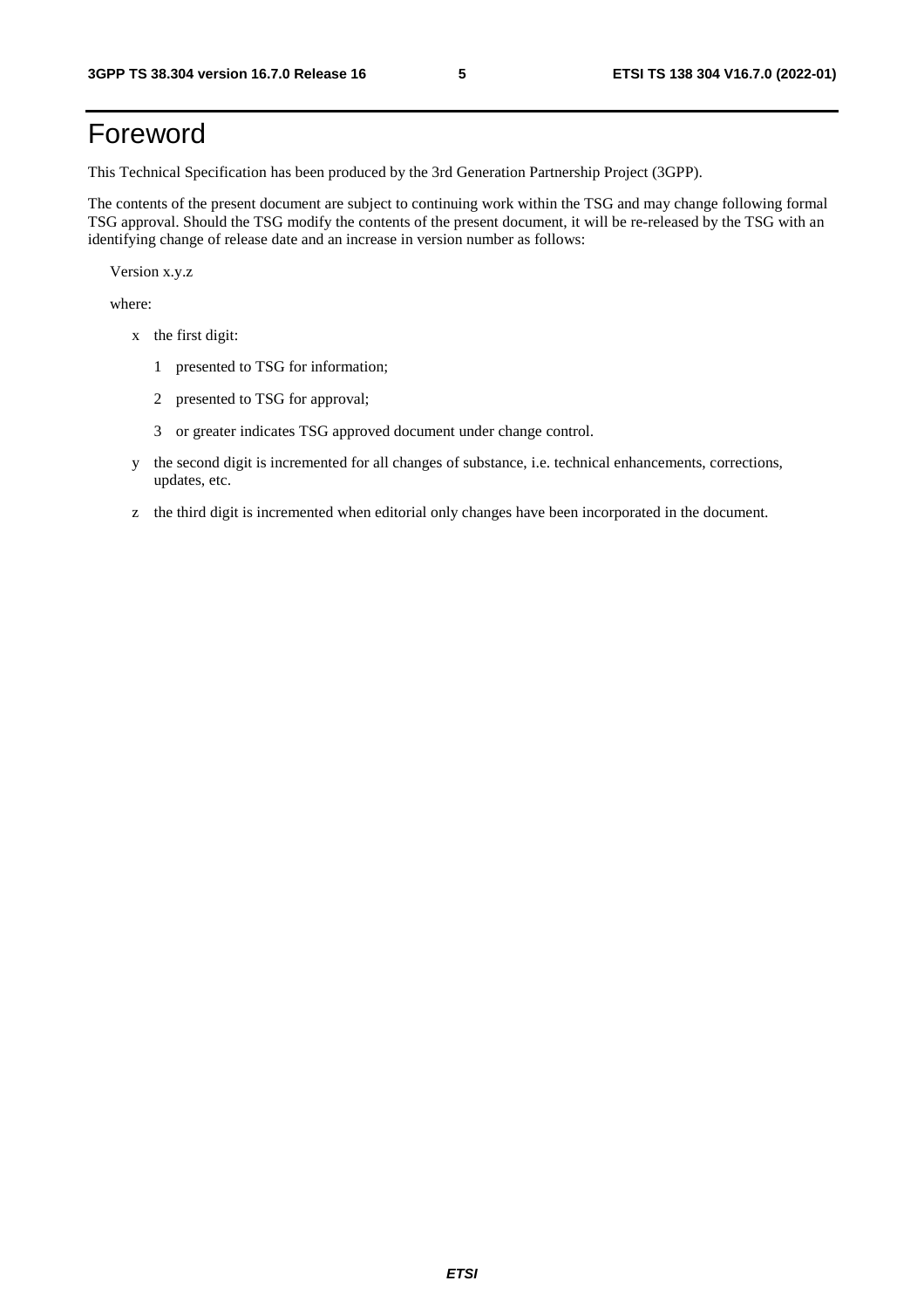## 1 Scope

The present document specifies the Access Stratum (AS) part of the UE procedures in RRC\_IDLE state (also called Idle mode) and RRC\_INACTIVE state. The non-access stratum (NAS) part of Idle mode procedures and processes is specified in TS 23.122 [9].

The present document specifies the model for the functional division between the NAS and AS in a UE.

The present document applies to all UEs that support at least NR Radio Access, including multi-RAT UEs as described in 3GPP specifications, in the following cases:

- When the UE is camped on a NR cell;
- When the UE is searching for a cell to camp on;
- NOTE: When the UE is camped on or searching for a cell to camp on belonging to other RATs, the UE behaviour is described in the specifications of the other RATs.

## 2 References

The following documents contain provisions which, through reference in this text, constitute provisions of the present document.

- References are either specific (identified by date of publication, edition number, version number, etc.) or non-specific.
- For a specific reference, subsequent revisions do not apply.
- For a non-specific reference, the latest version applies. In the case of a reference to a 3GPP document (including a GSM document), a non-specific reference implicitly refers to the latest version of that document *in the same Release as the present document*.
- [1] 3GPP TR 21.905: "Vocabulary for 3GPP Specifications".
- [2] 3GPP TS 38.300: "NR Overall Description; Stage 2".
- [3] 3GPP TS 38.331: "NR; Radio Resource Control (RRC) Protocol Specification".
- [4] 3GPP TS 38.213: "NR; Physical layer procedures for control ".
- [5] Void
- [6] 3GPP TS 36.331: "E-UTRA; Radio Resource Control (RRC) Protocol Specification".
- [7] 3GPP TS 36.304: "E-UTRA; User Equipment (UE) procedures in RRC\_IDLE state ".
- [8] 3GPP TS 38.133: "NR; Requirements for Support of Radio Resource Management".
- [9] 3GPP TS 23.122: "NAS functions related to Mobile Station (MS) in RRC\_IDLE state".
- [10] 3GPP TS 23.501: "System Architecture for the 5G System; Stage 2".
- [11] 3GPP TS 38.215: "NR; Physical layer measurements".
- [12] 3GPP TS 22.261: "Service requirements for the 5G system".
- [13] 3GPP TS 24.890: "5G System Phase 1; CT WG1 Aspects".
- [14] 3GPP TS 24.501: "Non-Access-Stratum (NAS) protocol for 5G System (5GS); Stage 3".
- [15] 3GPP TS 38.101-1: "NR; User Equipment (UE) radio transmission and reception; Part 1: Range 1 Standalone".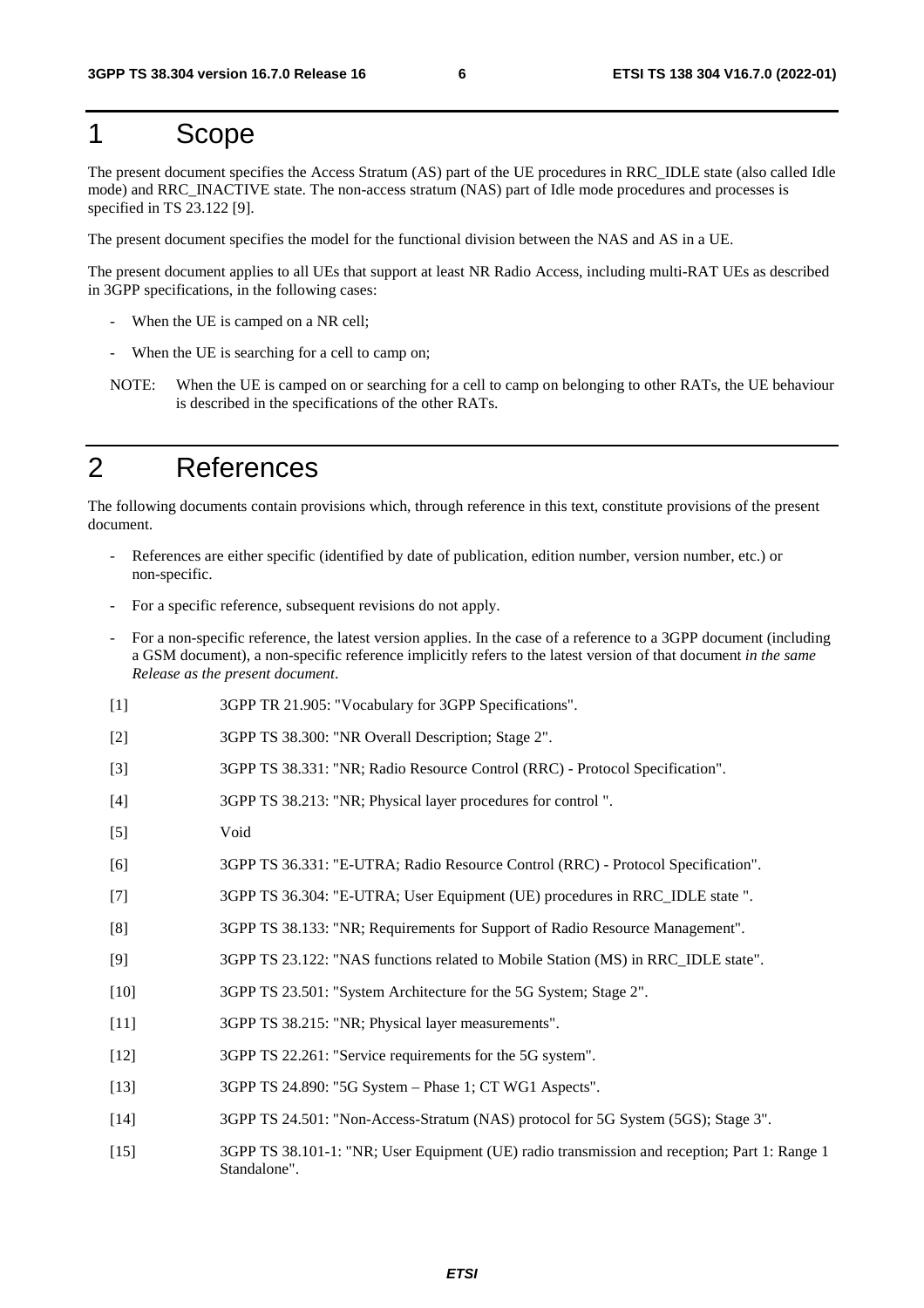| [16] | 3GPP TS 23.287: "Architecture enhancements for 5G System (5GS) to support Vehicle-to-<br>Everything (V2X) services".        |
|------|-----------------------------------------------------------------------------------------------------------------------------|
| [17] | 3GPP TS 23.285: "Technical Specification Group Services and System Aspects; Architecture<br>enhancements for V2X services". |
| [18] | 3GPP TS 22.011: "Service accessibility".                                                                                    |

## 3 Definitions, symbols and abbreviations

## 3.1 Definitions

For the purposes of the present document, the following terms and definitions apply:

**Acceptable Cell:** A cell that satisfies certain conditions as specified in 4.5.

**Allowed CAG list:** A per-PLMN list of CAG Identifiers the UE is allowed to access (see TS 23.501 [10])**.** 

**Available PLMN(s):** One or more PLMN(s) for which the UE has found at least one cell and read its PLMN identity(ies).

**Available SNPN(s):** One or more SNPN(s) for which the UE has found at least one cell and read its SNPN identity(ies).

**Barred Cell**: A cell a UE is not allowed to camp on.

**CAG cell**: A cell broadcasting at least one Closed Access Group Identifier.

**Camped on a cell:** UE has completed the cell selection/reselection process and has chosen a cell. The UE monitors system information and (in most cases) paging information.

**Camped on any cell**: UE is in idle mode and has completed the cell selection/reselection process and has chosen a cell irrespective of PLMN identity.

**Closed Access Group Identifier**: Identifier of a CAG within a PLMN.

**Commercial Mobile Alert System:** Public Warning System that delivers *Warning Notifications* provided by *Warning Notification Providers* to CMAS capable UEs.

**eCall Only Mode:** A UE configuration option that allows the UE to register at 5GC and register in IMS to perform only eCall Over IMS, and a non-emergency IMS call for test and/or terminal reconfiguration services.

**EHPLMN:** Any of the PLMN entries contained in the Equivalent HPLMN list TS 23.122 [9].

**Equivalent PLMN list:** List of PLMNs considered as equivalent by the UE for cell selection, cell reselection, and handover according to the information provided by the NAS.

**Home PLMN:** A PLMN where the Mobile Country Code (MCC) and Mobile Network Code (MNC) of the PLMN identity are the same as the MCC and MNC of the IMSI.

**Network Identifier**: Identifier of an SNPN in combination with a PLMN ID (TS 23.501 [10]).

**Non-Public Network:** A network deployed for non-public use, as defined in TS 22.261 [12].

**NR sidelink communication**: AS functionality enabling at least V2X Communication as defined in TS 23.287 [16], between two or more nearby UEs, using NR technology but not traversing any network node.

**Process:** A local action in the UE invoked by an RRC procedure or an RRC\_IDLE or RRC\_INACTIVE state procedure.

**Radio Access Technology:** Type of technology used for radio access, for instance NR or E-UTRA.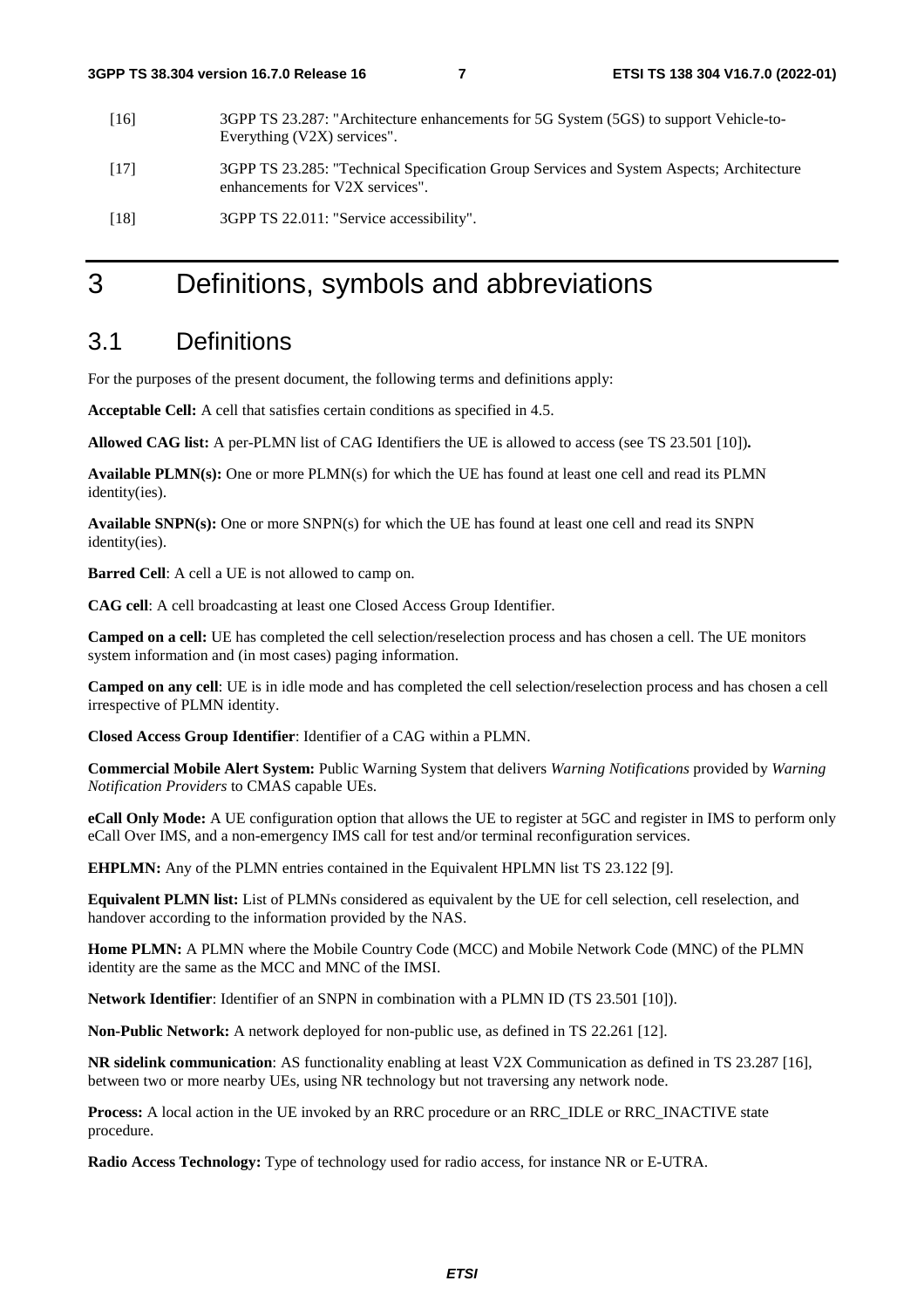**Registration Area**: (NAS) registration area is an area in which the UE may roam without a need to perform location registration, which is a NAS procedure.

**Registered PLMN:** This is the PLMN on which certain Location Registration outcomes have occurred, as specified in TS 23.122 [9].

**Registered SNPN**: This is the SNPN on which certain Location Registration outcomes have occurred, as specified in TS 23.122 [9].

**Reserved Cell**: A cell on which camping is not allowed, except for particular UEs, if so indicated in the system information.

**Selected PLMN:** This is the PLMN that has been selected by the NAS, either manually or automatically.

**Selected SNPN:** This is the SNPN that has been selected by the NAS, either manually or automatically.

**Serving cell:** The cell on which the UE is camped.

**Sidelink:** UE to UE interface for V2X sidelink communication defined in TS 23.287[16].

**SNPN Access Mode:** Mode of operation wherein UE only selects SNPNs (as defined in TS 23.501 [10]).

**SNPN identity**: An identifier of an SNPN comprising of a PLMN ID and an NID combination.

**Strongest cell:** The cell on a particular frequency that is considered strongest according to the layer 1 cell search procedure (TS 38.213 [4], TS 38.215 [11]).

**Suitable Cell:** This is a cell on which a UE may camp. For NR cell, the criteria are defined in clause 4.5, for E-UTRA cell in TS 36.304 [7].

**V2X sidelink communication**: AS functionality enabling V2X Communication as defined in TS 23.285 [17], between nearby UEs, using E-UTRA technology but not traversing any network node.

## 3.2 Abbreviations

For the purposes of the present document, the abbreviations given in TR 21.905 [1] and the following apply. An abbreviation defined in the present document takes precedence over the definition of the same abbreviation, if any, in TR 21.905 [1].

| AS             | <b>Access Stratum</b>                                |
|----------------|------------------------------------------------------|
| CAG            | Closed Access Group                                  |
| CAG-ID         | Closed Access Group Identifier                       |
| <b>CMAS</b>    | Commercial Mobile Alert System                       |
| CN.            | Core Network                                         |
| <b>DCI</b>     | Downlink Control Information                         |
| <b>ETWS</b>    | Earthquake and Tsunami Warning System                |
| E-UTRA         | <b>Evolved UMTS Terrestrial Radio Access</b>         |
| <b>E-UTRAN</b> | <b>Evolved UMTS Terrestrial Radio Access Network</b> |
| <b>HRNN</b>    | Human-Readable Network Name                          |
| <b>IAB</b>     | Integrated Access and Backhaul                       |
| <b>IMSI</b>    | <b>International Mobile Subscriber Identity</b>      |
| <b>MCC</b>     | Mobile Country Code                                  |
| <b>MICO</b>    | Mobile Initiated Connection Only                     |
| <b>NAS</b>     | Non-Access Stratum                                   |
| NID.           | Network Identifier                                   |
| <b>NPN</b>     | Non-Public Network                                   |
| NR.            | NR Radio Access                                      |
| <b>PLMN</b>    | Public Land Mobile Network                           |
| <b>RAT</b>     | Radio Access Technology                              |
| <b>RNA</b>     | <b>RAN-based Notification Area</b>                   |
| <b>RNAU</b>    | RAN-based Notification Area Update                   |
| <b>RRC</b>     | Radio Resource Control                               |
| <b>SNPN</b>    | Stand-alone Non-Public Network                       |
| <b>UAC</b>     | Unified Access Control                               |
|                |                                                      |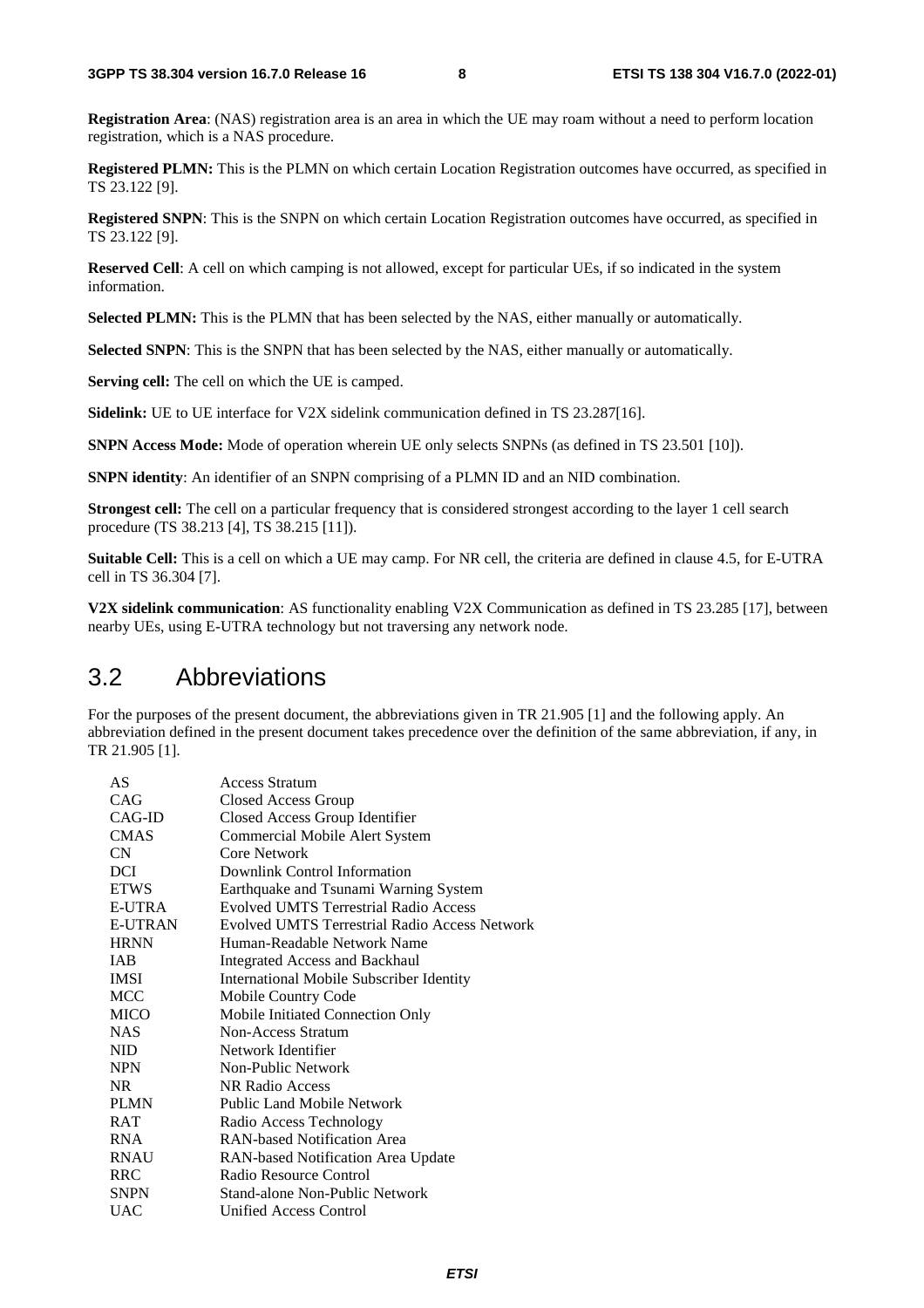| UE          | User Equipment                             |
|-------------|--------------------------------------------|
| <b>UMTS</b> | Universal Mobile Telecommunications System |
| V2X         | Vehicle to Everything                      |

## 4 General description of RRC\_IDLE state and RRC\_INACTIVE state

## 4.1 Overview

The RRC\_IDLE state and RRC\_INACTIVE state tasks can be subdivided into three processes:

- PLMN selection (for UE not operating in SNPN access mode) or SNPN selection (for UE operating in SNPN access mode);
- Cell selection and reselection;
- Location registration and RNA update.

PLMN selection, SNPN selection, cell reselection procedures, and location registration are common for both RRC\_IDLE state and RRC\_INACTIVE state. RNA update is only applicable for RRC\_INACTIVE state. When UE selects a new PLMN or SNPN, UE transitions from RRC\_INACTIVE to RRC\_IDLE, as specified in TS 24.501 [14].

When a UE is switched on, a public land mobile network (PLMN) or a SNPN is selected by NAS. For the selected PLMN/SNPN, associated RAT(s) may be set, as specified in TS 23.122 [9]. The NAS shall provide a list of equivalent PLMNs, if available, that the AS shall use for cell selection and cell reselection.

With cell selection, the UE searches for a suitable cell of the selected PLMN or selected SNPN, chooses that cell to provide available services, and monitors its control channel. This procedure is defined as "camping on the cell".

The UE shall, if necessary, then register its presence, by means of a NAS registration procedure, in the tracking area of the chosen cell. As an outcome of a successful Location Registration, the selected PLMN/SNPN then becomes the registered PLMN/SNPN, as specified in TS 23.122 [9].

If the UE finds a more suitable cell, according to the cell reselection criteria, it reselects onto that cell and camps on it. If the new cell does not belong to at least one tracking area to which the UE is registered, location registration is performed. In RRC\_INACTIVE state, if the new cell does not belong to the configured RNA, an RNA update procedure is performed.

If necessary, the UE shall search for higher priority PLMNs at regular time intervals as described in TS 23.122 [9] and search for a suitable cell if another PLMN has been selected by NAS.

For UE not operating in SNPN access mode, search of available CAGs may be triggered by NAS to support manual CAG selection. The AS shall report available CAG-ID(s) together with their HRNN (if broadcast) and PLMN(s) to the NAS.

If the UE loses coverage of the registered PLMN/SNPN, either a new PLMN/SNPN is selected automatically (automatic mode), or an indication of available PLMNs/SNPNs is given to the user so that a manual selection can be performed (manual mode). As part of manual SNPN selection, the AS shall report available SNPN identifiers together with their HRNN (if broadcast) to the NAS.

Registration is not performed by UEs only capable of services that need no registration.

The UE may perform NR sidelink communication and/or V2X sidelink communication while in-coverage or out-ofcoverage for sidelink, as specified in clause 8.

The purpose of camping on a cell in RRC\_IDLE state and RRC\_INACTIVE state is fourfold:

- a) It enables the UE to receive system information from the PLMN or the SNPN.
- b) When registered and if the UE wishes to establish an RRC connection or resume a suspended RRC connection, it can do this by initially accessing the network on the control channel of the cell on which it is camped.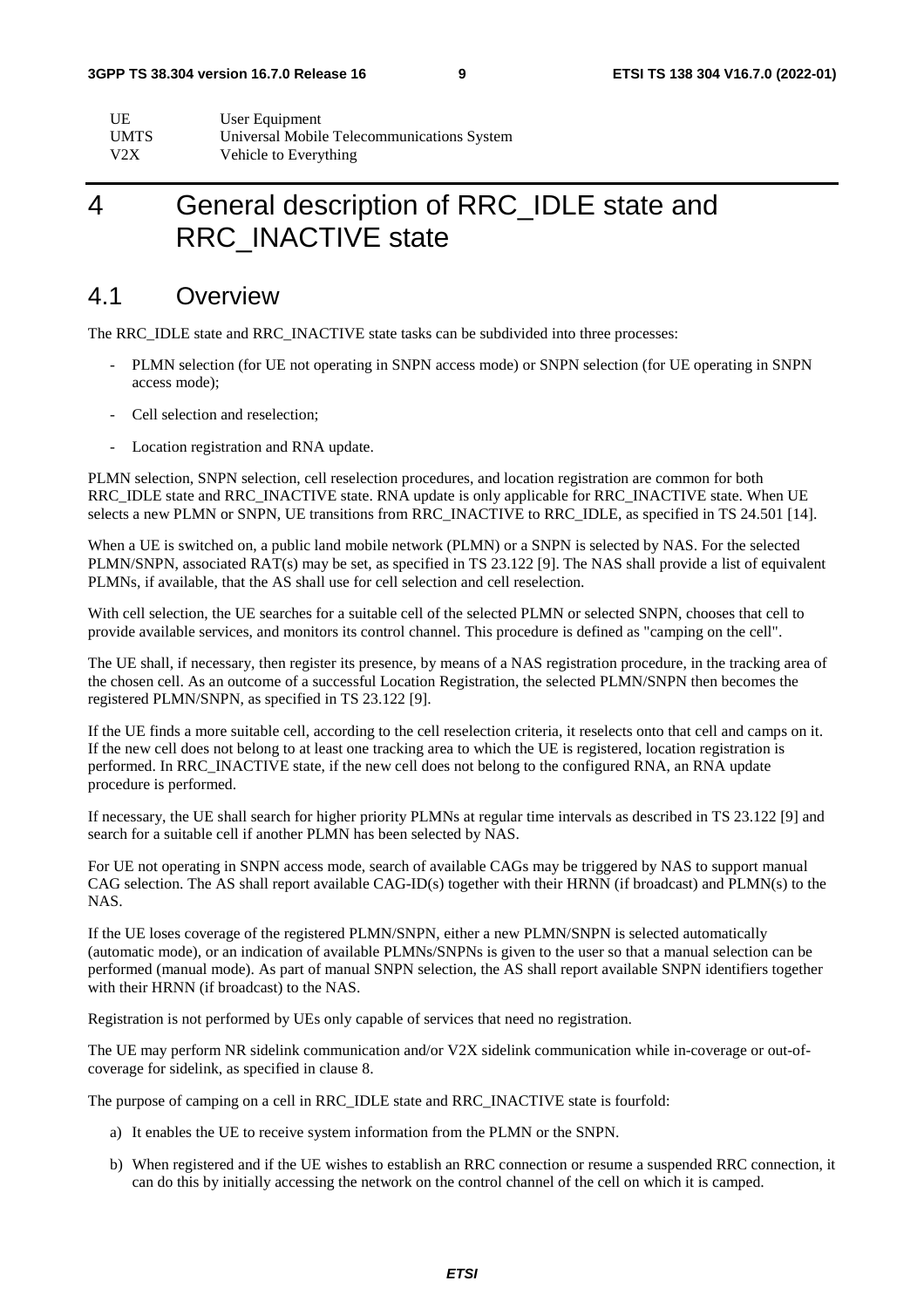- c) If the network needs to send a message or deliver data to the registered UE, it knows (in most cases) the set of tracking areas (in RRC\_IDLE state) or RNA (in RRC\_INACTIVE state) in which the UE is camped. It can then send a "paging" message for the UE on the control channels of all the cells in the corresponding set of areas. The UE will then receive the paging message and can respond.
- d) It enables the UE to receive ETWS and CMAS notifications.

When the UE is in RRC\_IDLE state, upper layers may deactivate AS layer when MICO mode is activated as specified in TS 24.501 [14]. When MICO mode is activated, the AS configuration (e.g. priorities provided by dedicated signalling) is kept and all running timers continue to run but the UE need not perform any idle mode tasks. If a timer expires while MICO mode is activated it is up to the UE implementation whether it performs the corresponding action immediately or the latest when MICO mode is deactivated. When MICO mode is deactivated, the UE shall perform all idle mode tasks.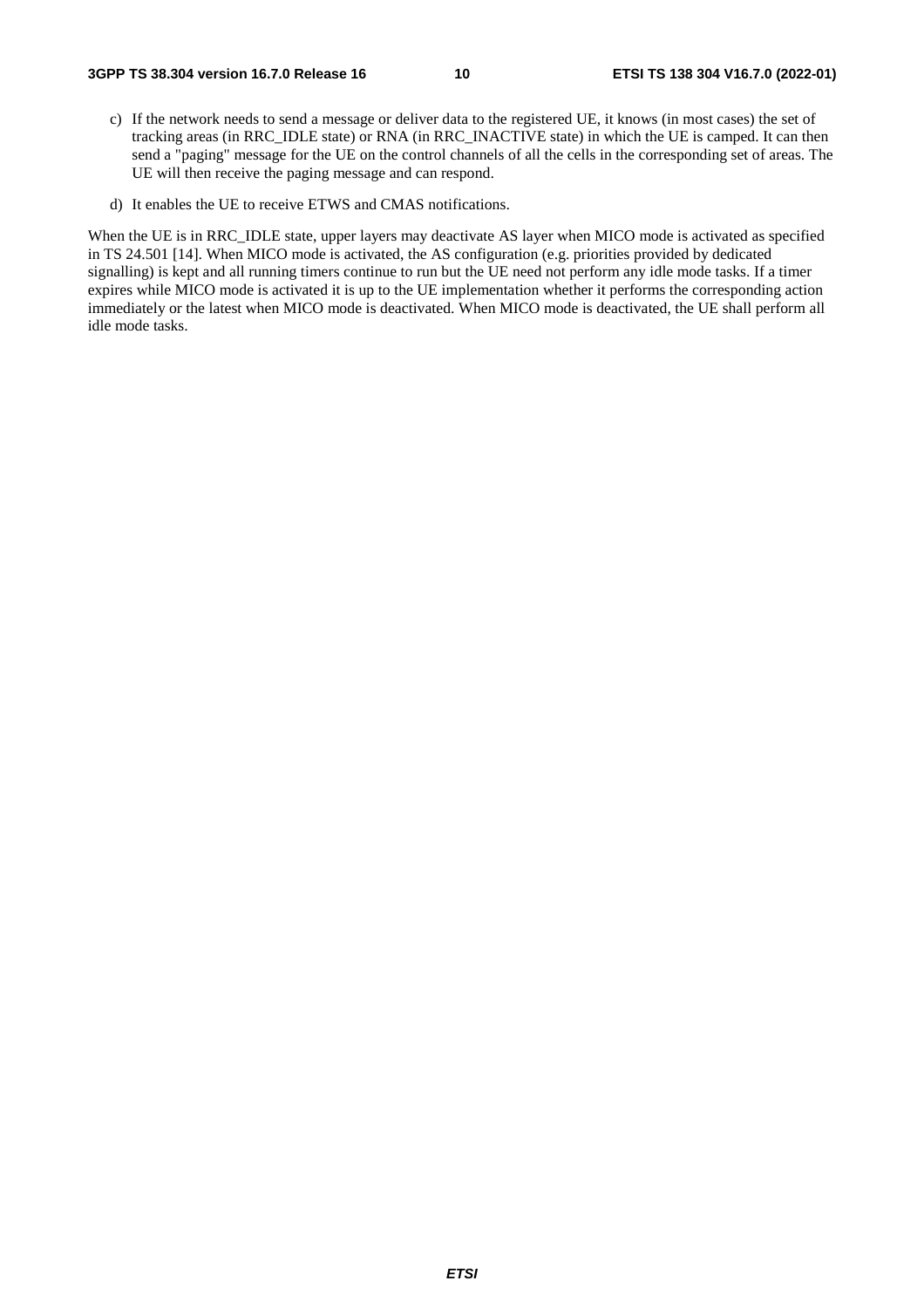## 4.2 Functional division between AS and NAS in RRC\_IDLE state and RRC\_INACTIVE state

Table 4.2-1 presents the functional division between UE non-access stratum (NAS) and UE access stratum (AS) in RRC\_IDLE state and RRC\_INACTIVE states. The NAS part is specified in TS 23.122 [9] and the AS part in the present document.

#### **Table 4.2-1: Functional division between AS and NAS in RRC\_IDLE state and RRC\_INACTIVE state**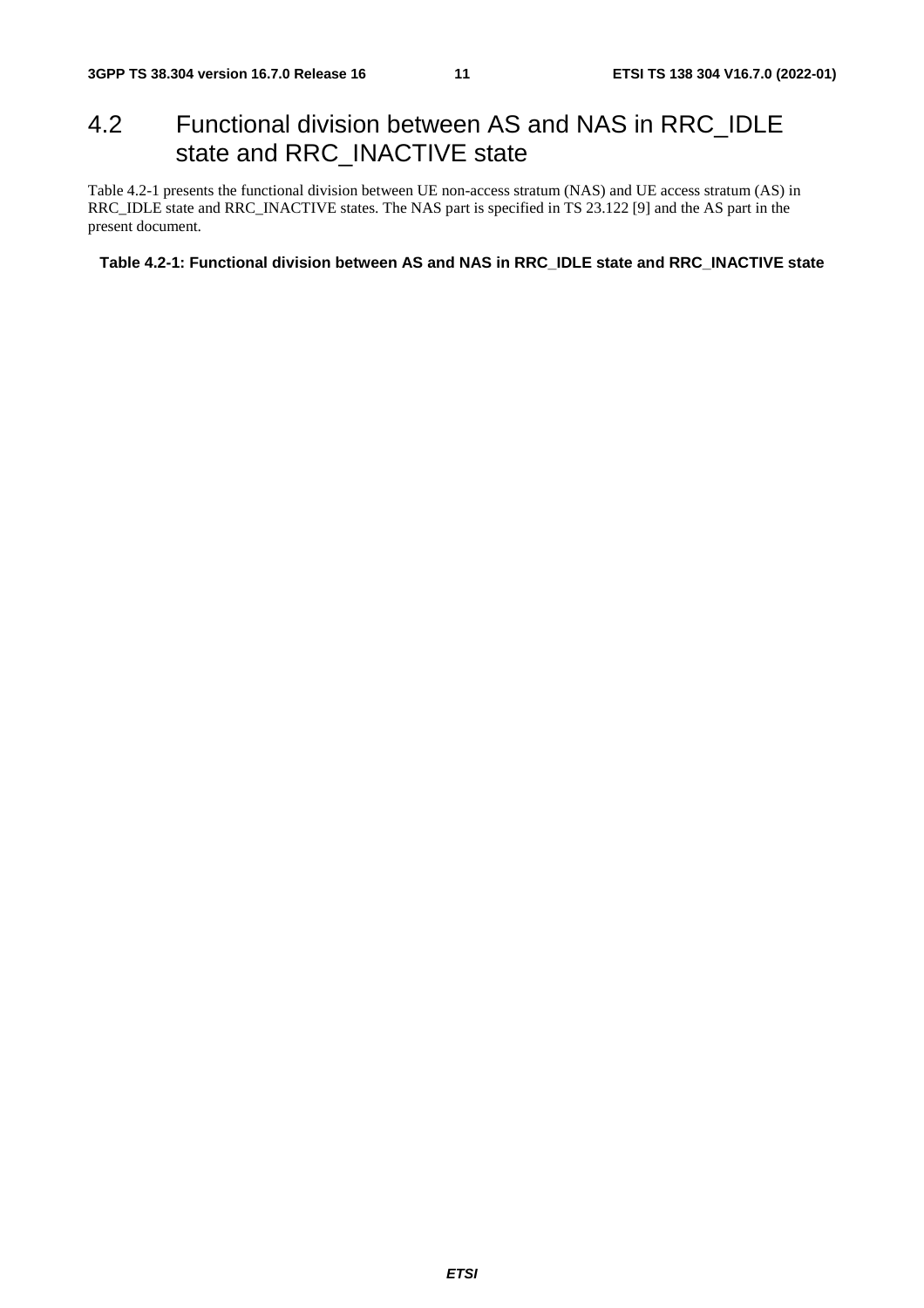| <b>PLMN Selection</b><br>For a UE not operating in SNPN access mode,<br>For a UE not operating in SNPN access<br>perform the following:<br>mode, search for available PLMNs.<br>Maintain a list of PLMNs in priority order<br>according to TS 23.122 [9]. Select a PLMN<br>If associated RAT(s) is (are) set for the<br>using automatic or manual mode as specified<br>PLMN, search in this (these) RAT(s) and<br>in TS 23.122 [9] and request AS to select a cell<br>other RAT(s) for that PLMN as specified in<br>belonging to this PLMN. For each PLMN,<br>TS 23.122 [9].<br>associated RAT(s) may be set.<br>For a UE operating in SNPN access mode,<br>Evaluate reports of available PLMNs and any<br>search for available SNPNs only consider<br>associated CAG-IDs from AS for PLMN<br>NR cells.<br>selection.<br>Perform measurements to support<br>PLMN/SNPN selection.<br>Maintain a list of equivalent PLMN identities.<br>To support manual CAG selection, provide<br>Synchronise to a broadcast channel to<br>request to search for available CAGs and<br>identify found PLMNs/SNPNs.<br>evaluate reports of available CAGs from AS for<br>CAG selection.<br>Report available PLMNs and any<br>associated CAG-IDs with associated<br>For a UE operating in SNPN access mode,<br>RAT(s) to NAS on request from NAS or<br>perform the following:<br>autonomously.<br>Maintain a list of SNPNs according to TS<br>23.122 [9]. Select a SNPN using automatic or<br>For a UE operating in SNPN access mode,<br>manual mode as specified in TS 23.122 [9]<br>report available SNPNs to NAS<br>and request AS to select a cell belonging to<br>autonomously.<br>this SNPN.<br>To support manual CAG selection,<br>perform the following:<br>Evaluate reports of available SNPNs from AS for<br>SNPN selection.<br>Search for cells broadcasting a CAG-<br>ID.<br>Read the HRNN (if broadcast) for each<br>CAG-ID if a cell broadcasting a CAG-ID<br>is found.<br>Report CAG-ID(s) of found cell(s)<br>broadcasting a CAG-ID together with<br>the associated manual CAG selection<br>allowed indicator, HRNN and PLMNto<br>NAS.<br>On selection of a CAG by NAS, select<br>any acceptable or suitable cell<br>belonging to the selected CAG and give<br>an indication to NAS that access is<br>possible (for the registration procedure)<br>To support manual SNPN selection, report<br>available SNPNs together with associated<br>HRNNs (if available) to NAS on request<br>from NAS. | <b>RRC IDLE and</b><br><b>RRC_INACTIVE</b><br>state Process | <b>UE Non-Access Stratum</b> | <b>UE Access Stratum</b> |  |  |  |
|----------------------------------------------------------------------------------------------------------------------------------------------------------------------------------------------------------------------------------------------------------------------------------------------------------------------------------------------------------------------------------------------------------------------------------------------------------------------------------------------------------------------------------------------------------------------------------------------------------------------------------------------------------------------------------------------------------------------------------------------------------------------------------------------------------------------------------------------------------------------------------------------------------------------------------------------------------------------------------------------------------------------------------------------------------------------------------------------------------------------------------------------------------------------------------------------------------------------------------------------------------------------------------------------------------------------------------------------------------------------------------------------------------------------------------------------------------------------------------------------------------------------------------------------------------------------------------------------------------------------------------------------------------------------------------------------------------------------------------------------------------------------------------------------------------------------------------------------------------------------------------------------------------------------------------------------------------------------------------------------------------------------------------------------------------------------------------------------------------------------------------------------------------------------------------------------------------------------------------------------------------------------------------------------------------------------------------------------------------------------------------------------------------------------------------------------------------------------------------------------|-------------------------------------------------------------|------------------------------|--------------------------|--|--|--|
|                                                                                                                                                                                                                                                                                                                                                                                                                                                                                                                                                                                                                                                                                                                                                                                                                                                                                                                                                                                                                                                                                                                                                                                                                                                                                                                                                                                                                                                                                                                                                                                                                                                                                                                                                                                                                                                                                                                                                                                                                                                                                                                                                                                                                                                                                                                                                                                                                                                                                              |                                                             |                              |                          |  |  |  |
|                                                                                                                                                                                                                                                                                                                                                                                                                                                                                                                                                                                                                                                                                                                                                                                                                                                                                                                                                                                                                                                                                                                                                                                                                                                                                                                                                                                                                                                                                                                                                                                                                                                                                                                                                                                                                                                                                                                                                                                                                                                                                                                                                                                                                                                                                                                                                                                                                                                                                              |                                                             |                              |                          |  |  |  |
|                                                                                                                                                                                                                                                                                                                                                                                                                                                                                                                                                                                                                                                                                                                                                                                                                                                                                                                                                                                                                                                                                                                                                                                                                                                                                                                                                                                                                                                                                                                                                                                                                                                                                                                                                                                                                                                                                                                                                                                                                                                                                                                                                                                                                                                                                                                                                                                                                                                                                              |                                                             |                              |                          |  |  |  |
|                                                                                                                                                                                                                                                                                                                                                                                                                                                                                                                                                                                                                                                                                                                                                                                                                                                                                                                                                                                                                                                                                                                                                                                                                                                                                                                                                                                                                                                                                                                                                                                                                                                                                                                                                                                                                                                                                                                                                                                                                                                                                                                                                                                                                                                                                                                                                                                                                                                                                              |                                                             |                              |                          |  |  |  |
|                                                                                                                                                                                                                                                                                                                                                                                                                                                                                                                                                                                                                                                                                                                                                                                                                                                                                                                                                                                                                                                                                                                                                                                                                                                                                                                                                                                                                                                                                                                                                                                                                                                                                                                                                                                                                                                                                                                                                                                                                                                                                                                                                                                                                                                                                                                                                                                                                                                                                              |                                                             |                              |                          |  |  |  |
|                                                                                                                                                                                                                                                                                                                                                                                                                                                                                                                                                                                                                                                                                                                                                                                                                                                                                                                                                                                                                                                                                                                                                                                                                                                                                                                                                                                                                                                                                                                                                                                                                                                                                                                                                                                                                                                                                                                                                                                                                                                                                                                                                                                                                                                                                                                                                                                                                                                                                              |                                                             |                              |                          |  |  |  |
|                                                                                                                                                                                                                                                                                                                                                                                                                                                                                                                                                                                                                                                                                                                                                                                                                                                                                                                                                                                                                                                                                                                                                                                                                                                                                                                                                                                                                                                                                                                                                                                                                                                                                                                                                                                                                                                                                                                                                                                                                                                                                                                                                                                                                                                                                                                                                                                                                                                                                              |                                                             |                              |                          |  |  |  |
|                                                                                                                                                                                                                                                                                                                                                                                                                                                                                                                                                                                                                                                                                                                                                                                                                                                                                                                                                                                                                                                                                                                                                                                                                                                                                                                                                                                                                                                                                                                                                                                                                                                                                                                                                                                                                                                                                                                                                                                                                                                                                                                                                                                                                                                                                                                                                                                                                                                                                              |                                                             |                              |                          |  |  |  |
|                                                                                                                                                                                                                                                                                                                                                                                                                                                                                                                                                                                                                                                                                                                                                                                                                                                                                                                                                                                                                                                                                                                                                                                                                                                                                                                                                                                                                                                                                                                                                                                                                                                                                                                                                                                                                                                                                                                                                                                                                                                                                                                                                                                                                                                                                                                                                                                                                                                                                              |                                                             |                              |                          |  |  |  |
|                                                                                                                                                                                                                                                                                                                                                                                                                                                                                                                                                                                                                                                                                                                                                                                                                                                                                                                                                                                                                                                                                                                                                                                                                                                                                                                                                                                                                                                                                                                                                                                                                                                                                                                                                                                                                                                                                                                                                                                                                                                                                                                                                                                                                                                                                                                                                                                                                                                                                              |                                                             |                              |                          |  |  |  |
|                                                                                                                                                                                                                                                                                                                                                                                                                                                                                                                                                                                                                                                                                                                                                                                                                                                                                                                                                                                                                                                                                                                                                                                                                                                                                                                                                                                                                                                                                                                                                                                                                                                                                                                                                                                                                                                                                                                                                                                                                                                                                                                                                                                                                                                                                                                                                                                                                                                                                              |                                                             |                              |                          |  |  |  |
|                                                                                                                                                                                                                                                                                                                                                                                                                                                                                                                                                                                                                                                                                                                                                                                                                                                                                                                                                                                                                                                                                                                                                                                                                                                                                                                                                                                                                                                                                                                                                                                                                                                                                                                                                                                                                                                                                                                                                                                                                                                                                                                                                                                                                                                                                                                                                                                                                                                                                              |                                                             |                              |                          |  |  |  |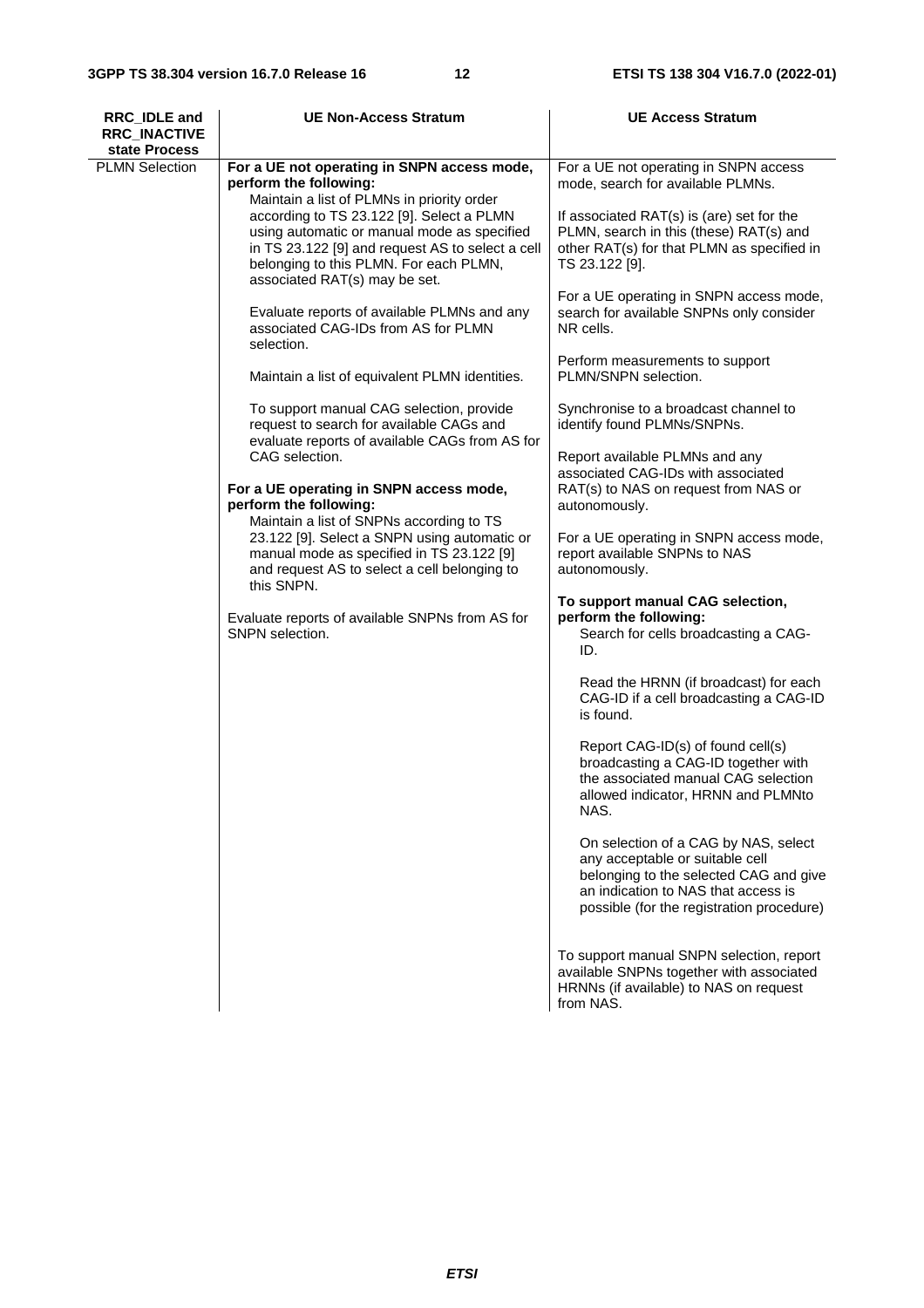| RRC_IDLE and<br><b>RRC_INACTIVE</b><br>state Process | <b>UE Non-Access Stratum</b>                                                                                                                                                                                                                                                                                                    | <b>UE Access Stratum</b>                                                                                                                                                                                                            |
|------------------------------------------------------|---------------------------------------------------------------------------------------------------------------------------------------------------------------------------------------------------------------------------------------------------------------------------------------------------------------------------------|-------------------------------------------------------------------------------------------------------------------------------------------------------------------------------------------------------------------------------------|
| Cell<br>Selection                                    | Control cell selection for example by indicating<br>RAT(s) associated with the selected PLMN to be<br>used initially in the search of a cell in the cell                                                                                                                                                                        | Perform measurements needed to support<br>cell selection.                                                                                                                                                                           |
|                                                      | selection.<br>Maintain a list of "Forbidden Tracking Areas" and<br>provide the list to AS.                                                                                                                                                                                                                                      | Detect and synchronise to a broadcast<br>channel. Receive and handle broadcast<br>information. Forward NAS system<br>information to NAS.                                                                                            |
|                                                      | For a UE not operating in SNPN access mode:<br>Maintain Allowed CAG list and optional CAG-only<br>indication along with associated PLMN ID(s) on<br>which the UE is allowed access and provide these<br>lists to AS. To support manual CAG selection,<br>select a CAG and request AS to select a cell<br>belonging to this CAG. | Search for a suitable cell. The cells<br>broadcast one or more 'PLMN identity' or<br>'SNPN identity' (for a UE operating in<br>SNPN access mode) in the system<br>information. Respond to NAS whether such<br>cell is found or not. |
|                                                      |                                                                                                                                                                                                                                                                                                                                 | If associated RATs is (are) set for the<br>PLMN, perform the search in this (these)<br>RAT(s) and other RATs for that PLMN as<br>specified in TS 23.122 [9].                                                                        |
|                                                      |                                                                                                                                                                                                                                                                                                                                 | If a cell is found which satisfies cell<br>selection criteria, camp on that cell.                                                                                                                                                   |
| Cell<br>Reselection                                  | For a UE not operating in SNPN access mode,<br>maintain a list of equivalent PLMN identities and<br>provide the list to AS.                                                                                                                                                                                                     | Perform measurements needed to support<br>cell reselection.                                                                                                                                                                         |
|                                                      | Maintain a list of "Forbidden Tracking Areas" and<br>provide the list to AS.                                                                                                                                                                                                                                                    | Detect and synchronise to a broadcast<br>channel. Receive and handle broadcast<br>information. Forward NAS system<br>information to NAS.                                                                                            |
|                                                      | For a UE not operating in SNPN access mode,<br>maintain Allowed CAG list and optional CAG-only<br>indication along with associated PLMN ID(s) on<br>which the UE is allowed access and provide these<br>lists to AS.                                                                                                            | Change cell if a more suitable cell is found.                                                                                                                                                                                       |
| Location<br>registration                             | Register the UE as active after power on.                                                                                                                                                                                                                                                                                       | Report registration area information to<br>NAS.                                                                                                                                                                                     |
|                                                      | Register the UE's presence in a registration area,<br>for instance regularly or when entering a new<br>tracking area.                                                                                                                                                                                                           |                                                                                                                                                                                                                                     |
|                                                      | Deregister UE when shutting down.                                                                                                                                                                                                                                                                                               |                                                                                                                                                                                                                                     |
|                                                      | Maintain a list of "Forbidden Tracking Areas".                                                                                                                                                                                                                                                                                  |                                                                                                                                                                                                                                     |
|                                                      | Control and restrict location registration for a UE in<br>eCall Only Mode.                                                                                                                                                                                                                                                      |                                                                                                                                                                                                                                     |
| <b>RAN Notification</b><br>Area Update               | Not applicable.                                                                                                                                                                                                                                                                                                                 | Register the UE's presence in a RAN-<br>based notification area (RNA), periodically<br>or when entering a new RNA.                                                                                                                  |
|                                                      |                                                                                                                                                                                                                                                                                                                                 |                                                                                                                                                                                                                                     |

## 4.3 Service types in RRC\_IDLE state

This clause defines the level of service that may be provided by the network to a UE in RRC\_IDLE state. The following three levels of services are provided while a UE is in RRC\_IDLE state:

- Limited service (emergency calls, ETWS and CMAS on an acceptable cell);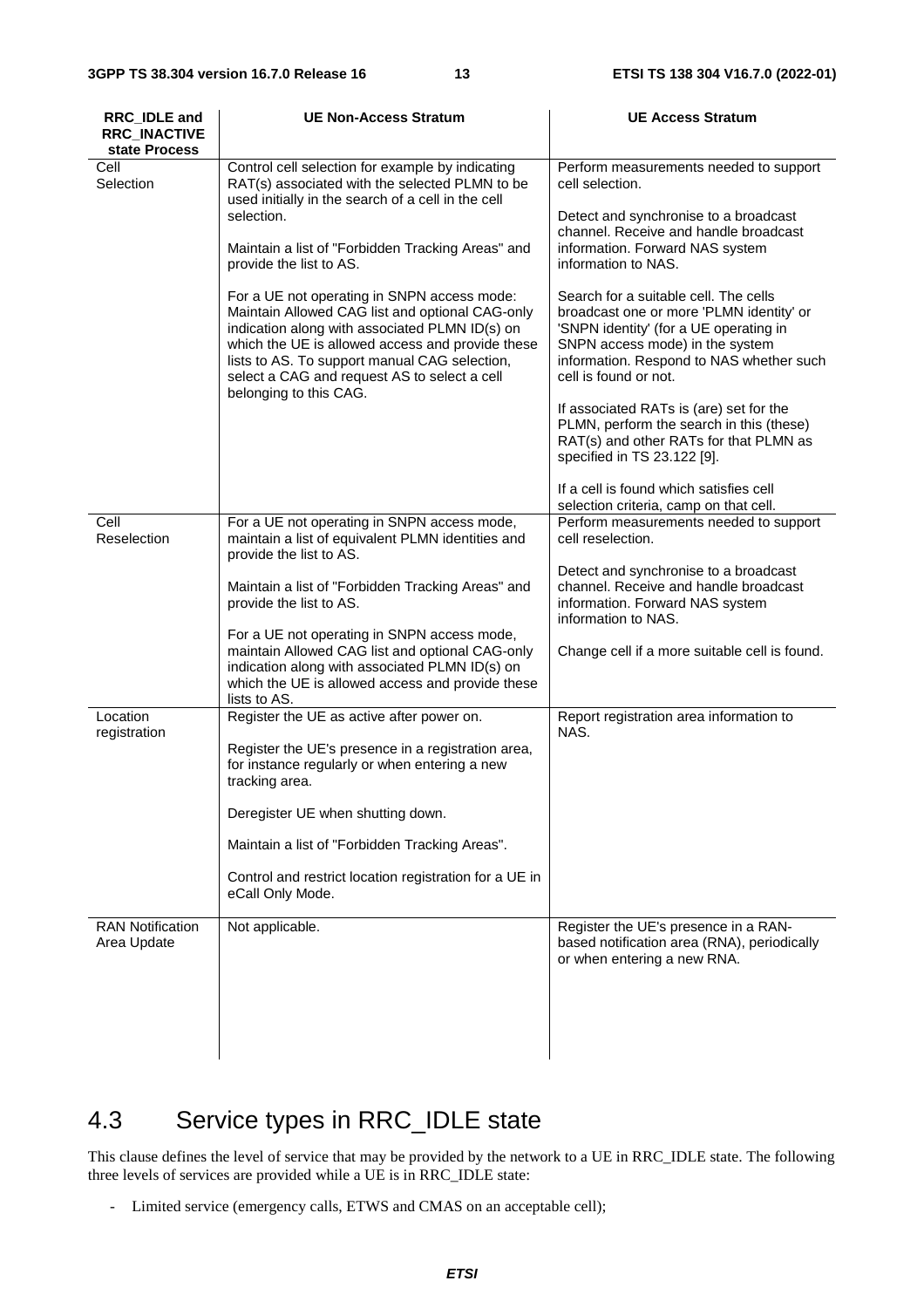- Normal service (for public use or non-public use on a suitable cell);
- Operator service (for operators only on a reserved cell).

## 4.4 Service types in RRC\_INACTIVE state

This clause defines the level of service that may be provided by the network to a UE in RRC\_INACTIVE state. The following two levels of services are provided while a UE is in RRC\_INACTIVE state:

- Normal service (for public use or non-public use on a suitable cell);
- Operator service (for operators only on a reserved cell).

## 4.5 Cell Categories

The cells are categorised according to which services they offer:

#### **acceptable cell:**

An "acceptable cell" is a cell on which the UE may camp to obtain limited service (originate emergency calls and receive ETWS and CMAS notifications). Such a cell shall fulfil the following requirements, which is the minimum set of requirements to initiate an emergency call and to receive ETWS and CMAS notification in an NR network:

- The cell is not barred, see clause 5.3.1;
- The cell selection criteria are fulfilled, see clause 5.2.3.2.

#### **suitable cell:**

For UE not operating in SNPN Access Mode, a cell is considered as suitable if the following conditions are fulfilled:

- The cell is part of either the selected PLMN or the registered PLMN or PLMN of the Equivalent PLMN list, and for that PLMN either:
	- The PLMN-ID of that PLMN is broadcast by the cell with no associated CAG-IDs and CAG-only indication in the UE for that PLMN (TS 23.501 [10]) is absent or false;
	- Allowed CAG list in the UE for that PLMN (TS 23.501 [10]) includes a CAG-ID broadcast by the cell for that PLMN;
- The cell selection criteria are fulfilled, see clause 5.2.3.2.

According to the latest information provided by NAS:

- The cell is not barred, see clause 5.3.1;
- The cell is part of at least one TA that is not part of the list of "Forbidden Tracking Areas for Roaming" (TS 22.011 [18]), which belongs to a PLMN that fulfils the first bullet above.

For UE operating in SNPN Access Mode, a cell is considered as suitable if the following conditions are fulfilled:

- The cell is part of either the selected SNPN or the registered SNPN of the UE;
- The cell selection criteria are fulfilled, see clause 5.2.3.2;

According to the latest information provided by NAS:

- The cell is not barred, see clause 5.3.1;
- The cell is part of at least one TA that is not part of the list of "Forbidden Tracking Areas for Roaming" which belongs to either the selected SNPN or the registered SNPN of the UE.

### **barred cell:**

A cell is barred if it is so indicated in the system information, as specified in TS 38.331 [3].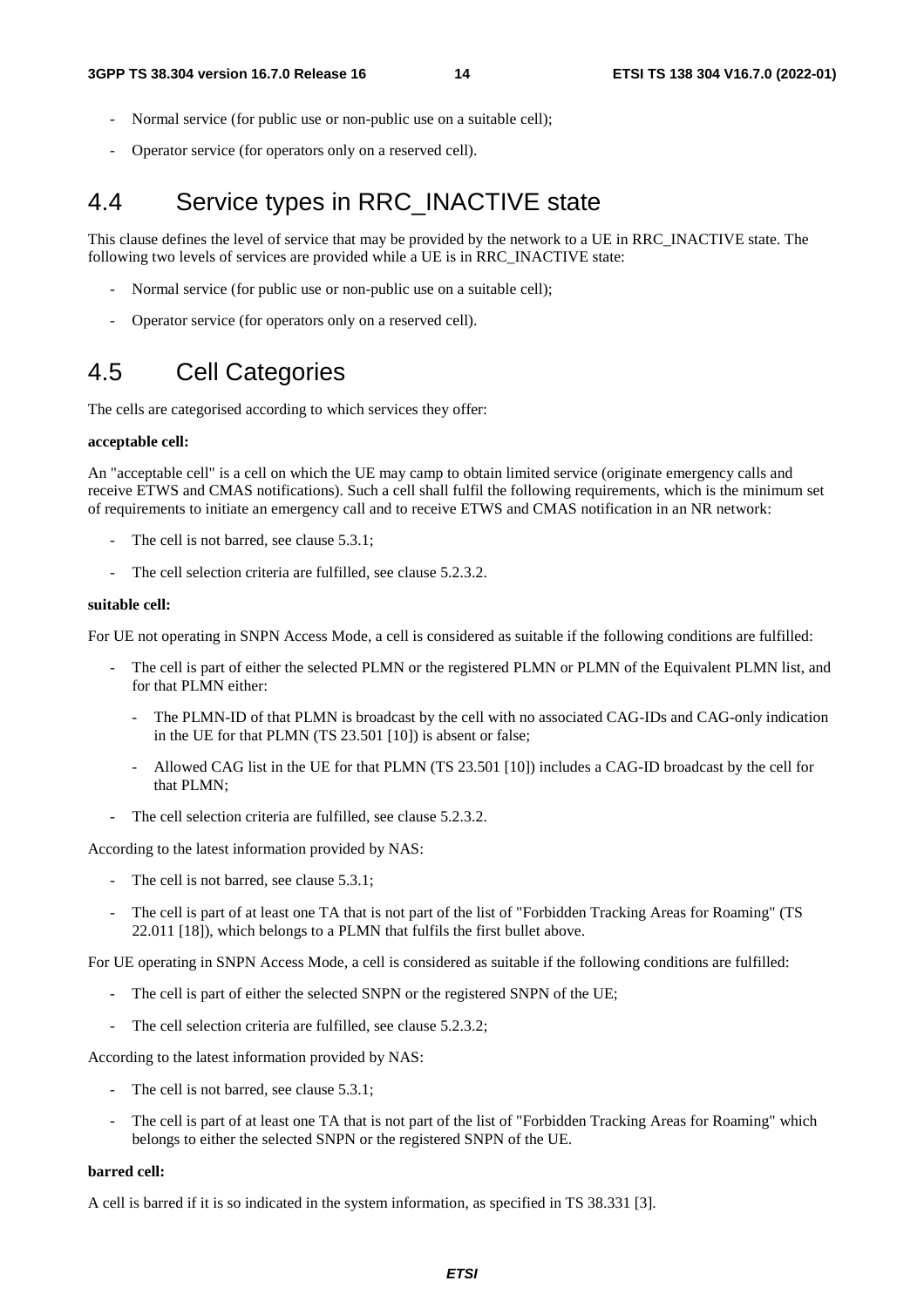#### **reserved cell:**

A cell is reserved if it is so indicated in system information, as specified in TS 38.331 [3].

Following exception to these definitions are applicable for UEs:

- if a UE has an ongoing emergency call, all acceptable cells of that PLMN are treated as suitable for the duration of the emergency call.
- camped on a cell that belongs to a tracking area that is forbidden for regional provision of service; a cell that belongs to a tracking area that is forbidden for regional provision service (TS 23.122 [9], TS 24.501 [14]) is suitable but provides only limited service.
- if the UE in RRC\_IDLE fulfils the conditions to support NR sidelink communication or V2X sidelink communication in limited service state as specified in TS23.287 [16] clause 5.7, the UE may perform NR sidelink communication or V2X sidelink communication.
- NOTE: UE is not required to support manual search and selection of PLMN or CAG or SNPN while in RRC CONNECTED state. The UE may use local release of RRC connection to perform manual search if it is not possible to perform the search while RRC connected.

## 5 Process and procedure descriptions

## 5.1 PLMN selection and SNPN selection

In the UE not operating in SNPN access mode, the AS shall report available PLMNs and any associated CAG-IDs to the NAS on request from the NAS or autonomously. In the UE operating in SNPN access mode, the AS shall report available SNPNs to the NAS on request from the NAS or autonomously.

During PLMN selection, based on the list of PLMN identities in priority order, the particular PLMN may be selected either automatically or manually. Each PLMN in the list of PLMN identities is identified by a 'PLMN identity'. In the system information on the broadcast channel, the UE can receive one or multiple 'PLMN identity' in a given cell. The result of the PLMN selection performed by NAS (see TS 23.122 [9]) is an identifier of the selected PLMN.

During SNPN selection, based on the list of SNPN identities, the particular SNPN may be selected either automatically or manually. Each SNPN in the list of SNPN identities is identified by a 'SNPN identity'. In the system information on the broadcast channel, the UE can receive one or multiple 'SNPN identity' in a given cell and optionally may receive associated HRNNs. The result of the SNPN selection performed by NAS (see TS 23.122 [9]) is an identifier of the selected SNPN.

### 5.1.1 Support for PLMN selection

### 5.1.1.1 General

On request of the NAS, the AS shall perform a search for available PLMNs and report them to NAS.

### 5.1.1.2 NR case

The UE shall scan all RF channels in the NR bands according to its capabilities to find available PLMNs and available CAGs. On each carrier, the UE shall search for the strongest cell and read its system information, in order to find out which PLMN(s) the cell belongs to and any associated CAG(s). For operation with shared spectrum channel access, the UE may also read the system information of multiple strongest cell(s). If the UE can read one or several PLMN identities in the strongest cell or the multiple strongest cell(s) in case of operation with shared spectrum channel access, each found PLMN (see the PLMN reading in TS 38.331 [3]) shall be reported to the NAS as a high quality PLMN (but without the RSRP value) and any associated CAG-ID, provided that the following high-quality criterion is fulfilled:

1. For an NR cell, the measured RSRP value shall be greater than or equal to -110 dBm.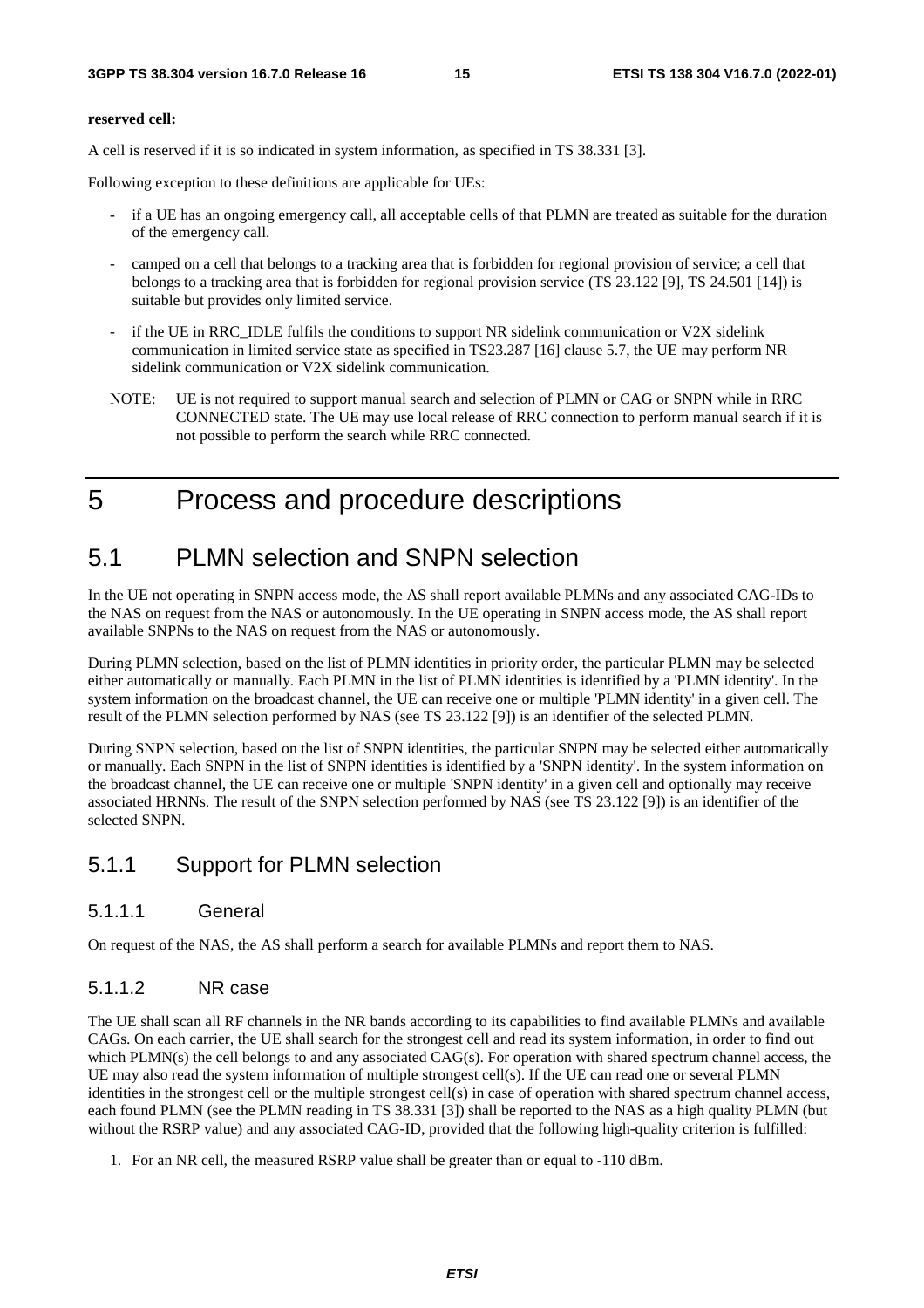Found PLMNs that do not satisfy the high-quality criterion but for which the UE has been able to read the PLMN identities are reported to the NAS together with their corresponding RSRP values and any associated CAG-ID. The quality measure reported by the UE to NAS shall be the same for each PLMN found in one cell.

The search for PLMNs may be stopped on request from the NAS. The UE may optimise PLMN search by using stored information e.g. frequencies and optionally also information on cell parameters from previously received measurement control information elements.

Once the UE has selected a PLMN, the cell selection procedure shall be performed in order to select a suitable cell of that PLMN to camp on.

To support manual CAG selection, the UE shall upon request by NAS report available CAG-ID(s) together with their manual CAG selection allowed indicator (if broadcast), HRNN (if broadcast) and PLMN(s) to the NAS. If NAS has selected a CAG and provided this selection to AS, the UE shall search for an acceptable or suitable cell belonging to the selected CAG to camp on.

### 5.1.1.3 E-UTRA case

Support for PLMN selection in E-UTRA is described in TS 36.304 [7].

### 5.1.2 Support for SNPN selection

#### 5.1.2.1 General

On request of the NAS, the AS shall perform a search for available SNPNs on only NR cells and report them to NAS.

#### 5.1.2.2 NR case

The UE shall scan all RF channels in the NR bands according to its capabilities to find available SNPNs. On each carrier, the UE shall search for the strongest cell and read its system information, in order to find out which SNPN(s) the cell belongs to. For operation with shared spectrum channel access, the UE may also read the system information of multiple strongest cell(s). If the UE can read one or several SNPN identities in the strongest cell, each found SNPN (see the SNPN reading in TS 38.331 [3]) shall be reported to the NAS. For manual selection, UE shall upon request by NAS report available SNPN identifiers together with their HRNN (if broadcast) to the NAS and the search for available SNPNs may be stopped on request of the NAS.

The search for SNPNs may be stopped on request from the NAS. The UE may optimise SNPN search by using stored information e.g. frequencies and optionally also information on cell parameters from previously received measurement control information elements.

Once the UE has selected a SNPN, the cell selection procedure shall be performed in order to select a suitable cell of that SNPN to camp on.

## 5.2 Cell selection and reselection

### 5.2.1 Introduction

UE shall perform measurements for cell selection and reselection purposes as specified in TS 38.133 [8].

When evaluating Srxlev and Squal of non-serving cells for reselection evaluation purposes, the UE shall use parameters provided by the serving cell and for the final check on cell selection criterion, the UE shall use parameters provided by the target cell for cell reselection.

The NAS can control the RAT(s) in which the cell selection should be performed, for instance by indicating RAT(s) associated with the selected PLMN, and by maintaining a list of forbidden registration area(s) and a list of equivalent PLMNs. The UE shall select a suitable cell based on RRC\_IDLE or RRC\_INACTIVE state measurements and cell selection criteria.

In order to expedite the cell selection process, stored information for several RATs, if available, may be used by the UE.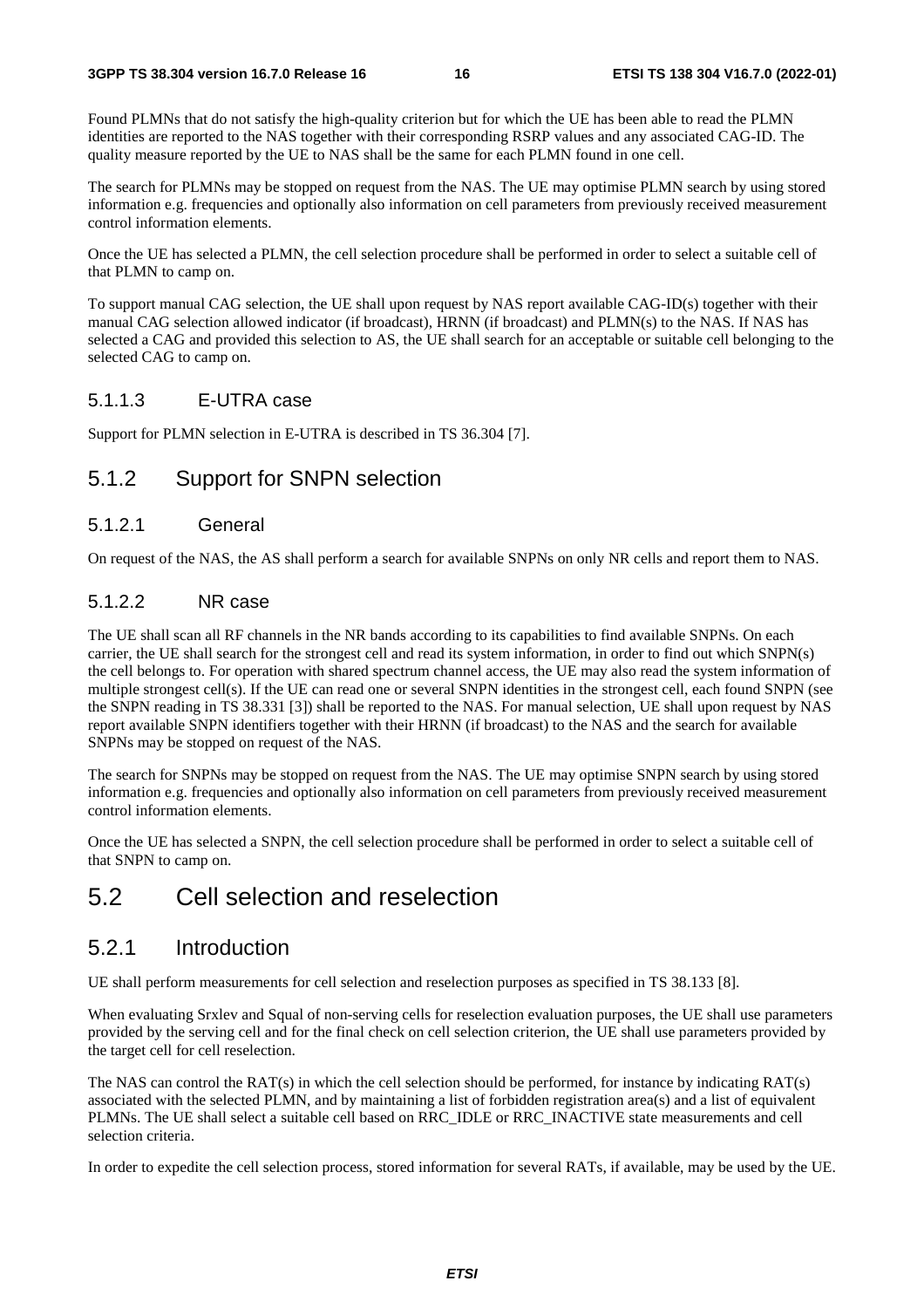When camped on a cell, the UE shall regularly search for a better cell according to the cell reselection criteria. If a better cell is found, that cell is selected. The change of cell may imply a change of RAT. Details on performance requirements for cell reselection can be found in TS 38.133 [8].

The NAS is informed if the cell selection and reselection result in changes in the received system information relevant for NAS.

For normal service, the UE shall camp on a suitable cell, monitor control channel(s) of that cell so that the UE can:

- receive system information from the PLMN or SNPN; and
	- receive registration area information from the PLMN or SNPN, e.g., tracking area information; and
	- receive other AS and NAS Information; and
- if registered:
	- receive paging and notification messages from the PLMN or SNPN; and
	- initiate transfer to Connected mode.

For cell selection in multi-beam operations, measurement quantity of a cell is up to UE implementation.

For cell reselection in multi-beam operations, including inter-RAT reselection from E-UTRA to NR, the measurement quantity of this cell is derived amongst the beams corresponding to the same cell based on SS/PBCH block as follows:

- if *nrofSS-BlocksToAverage* (*maxRS-IndexCellQual* in E-UTRA) is not configured in *SIB2/SIB4* (*SIB24* in E-UTRA); or
- if *absThreshSS-BlocksConsolidation* (*threshRS-Index* in E-UTRA) is not configured in *SIB2/SIB4* (*SIB24* in E-UTRA); or
- if the highest beam measurement quantity value is below or equal to *absThreshSS-BlocksConsolidation*  (*threshRS-Index* in E-UTRA):
	- derive a cell measurement quantity as the highest beam measurement quantity value, where each beam measurement quantity is described in TS 38.215 [11].
- else:
	- derive a cell measurement quantity as the linear average of the power values of up to *nrofSS-BlocksToAverage* (*maxRS-IndexCellQual* in E-UTRA) of highest beam measurement quantity values above *absThreshSS-BlocksConsolidation* (*threshRS-Index* in E-UTRA).

### 5.2.2 States and state transitions in RRC\_IDLE state and RRC\_INACTIVE state

Figure 5.2.2-1 shows the states and state transitions and procedures in RRC\_IDLE and RRC\_INACTIVE. Whenever a new PLMN selection or new SNPN selection is performed, it causes an exit to number 1.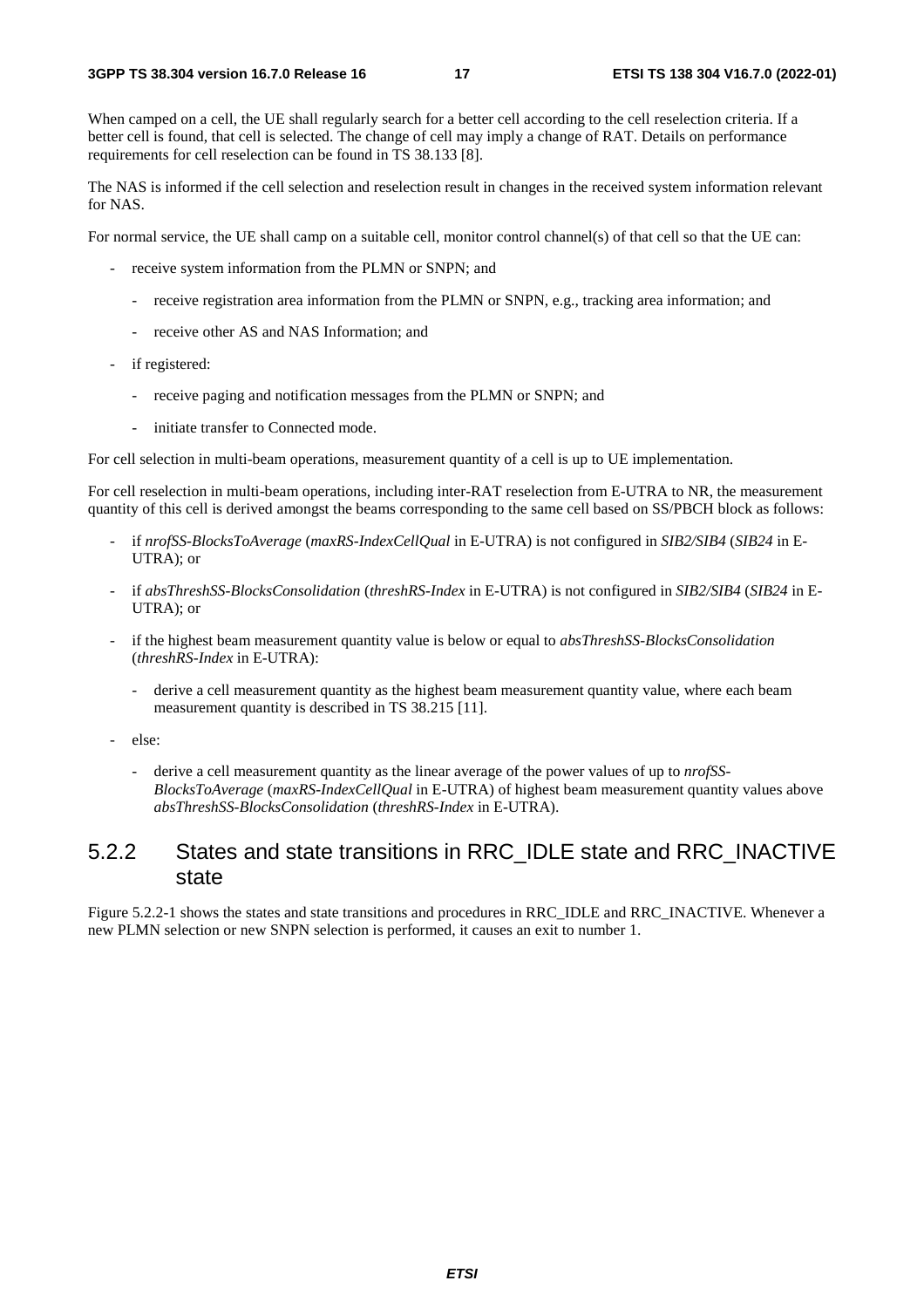



### 5.2.3 Cell Selection process

### 5.2.3.1 Description

Cell selection is performed by one of the following two procedures:

a) Initial cell selection (no prior knowledge of which RF channels are NR frequencies):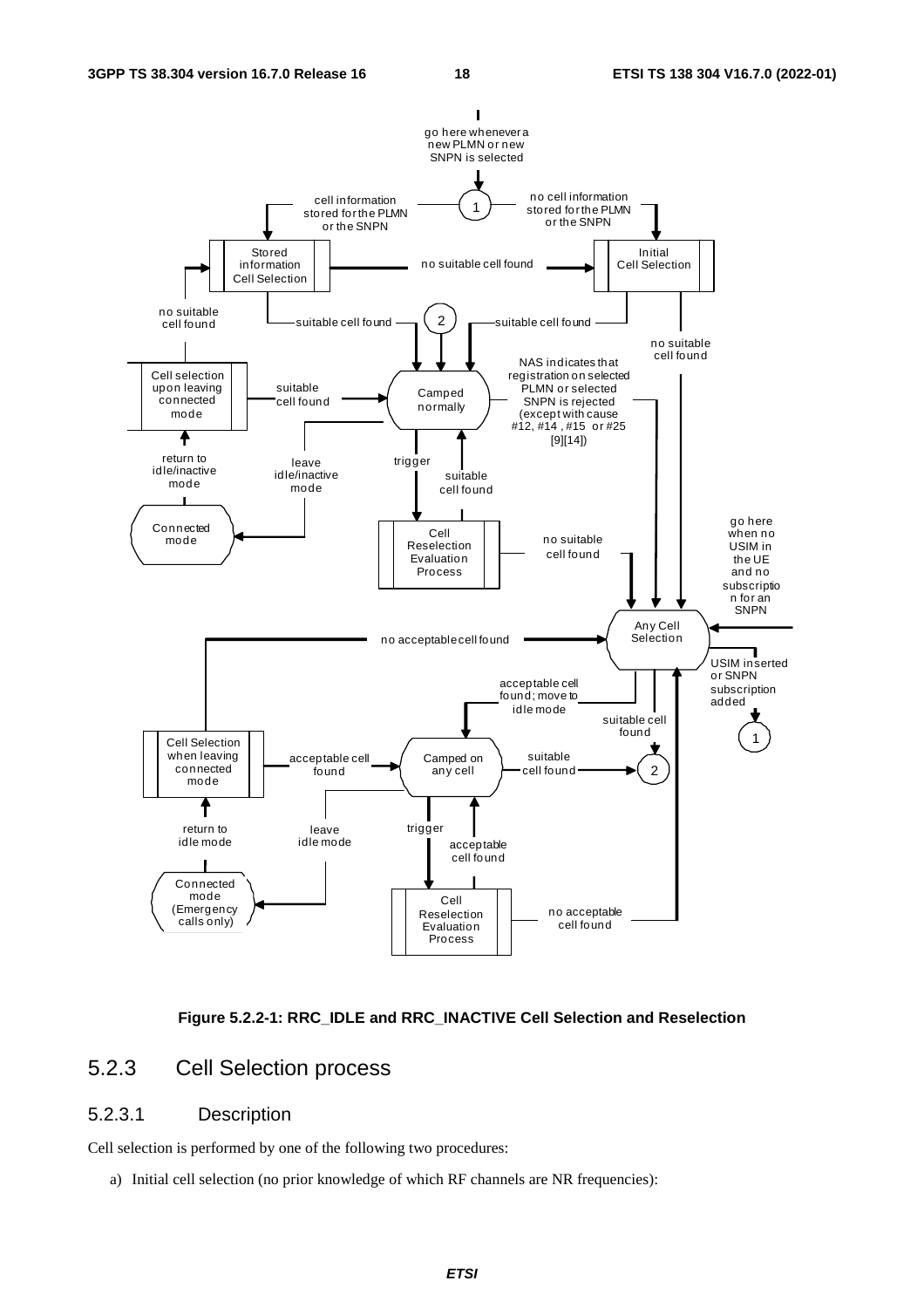- 1. The UE shall scan all RF channels in the NR bands according to its capabilities to find a suitable cell.
- 2. On each frequency, the UE need only search for the strongest cell, except for operation with shared spectrum channel access where the UE may search for the next strongest cell(s).
- 3. Once a suitable cell is found, this cell shall be selected.
- b) Cell selection by leveraging stored information:
	- 1. This procedure requires stored information of frequencies and optionally also information on cell parameters from previously received measurement control information elements or from previously detected cells.
	- 2. Once the UE has found a suitable cell, the UE shall select it.
	- 3. If no suitable cell is found, the initial cell selection procedure in a) shall be started.
- NOTE: Priorities between different frequencies or RATs provided to the UE by system information or dedicated signalling are not used in the cell selection process.

#### 5.2.3.2 Cell Selection Criterion

The cell selection criterion S is fulfilled when:

 $S$ rxlev > 0 AND Squal > 0

where:

 $Srxlev = Q_{rxlevmeas} - (Q_{rxlevmin} + Q_{rxlevminoffset}) - P_{compensation} - Qoffset_{temp}$ 

```
Squal = Q_{\text{qualmeas}} - (Q_{\text{qualmin}} + Q_{\text{qualminoffset}}) - Qoffset_{\text{temp}}
```
where: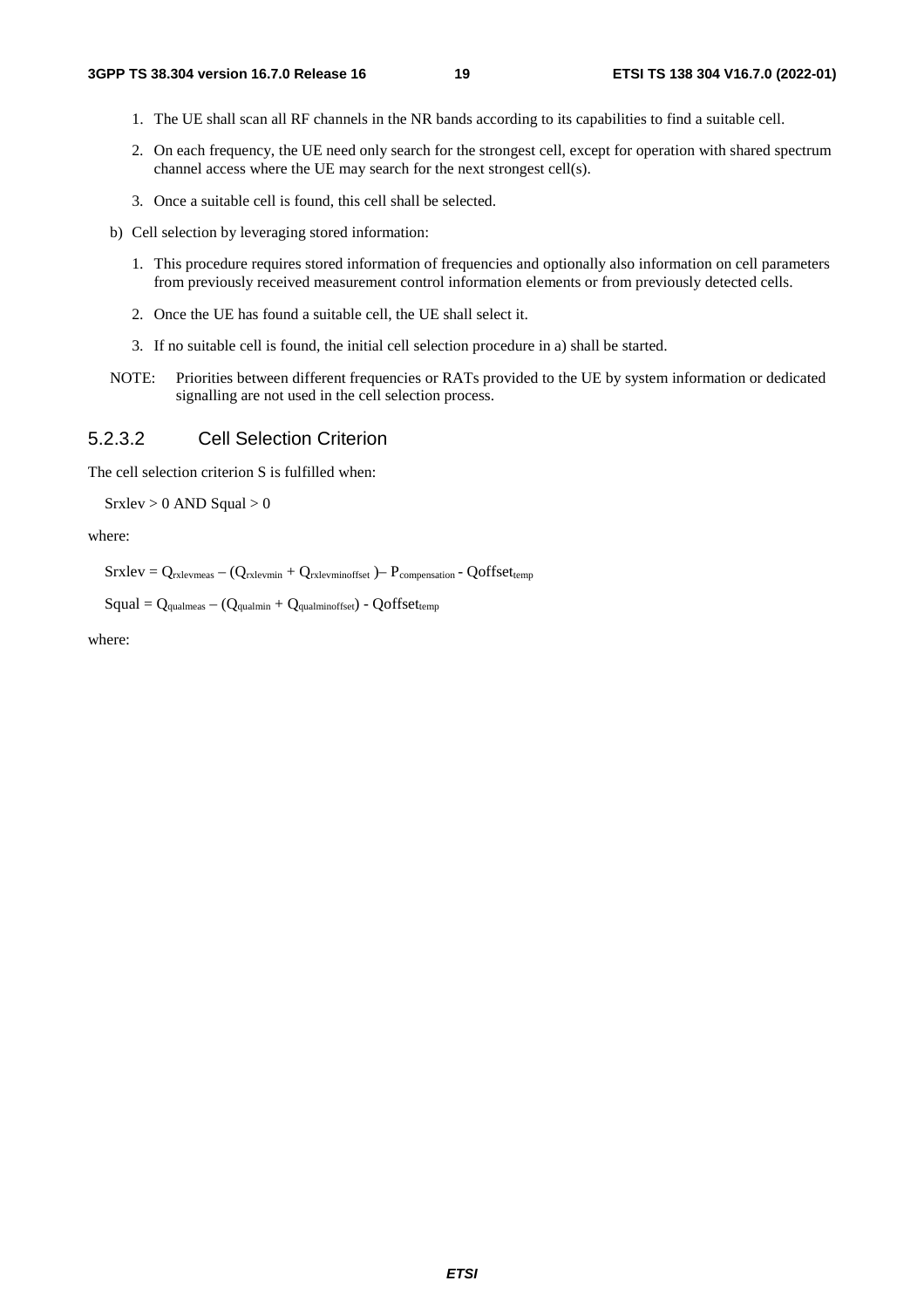| Srxlev                  | Cell selection RX level value (dB)                                                                                                                                                                                                                                                                                                                                                                                                                                                                                                                                                                                                                                                                                                   |
|-------------------------|--------------------------------------------------------------------------------------------------------------------------------------------------------------------------------------------------------------------------------------------------------------------------------------------------------------------------------------------------------------------------------------------------------------------------------------------------------------------------------------------------------------------------------------------------------------------------------------------------------------------------------------------------------------------------------------------------------------------------------------|
| Squal                   | Cell selection quality value (dB)                                                                                                                                                                                                                                                                                                                                                                                                                                                                                                                                                                                                                                                                                                    |
| Qoffsettemp             | Offset temporarily applied to a cell as specified in TS 38.331 [3] (dB)                                                                                                                                                                                                                                                                                                                                                                                                                                                                                                                                                                                                                                                              |
| Qrxlevmeas              | Measured cell RX level value (RSRP)                                                                                                                                                                                                                                                                                                                                                                                                                                                                                                                                                                                                                                                                                                  |
| Qqualmeas               | Measured cell quality value (RSRQ)                                                                                                                                                                                                                                                                                                                                                                                                                                                                                                                                                                                                                                                                                                   |
| Qrxlevmin               | Minimum required RX level in the cell (dBm). If the UE supports SUL<br>frequency for this cell, Qrxlevmin is obtained from q-RxLevMinSUL, if<br>present, in SIB1, SIB2 and SIB4, additionally, if QrxlevminoffsetcellSUL IS<br>present in SIB3 and SIB4 for the concerned cell, this cell specific<br>offset is added to the corresponding Qrxlevmin to achieve the<br>required minimum RX level in the concerned cell;<br>else Qrxlevmin is obtained from q-RxLevMin in SIB1, SIB2 and SIB4,<br>additionally, if Qrxlevminoffsetcell is present in SIB3 and SIB4 for the<br>concerned cell, this cell specific offset is added to the corresponding<br>Qrxlevmin to achieve the required minimum RX level in the concerned<br>cell. |
| Qqualmin                | Minimum required quality level in the cell (dB). Additionally, if<br>Qqualminoffsetcell is signalled for the concerned cell, this cell specific offset<br>is added to achieve the required minimum quality level in the<br>concerned cell.                                                                                                                                                                                                                                                                                                                                                                                                                                                                                           |
| Qrxlevminoffset         | Offset to the signalled Q <sub>rxlevmin</sub> taken into account in the Srxlev<br>evaluation as a result of a periodic search for a higher priority PLMN<br>while camped normally in a VPLMN, as specified in TS 23.122 [9].                                                                                                                                                                                                                                                                                                                                                                                                                                                                                                         |
| Qqualminoffset          | Offset to the signalled Q <sub>qualmin</sub> taken into account in the Squal<br>evaluation as a result of a periodic search for a higher priority PLMN<br>while camped normally in a VPLMN, as specified in TS 23.122 [9].                                                                                                                                                                                                                                                                                                                                                                                                                                                                                                           |
| Pcompensation           | For FR1, if the UE supports the additionalPmax in the NR-NS-<br>PmaxList, if present, in SIB1, SIB2 and SIB4:<br>$max(P_{EMAX1}-P_{PowerClass}, 0) - (min(P_{EMAX2}, P_{PowerClass}) - min(P_{EMAX1}, P_{EMAX1}, P_{EMAX1})$<br>$P_{PowerClass}$ ) (dB);<br>else:<br>$max(P_{EMAX1}-P_{PowerClass}, 0)$ (dB)<br>For FR2, Pcompensation is set to 0.<br>For IAB-MT, Pcompensation is set to 0.                                                                                                                                                                                                                                                                                                                                        |
| PEMAX1, PEMAX2          | Maximum TX power level of a UE may use when transmitting on the<br>uplink in the cell (dBm) defined as PEMAX in TS 38.101 [15]. If UE<br>Supports SUL frequency for this cell, PEMAX1 and PEMAX2 are obtained<br>from the p-Max for SUL in SIB1 and NR-NS-PmaxList for SUL<br>respectively in SIB1, SIB2 and SIB4 as specified in TS 38.331 [3],<br>else $P_{EMAX1}$ and $P_{EMAX2}$ are obtained from the $p$ -Max and NR-NS-<br>PmaxList respectively in SIB1, SIB2 and SIB4 for normal UL as<br>specified in TS 38.331 [3].                                                                                                                                                                                                       |
| P <sub>PowerClass</sub> | Maximum RF output power of the UE (dBm) according to the UE<br>power class as defined in TS 38.101-1 [15].                                                                                                                                                                                                                                                                                                                                                                                                                                                                                                                                                                                                                           |

The signalled values Q<sub>rxlevminoffset</sub> and Q<sub>qualminoffset</sub> are only applied when a cell is evaluated for cell selection as a result of a periodic search for a higher priority PLMN while camped normally in a VPLMN (TS 23.122 [9]). During this periodic search for higher priority PLMN, the UE may check the S criteria of a cell using parameter values stored from a different cell of this higher priority PLMN.

### 5.2.3.3 E-UTRAN case in Cell Selection

The cell selection criteria and procedures in E-UTRAN are specified in TS 36.304 [7].

### 5.2.4 Cell Reselection evaluation process

#### 5.2.4.1 Reselection priorities handling

Absolute priorities of different NR frequencies or inter-RAT frequencies may be provided to the UE in the system information, in the *RRCRelease* message, or by inheriting from another RAT at inter-RAT cell (re)selection. In the case of system information, an NR frequency or inter-RAT frequency may be listed without providing a priority (i.e. the field *cellReselectionPriority* is absent for that frequency). If priorities are provided in dedicated signalling, the UE shall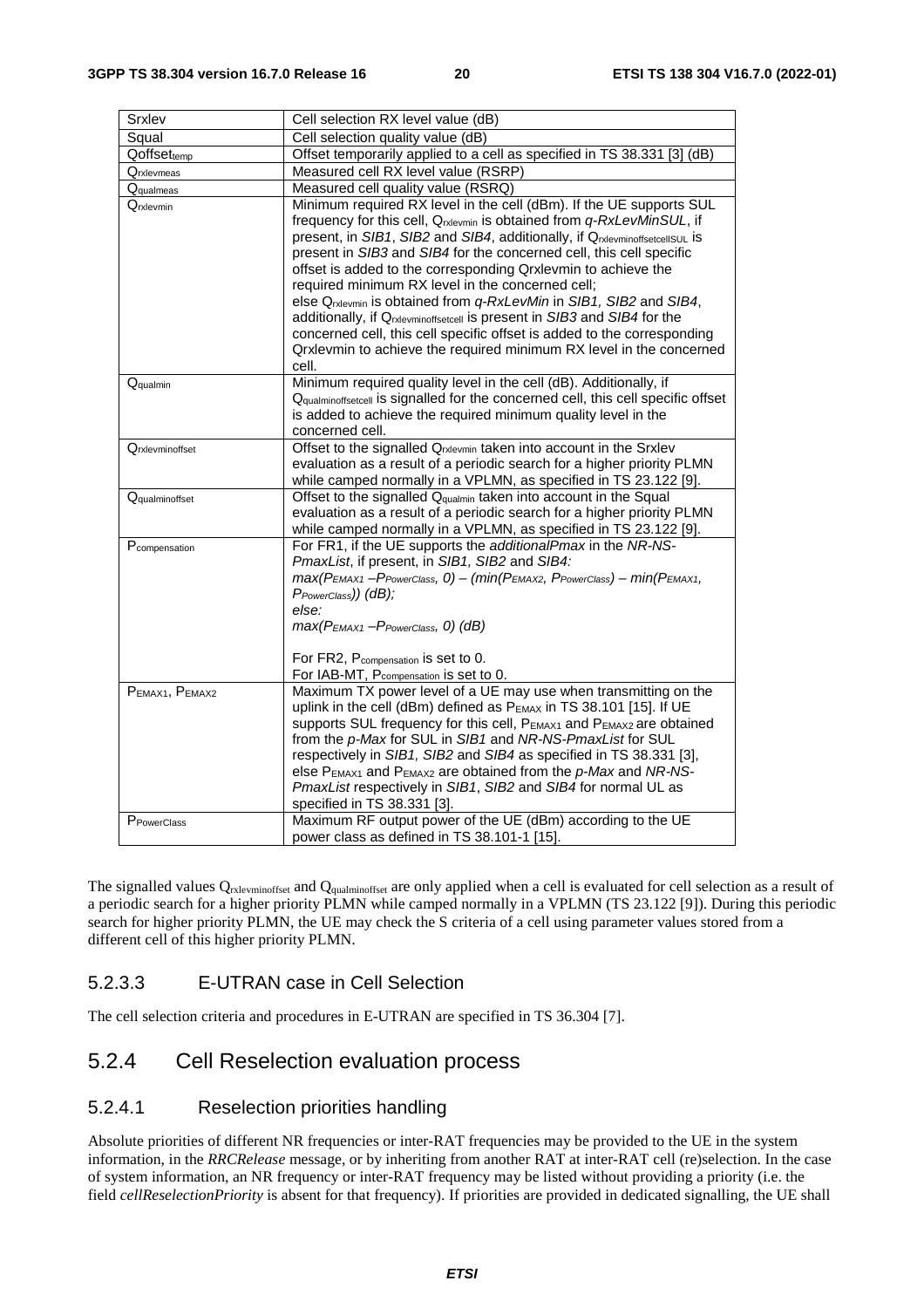ignore all the priorities provided in system information. If UE is in *camped on any cell* state, UE shall only apply the priorities provided by system information from current cell, and the UE preserves priorities provided by dedicated signalling and *deprioritisationReq* received in *RRCRelease* unless specified otherwise. When the UE in camped normally state, has only dedicated priorities other than for the current frequency, the UE shall consider the current frequency to be the lowest priority frequency (i.e. lower than any of the network configured values). If the UE is configured to perform both NR sidelink communication and V2X sidelink communication, the UE may consider the frequency providing both NR sidelink communication configuration and V2X sidelink communication configuration to be the highest priority. If the UE is configured to perform NR sidelink communication and not perform V2X communication, the UE may consider the frequency providing NR sidelink communication configuration to be the highest priority. If the UE is configured to perform V2X sidelink communication and not perform NR sidelink communication, the UE may consider the frequency providing V2X sidelink communication configuration to be the highest priority.

- NOTE 1: The frequency only providing the anchor frequency configuration should not be prioritized for V2X service during cell reselection, as specified in TS 38.331[3].
- NOTE 2: When UE is configured to perform NR sidelink communication or V2X sidelink communication performs cell reselection, it may consider the frequencies providing the intra-carrier and inter-carrier configuration have equal priority in cell reselection.
- NOTE 3: The prioritization among the frequencies which UE considers to be the highest priority frequency is left to UE implementation.
- NOTE 4: The UE is configured to perform V2X sidelink communication or NR sidelink communication, if it has the capability and is authorized for the corresponding sidelink operation.
- NOTE 5: When UE is configured to perform both NR sidelink communication and V2X sidelink communication, but cannot find a frequency which can provide both NR sidelink communication configuration and V2X sidelink communication configuration, UE may consider the frequency providing either NR sidelink communication configuration or V2X sidelink communication configuration to be the highest priority.

The UE shall only perform cell reselection evaluation for NR frequencies and inter-RAT frequencies that are given in system information and for which the UE has a priority provided.

In case UE receives *RRCRelease* with *deprioritisationReq*, UE shall consider current frequency and stored frequencies due to the previously received *RRCRelease* with *deprioritisationReq* or all the frequencies of NR to be the lowest priority frequency (i.e. lower than any of the network configured values) while T325 is running irrespective of camped RAT. The UE shall delete the stored deprioritisation request(s) when a PLMN selection or SNPN selection is performed on request by NAS (TS 23.122 [9]).

NOTE: UE should search for a higher priority layer for cell reselection as soon as possible after the change of priority. The minimum related performance requirements specified in TS 38.133 [8] are still applicable.

The UE shall delete priorities provided by dedicated signalling when:

- the UE enters a different RRC state; or
- the optional validity time of dedicated priorities (T320) expires; or
- the UE receives an *RRCRelease* message with the field *cellReselectionPriorities* absent; or
- a PLMN selection or SNPN selection is performed on request by NAS (TS 23.122 [9]).

NOTE 2: Equal priorities between RATs are not supported.

The UE shall not consider any black listed cells as candidate for cell reselection.

The UE shall consider only the white listed cells, if configured, as candidates for cell reselection.

The UE in RRC\_IDLE state shall inherit the priorities provided by dedicated signalling and the remaining validity time (i.e. T320 in NR and E-UTRA), if configured, at inter-RAT cell (re)selection.

NOTE 3: The network may assign dedicated cell reselection priorities for frequencies not configured by system information.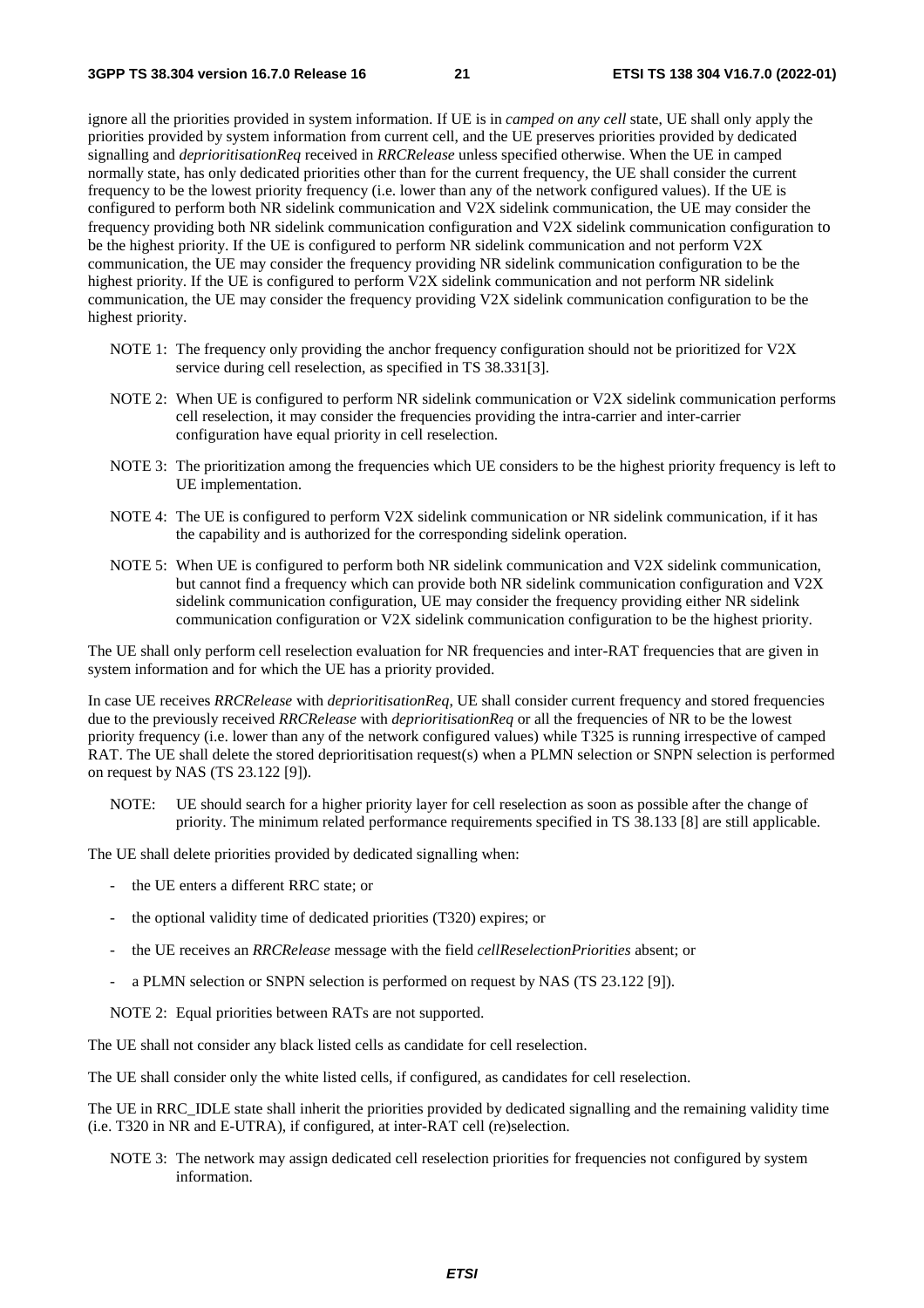#### 5.2.4.2 Measurement rules for cell re-selection

Following rules are used by the UE to limit needed measurements:

- If the serving cell fulfils  $S_{\text{IntaSearchP}}$  and  $S_{\text{IntaSearchO}}$ , the UE may choose not to perform intrafrequency measurements.
- Otherwise, the UE shall perform intra-frequency measurements.
- The UE shall apply the following rules for NR inter-frequencies and inter-RAT frequencies which are indicated in system information and for which the UE has priority provided as defined in 5.2.4.1:
	- For a NR inter-frequency or inter-RAT frequency with a reselection priority higher than the reselection priority of the current NR frequency, the UE shall perform measurements of higher priority NR interfrequency or inter-RAT frequencies according to TS 38.133 [8].
	- For a NR inter-frequency with an equal or lower reselection priority than the reselection priority of the current NR frequency and for inter-RAT frequency with lower reselection priority than the reselection priority of the current NR frequency:
		- If the serving cell fulfils  $Srxlev > S<sub>nonIntraSearchP</sub>$  and  $Squal > S<sub>nonIntraSearchD</sub>$ , the UE may choose not to perform measurements of NR inter-frequency cells of equal or lower priority, or inter-RAT frequency cells of lower priority;
		- Otherwise, the UE shall perform measurements of NR inter-frequency cells of equal or lower priority, or inter-RAT frequency cells of lower priority according to TS 38.133 [8].
- If the UE supports relaxed measurement and *relaxedMeasurement* is present in *SIB2*, the UE may further relax the needed measurements, as specified in clause 5.2.4.9.

### 5.2.4.3 Mobility states of a UE

#### 5.2.4.3.0 Introduction

The UE mobility state is determined if the parameters (TCRmax, NCR\_H, NCR\_M and TCRmaxHyst) are broadcasted in system information for the serving cell.

#### **State detection criteria:**

Normal-mobility state criteria:

- If number of cell reselections during time period  $T_{CRmax}$  is less than  $N_{CR\_M}$ .

Medium-mobility state criteria:

If number of cell reselections during time period  $T_{CRmax}$  is greater than or equal to N<sub>CR M</sub> but less than or equal to  $N_{CR-H}$ .

High-mobility state criteria:

- If number of cell reselections during time period  $T_{CRmax}$  is greater than N<sub>CR</sub> H.

The UE shall not consider consecutive reselections where a cell is reselected again right after one reselection for mobility state detection criteria.

#### **State transitions:**

The UE shall:

- if the criteria for High-mobility state is detected:
	- enter High-mobility state.
- else if the criteria for Medium-mobility state is detected:
	- enter Medium-mobility state.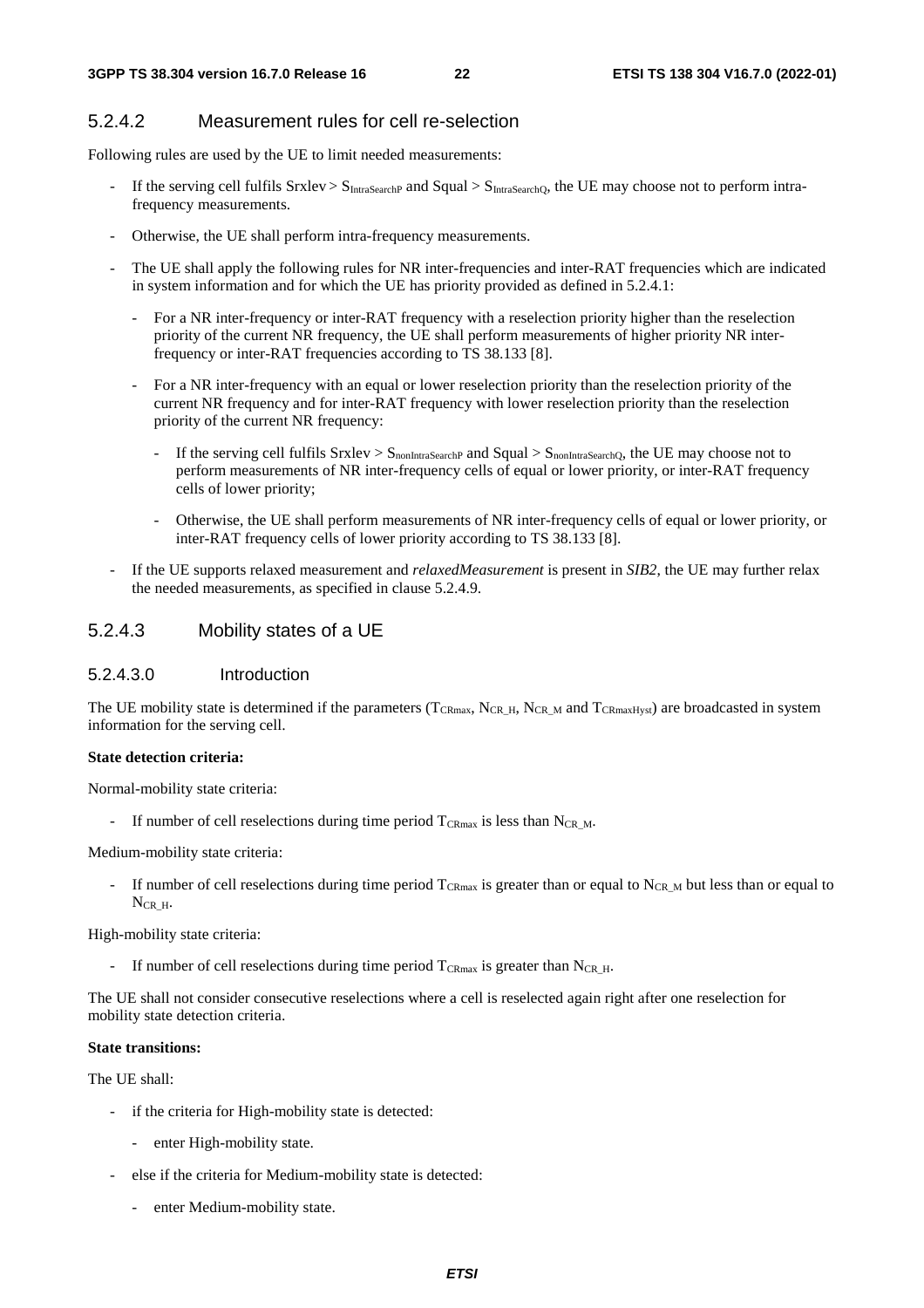- else if criteria for either Medium- or High-mobility state is not detected during time period TCRmaxHys**t**:
	- enter Normal-mobility state.

If the UE is in High- or Medium-mobility state, the UE shall apply the speed dependent scaling rules as defined in clause 5.2.4.3.1.

#### 5.2.4.3.1 Scaling rules

UE shall apply the following scaling rules:

- If neither Medium- nor High-mobility state is detected:
	- no scaling is applied.
- If High-mobility state is detected:
	- Add the *sf-High* of "Speed dependent ScalingFactor for Q<sub>hyst</sub>" to Q<sub>hyst</sub> if broadcasted in system information;
	- For NR cells, multiply Treselection<sub>NR</sub> by the *sf-High* of "Speed dependent ScalingFactor for Treselection<sub>NR</sub>" if broadcasted in system information;
	- For EUTRA cells, multiply Treselection<sub>EUTRA</sub> by the *sf-High* of "Speed dependent ScalingFactor for Treselection<sub>EUTRA</sub>" if broadcasted in system information.
- If Medium-mobility state is detected:
	- Add the *sf-Medium* of "Speed dependent ScalingFactor for Q<sub>hyst</sub>" to Q<sub>hyst</sub> if broadcasted in system information;
	- For NR cells, multiply Treselection<sub>NR</sub> by the *sf-Medium* of "Speed dependent ScalingFactor for Treselection<sub>NR</sub>" if broadcasted in system information;
	- For EUTRA cells, multiply Treselection<sub>EUTRA</sub> by the *sf-Medium* of "Speed dependent ScalingFactor for Treselection<sub>EUTRA</sub>" if broadcasted in system information.

In case scaling is applied to any Treselection<sub>RAT</sub> parameter, the UE shall round up the result after all scalings to the nearest second.

#### 5.2.4.4 Cells with cell reservations, access restrictions or unsuitable for normal camping

For the highest ranked cell (including serving cell) according to cell reselection criteria specified in clause 5.2.4.6, for the best cell according to absolute priority reselection criteria specified in clause 5.2.4.5, the UE shall check if the access is restricted according to the rules in clause 5.3.1.

If that cell and other cells have to be excluded from the candidate list, as stated in clause 5.3.1, the UE shall not consider these as candidates for cell reselection. This limitation shall be removed when the highest ranked cell changes.

If the highest ranked cell or best cell according to absolute priority reselection rules is an intra-frequency or interfrequency cell which is not suitable due to one or more of the following reasons:

- this cell belongs to a PLMN which is not indicated as being equivalent to the registered PLMN, or
- this cell is a CAG cell that belongs to a PLMN which is equivalent to the registered PLMN but with no CAG-ID that is present in the UE's allowed CAG list being broadcasted, or
- this cell is not a CAG cell and the CAG-only indication in the UE is set, or
- this cell does not belong to a SNPN that is equal to the registered or selected SNPN of the UE in SNPN access mode,

the UE shall not consider this cell and, for operation in licensed spectrum, other cells on the same frequency as candidates for reselection for a maximum of 300 seconds.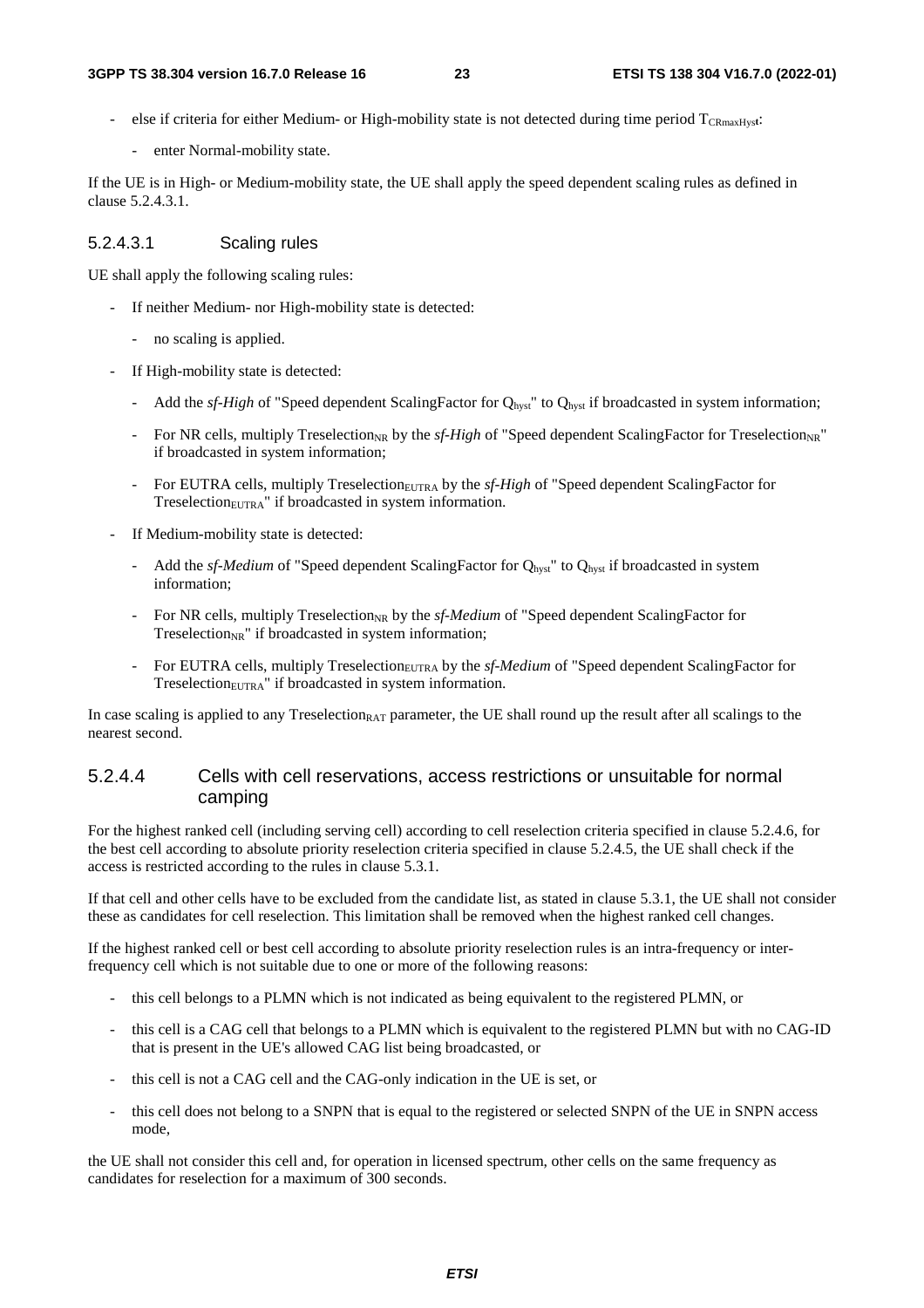For operation with shared spectrum channel access, when the highest ranked cell or best cell is not a candidate for reselection per the previous paragraph, the UE should continue to consider other cells on the same frequency for cell reselection, however if the second highest ranked cell on this frequency is also not suitable due to one or more of the above reasons, the UE may consider this frequency to be the lowest priority for a maximum of 300 seconds.

If the highest ranked cell or best cell according to absolute priority reselection rules is an intra-frequency or interfrequency cell which is not suitable due to being part of the "list of 5GS forbidden TAs for roaming", the UE shall not consider this cell and other cells on the same frequency as candidates for reselection for a maximum of 300 seconds.

If the highest ranked cell or best cell according to absolute priority reselection rules is an inter-RAT cell which is not suitable due to being part of the "list of forbidden TAs for roaming" or belonging to a PLMN which is not indicated as being equivalent to the registered PLMN, the UE shall not consider this cell and other cells on the same frequency, as candidates for reselection for a maximum of 300 seconds.

If the UE enters into state *any cell selection*, any limitation shall be removed. If the UE is redirected under NR control to a frequency for which the timer is running, the limitation(s) on that frequency shall be removed.

#### 5.2.4.5 NR Inter-frequency and inter-RAT Cell Reselection criteria

If *threshServingLowQ* is broadcast in system information and more than 1 second has elapsed since the UE camped on the current serving cell, cell reselection to a cell on a higher priority NR frequency or inter-RAT frequency than the serving frequency shall be performed if:

A cell of a higher priority NR or EUTRAN RAT/frequency fulfils Squal > Thresh<sub>X, High</sub>o during a time interval Treselection<sub>RAT</sub>

Otherwise, cell reselection to a cell on a higher priority NR frequency or inter-RAT frequency than the serving frequency shall be performed if:

- A cell of a higher priority RAT/ frequency fulfils Srxlev > Thresh<sub>X, HighP</sub> during a time interval Treselection<sub>RAT</sub>; and
- More than 1 second has elapsed since the UE camped on the current serving cell.

Cell reselection to a cell on an equal priority NR frequency shall be based on ranking for intra-frequency cell reselection as defined in clause 5.2.4.6.

If *threshServingLowQ* is broadcast in system information and more than 1 second has elapsed since the UE camped on the current serving cell, cell reselection to a cell on a lower priority NR frequency or inter-RAT frequency than the serving frequency shall be performed if:

The serving cell fulfils Squal < Thresh<sub>Serving, LowQ</sub> and a cell of a lower priority NR or E-UTRAN RAT/ frequency fulfils Squal > Thresh<sub>X, Low</sub> during a time interval Treselection<sub>RAT</sub>.

Otherwise, cell reselection to a cell on a lower priority NR frequency or inter-RAT frequency than the serving frequency shall be performed if:

- The serving cell fulfils Srxlev < Thresh<sub>Serving, LowP</sub> and a cell of a lower priority RAT/ frequency fulfils Srxlev > Thresh<sub>X, LowP</sub> during a time interval Treselection<sub>RAT</sub>; and
- More than 1 second has elapsed since the UE camped on the current serving cell.

Cell reselection to a higher priority RAT/frequency shall take precedence over a lower priority RAT/frequency if multiple cells of different priorities fulfil the cell reselection criteria.

If more than one cell meets the above criteria, the UE shall reselect a cell as follows:

- If the highest-priority frequency is an NR frequency, the highest ranked cell among the cells on the highest priority frequency(ies) meeting the criteria according to clause 5.2.4.6;
- If the highest-priority frequency is from another RAT, the strongest cell among the cells on the highest priority frequency(ies) meeting the criteria of that RAT.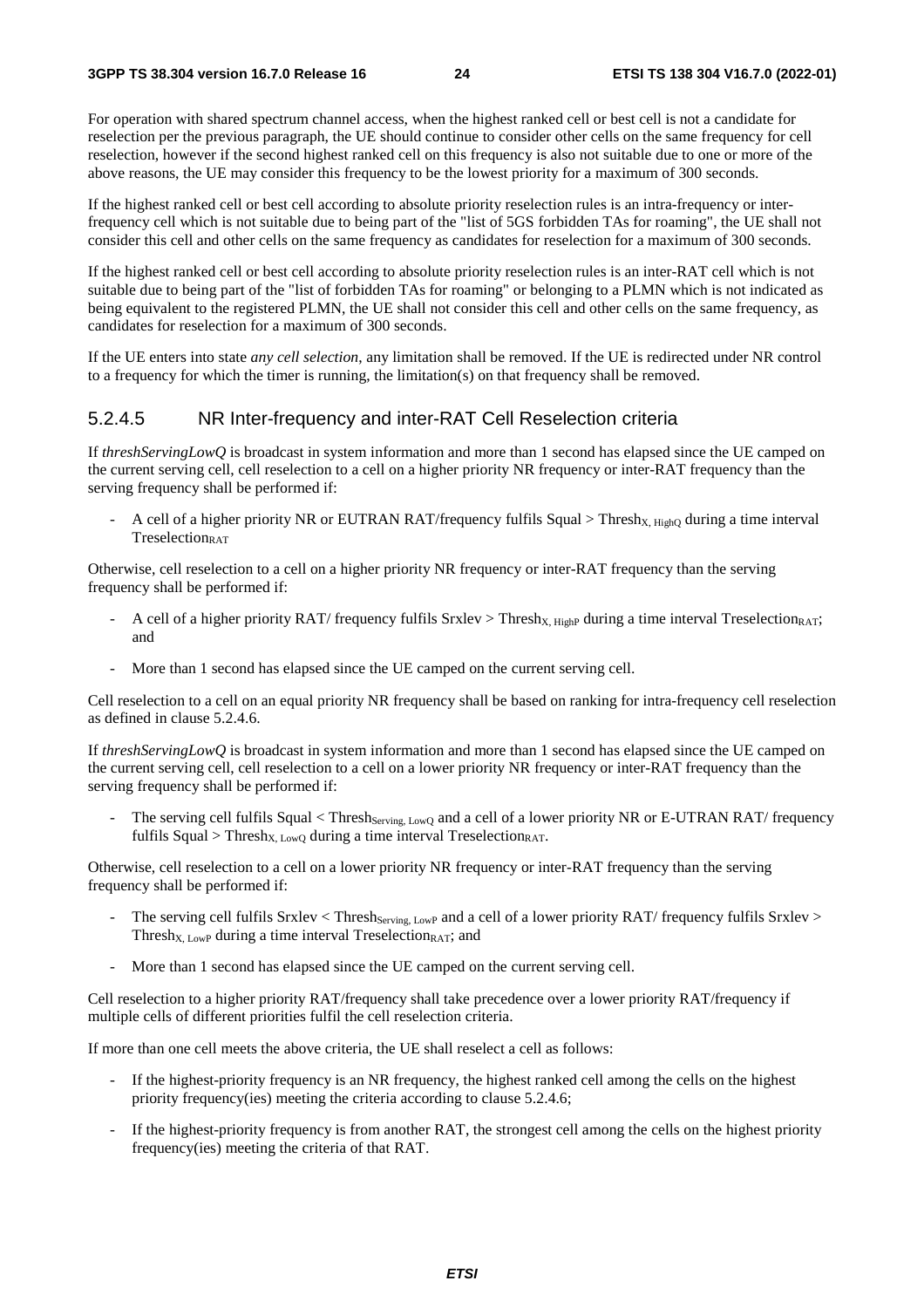#### 5.2.4.6 Intra-frequency and equal priority inter-frequency Cell Reselection criteria

The cell-ranking criterion  $R_s$  for serving cell and  $R_n$  for neighbouring cells is defined by:

 $R_s = Q_{meas.s} + Q_{hvst}$  - Qoffset<sub>temp</sub>

 $R_n = Q_{meas,n}$  -Qoffset - Qoffsettemp

where:

| $Q_{meas}$                       | RSRP measurement quantity used in cell reselections.                                                                                                                                                                                                                                                                              |
|----------------------------------|-----------------------------------------------------------------------------------------------------------------------------------------------------------------------------------------------------------------------------------------------------------------------------------------------------------------------------------|
| Qoffset                          | For intra-frequency: Equals to Qoffset <sub>s,n</sub> , if Qoffset <sub>s,n</sub> is valid,<br>otherwise this equals to zero.<br>For inter-frequency: Equals to Qoffset <sub>s,n</sub> plus Qoffset <sub>frequency</sub> , if<br>$Q$ offset <sub>s.n</sub> is valid, otherwise this equals to $Q$ offset $f_{\text{frequency}}$ . |
| $\mathsf{Qoffset}_\mathsf{temp}$ | Offset temporarily applied to a cell as specified in TS 38.331 [3].                                                                                                                                                                                                                                                               |

The UE shall perform ranking of all cells that fulfil the cell selection criterion S, which is defined in 5.2.3.2.

The cells shall be ranked according to the R criteria specified above by deriving  $Q_{meas,n}$  and  $Q_{meas,s}$  and calculating the R values using averaged RSRP results.

If *rangeToBestCell* is not configured, the UE shall perform cell reselection to the highest ranked cell. If this cell is found to be not-suitable, the UE shall behave according to clause 5.2.4.4.

If *rangeToBestCell* is configured*,* then the UE shall perform cell reselection to the cell with the highest number of beams above the threshold (i.e. *absThreshSS-BlocksConsolidation*) among the cells whose R value is within *rangeToBestCell* of the R value of the highest ranked cell. If there are multiple such cells, the UE shall perform cell reselection to the highest ranked cell among them. If this cell is found to be not-suitable, the UE shall behave according to clause 5.2.4.4.

In all cases, the UE shall reselect the new cell, only if the following conditions are met:

- the new cell is better than the serving cell according to the cell reselection criteria specified above during a time interval Treselection<sub>RAT</sub>;
- more than 1 second has elapsed since the UE camped on the current serving cell.
- NOTE: If *rangeToBestCell* is configured but *absThreshSS-BlocksConsolidation* is not configured on an NR frequency, the UE considers that there is one beam above the threshold for each cell on that frequency.

#### 5.2.4.7 Cell reselection parameters in system information broadcasts

#### 5.2.4.7.0 General reselection parameters

Cell reselection parameters are broadcast in system information and are read from the serving cell as follows:

#### **absThreshSS-BlocksConsolidation**

This specifies the minimum threshold for beams which can be used for selection of the highest ranked cells, if *rangeToBestCell* is configured, and for beams used for derivation of cell measurement quantity. The parameter in *SIB2* applies to the current serving frequency and the parameter in *SIB4* applies to the corresponding inter-frequency.

#### **cellReselectionPriority**

This specifies the absolute priority for NR frequency or E-UTRAN frequency.

#### **cellReselectionSubPriority**

This specifies the fractional priority value added to cellReselectionPriority for NR frequency or E-UTRAN frequency.

#### **combineRelaxedMeasCondition**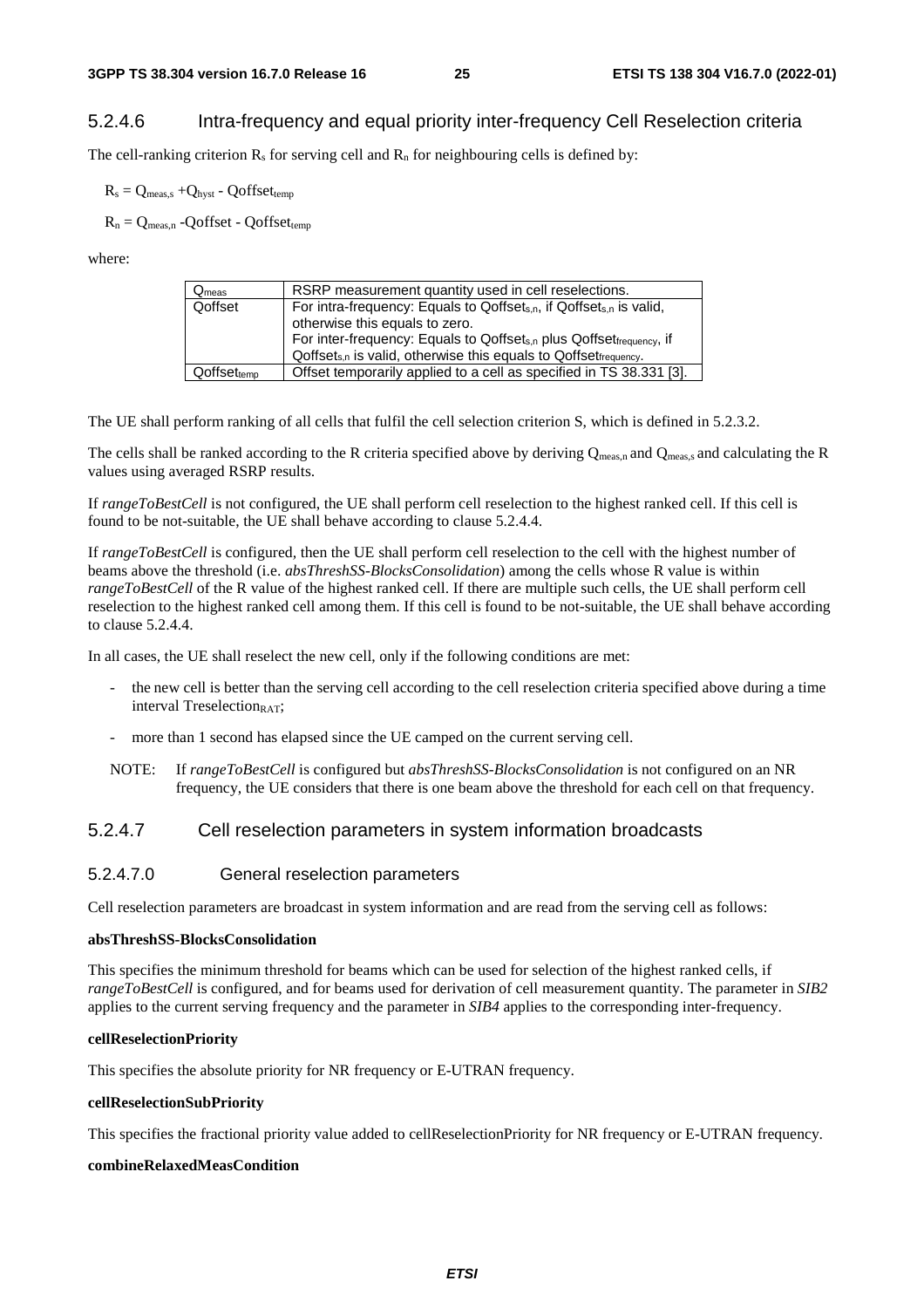This indicates when the UE needs to fulfil both low mobility criterion and not-at-cell-edge criterion to determine whether to relax measurement requirements.

#### **highPriorityMeasRelax**

This indicates whether measurement on higher priority frequency is allowed to be relaxed as specified in clause 5.2.4.9.0.

#### **nrofSS-BlocksToAverage**

This specifies the number of beams which can be used for selection of the highest ranked cell, if *rangeToBestCell* is configured, and the number of beams used for derivation of cell measurement quantity. The parameter in *SIB2* applies to the current serving frequency and the parameter in *SIB4* applies to the corresponding inter-frequency.

#### **Qoffsets,n**

This specifies the offset between the two cells.

#### **Qoffsetfrequency**

Frequency specific offset for equal priority NR frequencies.

#### **Qhyst**

This specifies the hysteresis value for ranking criteria.

#### **Qoffsettemp**

This specifies the additional offset to be used for cell selection and re-selection. It is temporarily used in case the RRC Connection Establishment fails on the cell as specified in TS 38.331 [3].

#### **Qqualmin**

This specifies the minimum required quality level in the cell in dB.

#### **Qrxlevmin**

This specifies the minimum required Rx level in the cell in dBm.

#### **Qrxlevminoffsetcell**

This specifies the cell specific Rx level offset in dB to Qrxlevmin.

#### **Qqualminoffsetcell**

This specifies the cell specific quality level offset in dB to Qqualmin.

#### **rangeToBestCell**

This specifies the R value range which the cells whose R value is within the range can be a candidate for the highest ranked cell. It is configured in SIB2 and used for intra-frequency and equal priority inter-frequency cell reselection and among the cells on the highest priority frequency(ies) for inter-frequency cell reselection within NR.

#### **SIntraSearchP**

This specifies the Srxlev threshold (in dB) for intra-frequency measurements.

#### **SIntraSearchQ**

This specifies the Squal threshold (in dB) for intra-frequency measurements.

#### **SnonIntraSearchP**

This specifies the Srxlev threshold (in dB) for NR inter-frequency and inter-RAT measurements.

#### **SnonIntraSearchQ**

This specifies the Squal threshold (in dB) for NR inter-frequency and inter-RAT measurements.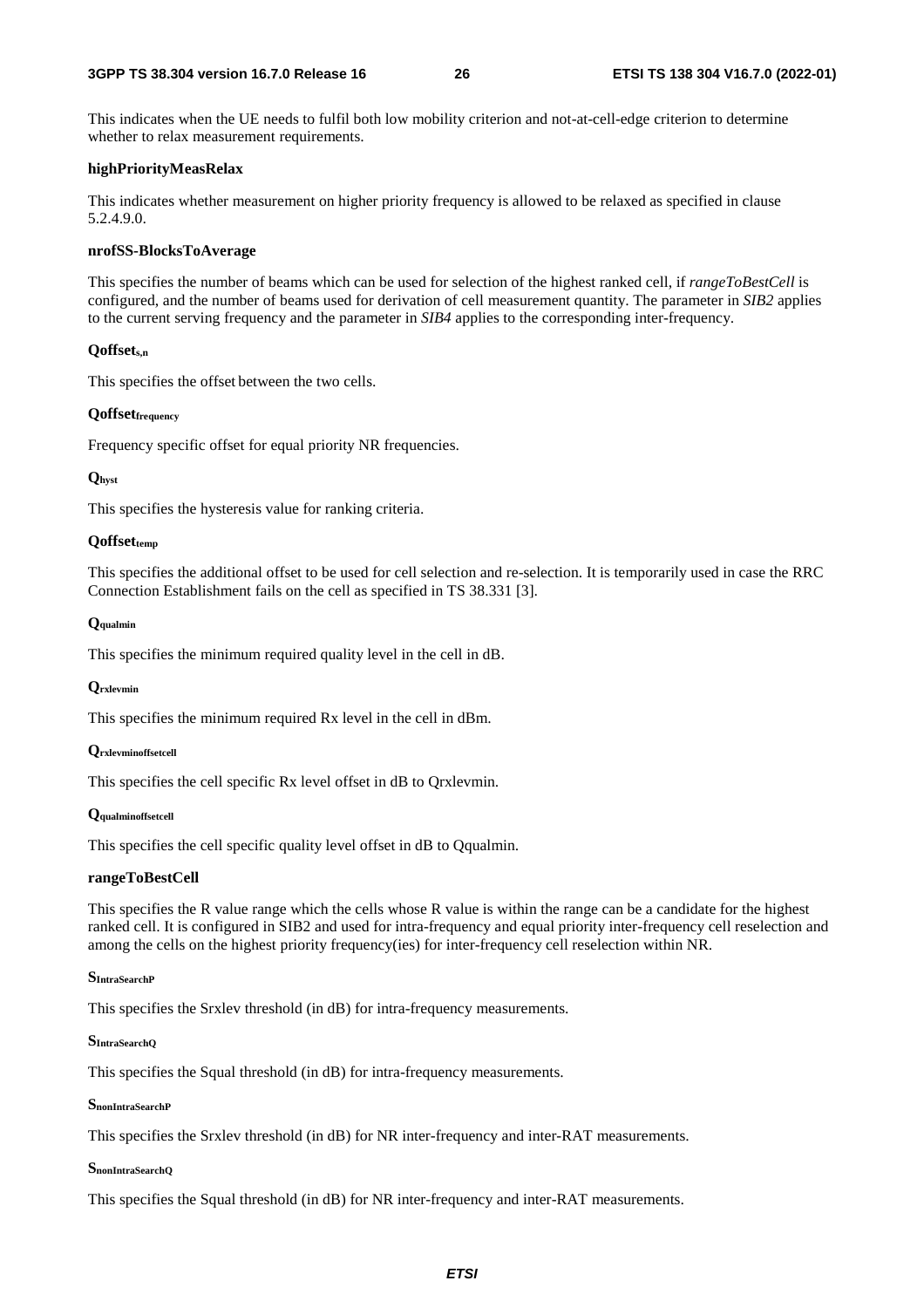#### **SSearchDeltaP**

This specifies the threshold (in dB) on Srxlev variation for relaxed measurement.

#### **SSearchThresholdP**

This specifies the Srxlev threshold (in dB) for relaxed measurement.

#### **SSearchThresholdQ**

This specifies the Squal threshold (in dB) for relaxed measurement.

#### **TreselectionRAT**

This specifies the cell reselection timer value. For each target NR frequency and for each RAT other than NR, a specific value for the cell reselection timer is defined, which is applicable when evaluating reselection within NR or towards other RAT (i.e. Treselection<sub>RAT</sub> for NR is Treselection<sub>NR</sub>, for E-UTRAN Treselection<sub>EUTRA</sub>).

NOTE: Treselection<sub>RAT</sub> is not broadcast in system information but used in reselection rules by the UE for each RAT.

#### **TreselectionNR**

This specifies the cell reselection timer value Treselection<sub>RAT</sub> for NR. The parameter can be set per NR frequency as specified in TS 38.331 [3].

#### **TreselectionEUTRA**

This specifies the cell reselection timer value  $T$ reselection<sub>RAT</sub> for E-UTRAN.

#### **ThreshX, HighP**

This specifies the Srxlev threshold (in dB) used by the UE when reselecting towards a higher priority RAT/ frequency than the current serving frequency. Each frequency of NR and E-UTRAN might have a specific threshold.

#### **ThreshX, HighQ**

This specifies the Squal threshold (in dB) used by the UE when reselecting towards a higher priority RAT/ frequency than the current serving frequency. Each frequency of NR and E-UTRAN might have a specific threshold.

#### **ThreshX, LowP**

This specifies the Srxlev threshold (in dB) used by the UE when reselecting towards a lower priority RAT/ frequency than the current serving frequency. Each frequency of NR and E-UTRAN might have a specific threshold.

#### **ThreshX, LowQ**

This specifies the Squal threshold (in dB) used by the UE when reselecting towards a lower priority RAT/ frequency than the current serving frequency. Each frequency of NR and E-UTRAN might have a specific threshold.

#### **ThreshServing, LowP**

This specifies the Srxlev threshold (in dB) used by the UE on the serving cell when reselecting towards a lower priority RAT/ frequency.

#### **ThreshServing, LowQ**

This specifies the Squal threshold (in dB) used by the UE on the serving cell when reselecting towards a lower priority RAT/ frequency.

#### **TSearchDeltaP**

This specifies the time period over which the Srxlev variation is evaluated for relaxed measurement.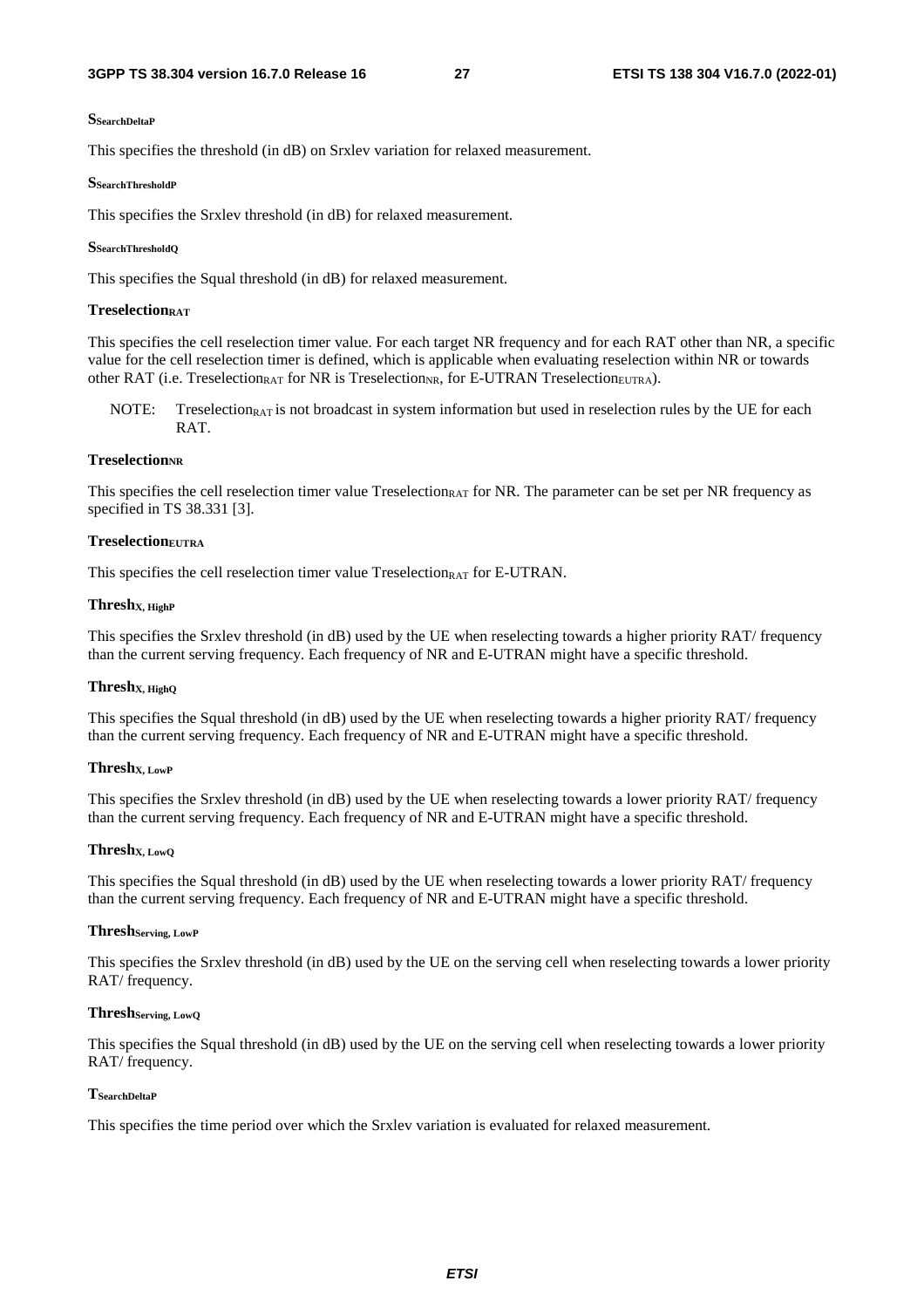#### 5.2.4.7.1 Speed dependent reselection parameters

Speed dependent reselection parameters are broadcast in system information and are read from the serving cell as follows:

#### **TCRmax**

This specifies the duration for evaluating allowed amount of cell reselection(s).

#### **NCR\_M**

This specifies the maximum number of cell reselections to enter Medium-mobility state.

#### **NCR\_H**

This specifies the maximum number of cell reselections to enter High-mobility state.

#### **TCRmaxHyst**

This specifies the additional time period before the UE can enter Normal-mobility state.

#### **Speed dependent ScalingFactor for Qhyst**

This specifies scaling factor for Qhyst in *sf-High* for High-mobility state and *sf-Medium* for Medium-mobility state.

#### **Speed dependent ScalingFactor for TreselectionNR**

This specifies scaling factor for Treselection<sub>NR</sub> in *sf-High* for High-mobility state and *sf-Medium* for Medium-mobility state.

#### **Speed dependent ScalingFactor for TreselectionEUTRA**

This specifies scaling factor for Treselection<sub>EUTRA</sub> in *sf-High* for High-mobility state and *sf-Medium* for Mediummobility state.

### 5.2.4.8 Inter-RAT Cell reselection in RRC\_INACTIVE state

For UE in the RRC\_INACTIVE state, upon cell reselection to another RAT, UE transitions from RRC\_INACTIVE to RRC\_IDLE and performs actions as specified in TS 38.331 [3].

#### 5.2.4.9 Relaxed measurement

#### 5.2.4.9.0 Relaxed measurement rules

When the UE is required to perform measurements of intra-frequency cells or NR inter-frequency cells or inter-RAT frequency cells according to the measurement rules in clause 5.2.4.2:

- if *lowMobilityEvaluation* is configured and *cellEdgeEvaluation* is not configured; and
- if the UE has performed normal intra-frequency, NR inter-frequency, or inter-RAT frequency measurements for at least  $T_{SearchDeltaP}$  after (re-)selecting a new cell; and
- if the relaxed measurement criterion in clause  $5.2.4.9.1$  is fulfilled for a period of  $T_{\text{SearchDelta}}$ :
	- the UE may choose to perform relaxed measurements for intra-frequency cells according to relaxation methods in clauses 4.2.2.9 in TS 38.133 [8];
	- if the serving cell fulfils  $S_{\text{rx}}$ lev  $> S_{\text{nonIntraSearch}}$  and  $S_{\text{qual}} > S_{\text{nonIntraSearchO}}$ :
		- for any NR inter-frequency or inter-RAT frequency of higher priority, if less than 1 hour has passed since measurements of corresponding frequency cell(s) for cell reselection were last performed; and,
		- if *highPriorityMeasRelax* is configured with value *true*:
			- the UE may choose not to perform measurement on this frequency cell(s);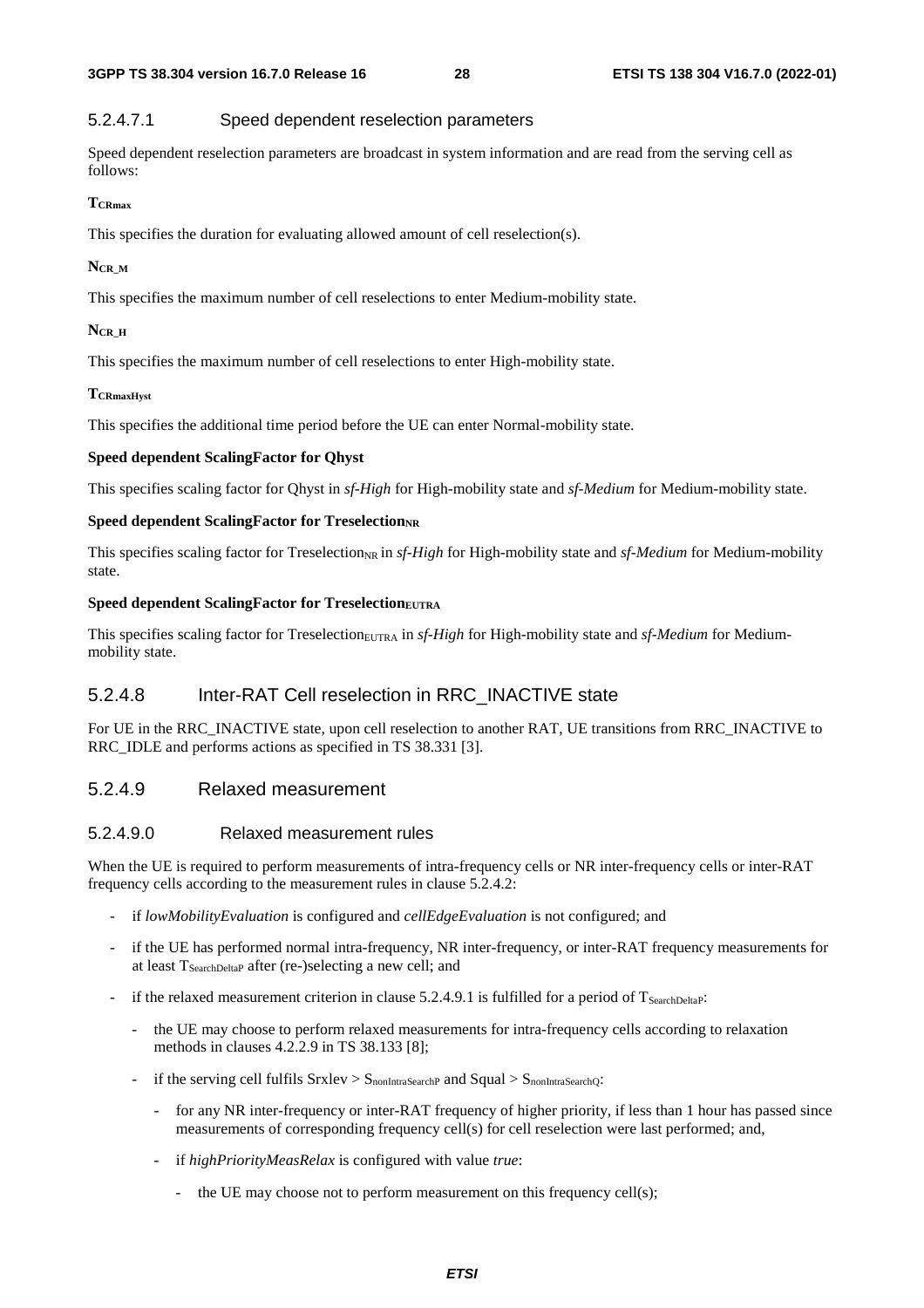- else (i.e. the serving cell fulfils  $Srxlev \leq S_{nonIntraSearchP}$  or  $Squal \leq S_{nonIntraSearchQ}$ ):
	- the UE may choose to perform relaxed measurements for NR inter-frequency cells or inter-RAT frequency cells according to relaxation methods in clauses 4.2.2.10, and 4.2.2.11 in TS 38.133 [8];
- if *cellEdgeEvaluation* is configured and *lowMobilityEvaluation* is not configured; and
- if the relaxed measurement criterion in clause 5.2.4.9.2 is fulfilled:
	- the UE may choose to perform relaxed measurements for intra-frequency cells according to relaxation methods in clauses 4.2.2.9 in TS 38.133 [8];
	- if the serving cell fulfils  $Srxlev \leq S_{nonIntraSearchP}$  or  $Squal \leq S_{nonIntraSearchO}$ :
		- the UE may choose to perform relaxed measurements for NR inter-frequency cells or inter-RAT frequency cells according to relaxation methods in clauses 4.2.2.10, and 4.2.2.11 in TS 38.133 [8];
- if both *lowMobilityEvaluation* and *cellEdgeEvaluation* are configured:
	- if the UE has performed normal intra-frequency, NR inter-frequency, or inter-RAT frequency measurements for at least  $T_{SearchDeltaP}$  after (re-)selecting a new cell; and
	- if the relaxed measurement criterion in clause 5.2.4.9.1 is fulfilled for a period of  $T_{\text{SearchDelta}}$ ; and
	- if the relaxed measurement criterion in clause 5.2.4.9.2 is fulfilled:
		- for any intra-frequency, NR inter-frequency, or inter-RAT frequency, if less than 1 hour has passed since measurements of corresponding frequency cell(s) for cell reselection were last performed:
			- the UE may choose not to perform measurement for measurements on this frequency cell(s);
	- else:
		- if the UE has performed normal intra-frequency, NR inter-frequency, or inter-RAT frequency measurements for at least T<sub>SearchDeltaP</sub> after (re-)selecting a new cell, and the relaxed measurement criterion in clause  $5.2.4.9.1$  is fulfilled for a period of  $T_{SearchDeltaP}$ ; or,
		- if the relaxed measurement criterion in clause 5.2.4.9.2 is fulfilled:
			- if *combineRelaxedMeasCondition* is not configured:
				- the UE may choose to perform relaxed measurements for intra-frequency cells, NR inter-frequency cells of equal or lower priority, or inter-RAT frequency cells of lower priority according to relaxation methods in clauses 4.2.2.9, 4.2.2.10, and 4.2.2.11 in TS 38.133 [8];
				- if the serving cell fulfils  $S_r$ xlev  $\leq S_{\text{nonIntraSearchP}}$  or  $S$ qual  $\leq S_{\text{nonIntraSearchO}}$ :
					- the UE may choose to perform relaxed measurement for NR inter-frequency cells of higher priority, or inter-RAT frequency cells of higher priority according to relaxation methods in clauses 4.2.2.10, and 4.2.2.11 in TS 38.133 [8];

The above relaxed measurements and no measurement are not applicable for frequencies that are included in *VarMeasIdleConfig*, if configured and for which the UE supports dual connectivity or carrier aggregation between those frequencies and the frequency of the current serving cell.

#### 5.2.4.9.1 Relaxed measurement criterion for UE with low mobility

The relaxed measurement criterion for UE with low mobility is fulfilled when:

 $(Srxlev_{Ref} - Srxlev) < S_{SearchDeltaP}$ ,

Where:

- Srxlev = current Srxlev value of the serving cell (dB).
- $S$ rxlev<sub>Ref</sub> = reference Srxlev value of the serving cell (dB), set as follows: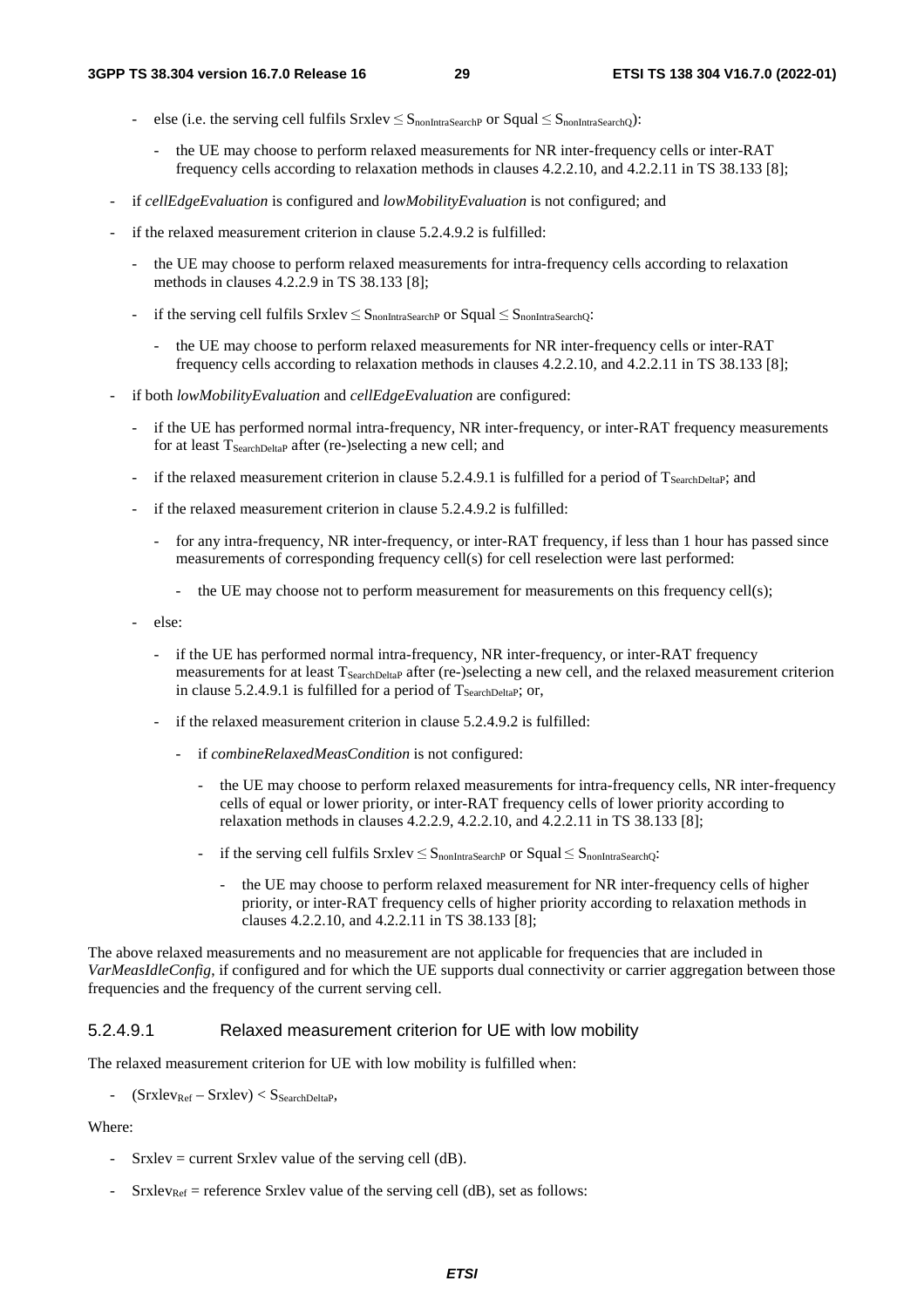- After selecting or reselecting a new cell, or
- If  $(Srxlev Srxlev_{Ref}) > 0$ , or
- If the relaxed measurement criterion has not been met for  $T_{SearchDelta}$ :
	- The UE shall set the value of  $Srxlev_{Ref}$  to the current Srxlev value of the serving cell.

#### 5.2.4.9.2 Relaxed measurement criterion for UE not at cell edge

The relaxed measurement criterion for UE not at cell edge is fulfilled when:

- $Srxlev > S<sub>SearchThresholdP</sub>$ , and,
- $Squal > S<sub>SearchThresholdQ</sub>$ , if  $S<sub>SearchThresholdQ</sub>$  is configured,

#### Where:

- $S$ rxlev = current Srxlev value of the serving cell (dB).
- $Squal = current$  Squal value of the serving cell (dB).

#### 5.2.4.10 Cell reselection with CAG cells

In addition to normal cell reselection, a UE may optionally use an autonomous search function to detect CAG cells on serving and non-serving frequencies. However UE shall follow the cell reselection criteria based on dedicated frequency priorities and only follow the autonomous cell search result if the result fulfils also the existing cell reselection criteria based on dedicated frequency priorities.

### 5.2.5 Camped Normally state

This state is applicable for RRC\_IDLE and RRC\_INACTIVE state.

When camped normally, the UE shall perform the following tasks:

- monitor the paging channel of the cell as specified in clause 7 according to information broadcast in *SIB1*;
- monitor Short Messages transmitted with P-RNTI over DCI as specified in clause 6.5 in TS 38.331 [3];
- monitor relevant System Information as specified in TS 38.331 [3];
- perform necessary measurements for the cell reselection evaluation procedure;
- execute the cell reselection evaluation process on the following occasions/triggers:
	- 1) UE internal triggers, so as to meet performance as specified in TS 38.133 [8];
	- 2) When information on the BCCH used for the cell reselection evaluation procedure has been modified.

## 5.2.6 Selection of cell at transition to RRC\_IDLE or RRC\_INACTIVE state

At reception of *RRCRelease* message to transition the UE to RRC\_IDLE or RRC\_INACTIVE, UE shall attempt to camp on a suitable cell according to *redirectedCarrierInfo* if included in the *RRCRelease* message. If the UE cannot find a suitable cell, the UE is allowed to camp on any suitable cell of the indicated RAT. If the *RRCRelease* message does not contain the *redirectedCarrierInfo,* UE shall attempt to select a suitable cell on an NR carrier. If no suitable cell is found according to the above, the UE shall perform cell selection using stored information in order to find a suitable cell to camp on.

When returning to RRC\_IDLE state after UE moved to RRC\_CONNECTED state from *camped on any cell* state, UE shall attempt to camp on an acceptable cell according to *redirectedCarrierInfo*, if included in the *RRCRelease* message. If the UE cannot find an acceptable cell, the UE is allowed to camp on any acceptable cell of the indicated RAT. If the *RRCRelease* message does not contain *redirectedCarrierInfo* UE shall attempt to select an acceptable cell on an NR frequency. If no acceptable cell is found according to the above, the UE not in SNPN Access Mode shall continue to search for an acceptable cell of any PLMN in state *any cell selection*.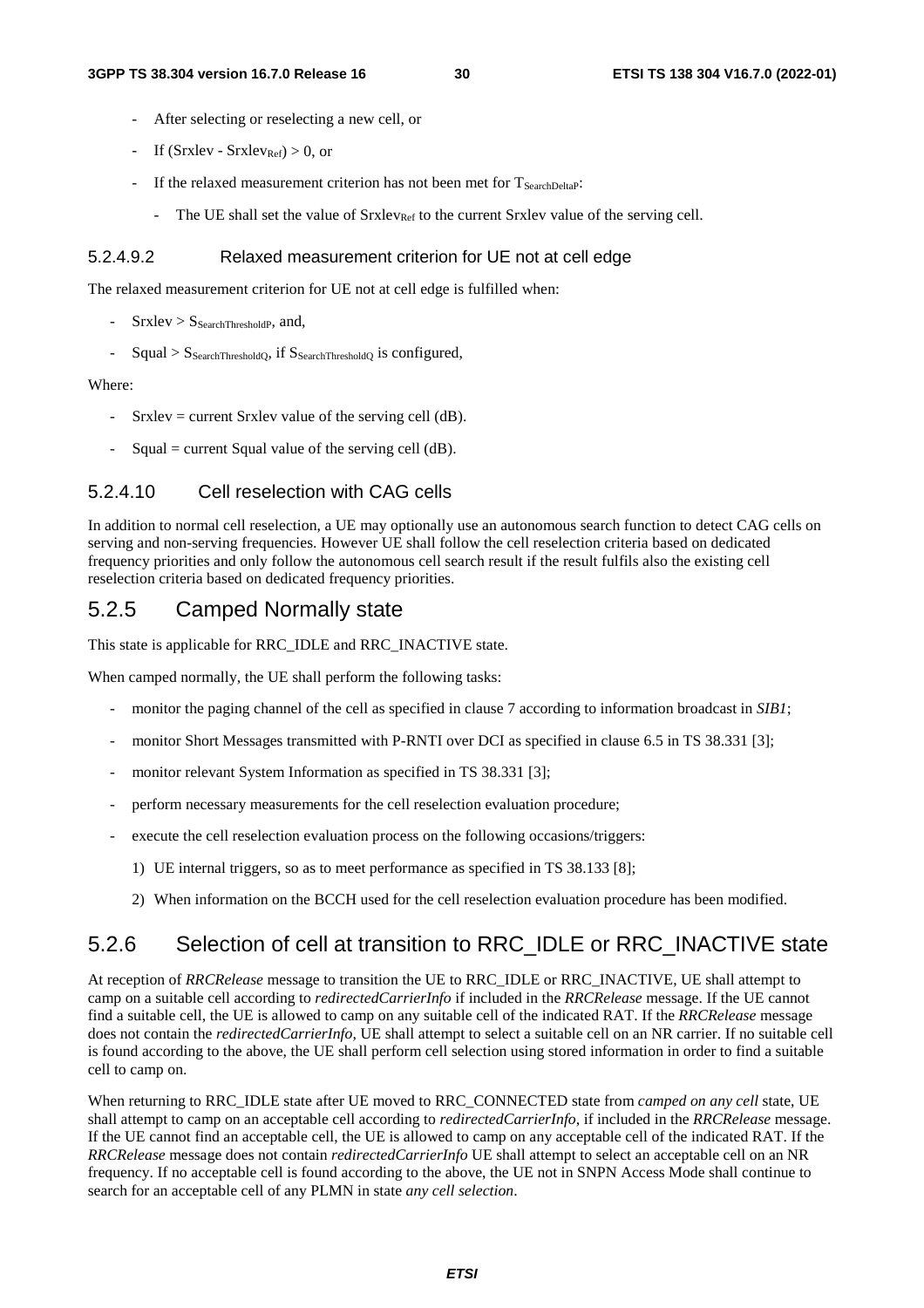### 5.2.7 Any Cell Selection state

This state is applicable for RRC\_IDLE and RRC\_INACTIVE state. In this state, the UE shall perform cell selection process to find a suitable cell. If the cell selection process fails to find a suitable cell after a complete scan of all RATs and all frequency bands supported by the UE, the UE not in SNPN Access Mode shall attempt to find an acceptable cell of any PLMN to camp on, trying all RATs that are supported by the UE and searching first for a high-quality cell, as defined in clause 5.1.1.2.

The UE, which is not camped on any cell, shall stay in this state.

## 5.2.8 Camped on Any Cell state

This state is only applicable for RRC\_IDLE state. In this state, the UE shall perform the following tasks:

- monitor Short Messages transmitted with P-RNTI over DCI as specified in clause 6.5 in TS 38.331 [3];
- monitor relevant System Information as specified in TS 38.331 [3]:
- perform necessary measurements for the cell reselection evaluation procedure;
- execute the cell reselection evaluation process on the following occasions/triggers:
	- 1) UE internal triggers, so as to meet performance as specified in TS 38.133 [8];
	- 2) When information on the BCCH used for the cell reselection evaluation procedure has been modified.
- regularly attempt to find a suitable cell trying all frequencies of all RATs that are supported by the UE. If a suitable cell is found, UE shall move to *camped normally* state.
- if the UE supports voice services and the current cell does not support IMS emergency calls as indicated by the field *ims-EmergencySupport* in SIB1 as specified in TS 38.331 [3], the UE shall perform cell selection/reselection to an acceptable cell that supports emergency calls in any supported RAT regardless of priorities provided in system information from current cell, if no suitable cell is found.

## 5.3 Cell Reservations and Access Restrictions

### 5.3.0 Introduction

There are two mechanisms which allow an operator to impose cell reservations or access restrictions. The first mechanism uses indication of cell status and special reservations for control of cell selection and reselection procedures. The second mechanism, referred to as Unified Access Control as specified in TS 38.331 [3], shall allow preventing selected access categories or access identities from sending initial access messages for load control reasons.

Unified Access Control does not apply to IAB-MTs.

### 5.3.1 Cell status and cell reservations

Cell status and cell reservations are indicated in the *MIB or SIB1* message as specified in TS 38.331 [3] by means of following fields:

- *cellBarred* (IE type: "barred" or "not barred") Indicated in *MIB* message. In case of multiple PLMNs or NPNs indicated in *SIB1*, this field is common for all PLMNs and NPNs
- *cellReservedForOperatorUse* (IE type: "reserved" or "not reserved") Indicated in *SIB1* message*.* In case of multiple PLMNs or NPNs indicated in *SIB1*, this field is specified per PLMN or per SNPN.
- *cellReservedForOtherUse* (IE type: "true") Indicated in *SIB1* message. In case of multiple PLMNs indicated in *SIB1*, this field is common for all PLMNs.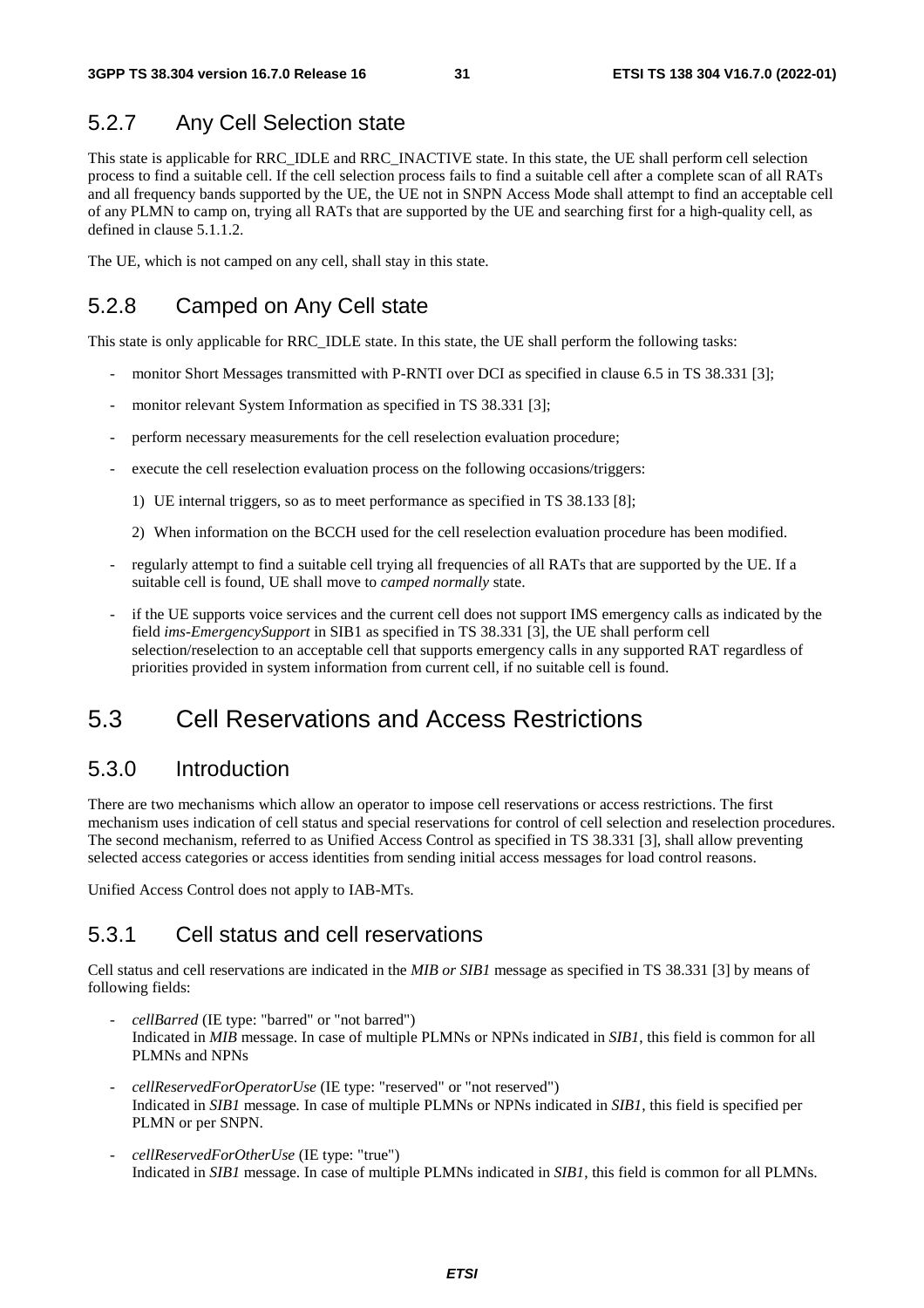- *cellReservedForFutureUse* (IE type: "true") Indicated in *SIB1* message. In case of multiple PLMNs or NPNs indicated in *SIB1*, this field is common for all PLMNs and NPNs.
- NOTE 0: IAB-MT ignores the *cellBarred*, *cellReservedForOperatorUse, cellReservedForFutureUse* and *intraFreqReselection* (i.e. treats *intraFreqReselection* as if it was set to *allowed*) as defined in TS 38.331 [3]. IAB-MT also ignores *cellReservedForOtherUse* for cell barring determination (i.e. NPN capable IAB-MT considers *cellReservedForOtherUse* for determination of an NPN-only cell) as defined in TS 38.331 [3].
- *iab-Support* (IE type: "true") Indicated in *SIB1* message. In case of multiple PLMNs or NPNs indicated in *SIB1*, this field is specified per PLMN or per SNPN.

When cell status is indicated as "not barred" and "not reserved" for operator use and not "true" for other use and not "true" for future use,

- All UEs shall treat this cell as candidate during the cell selection and cell reselection procedures.

When cell broadcasts any CAG-IDs or NIDs and the cell status is indicated as "not barred" and "not reserved" for operator use and "true" for other use, and not "true" for future use:

- All NPN-capable UEs shall treat this cell as candidate during the cell selection and cell reselection procedures, other UEs shall treat this cell as if cell status is "barred".

When cell status is indicated as "true" for other use, and either cell does not broadcast any CAG-IDs or NIDs or does not broadcast any CAG-IDs and the UE is not operating in SNPN Access Mode,

The UE shall treat this cell as if cell status is "barred".

When cell status is indicated as "true" for future use,

- The UE shall treat this cell as if cell status is "barred".

When cell status is indicated as "not barred" and "reserved" for operator use for any PLMN/SNPN and not "true" for other use and not "true" for future use,

- UEs assigned to Access Identity 11 or 15 operating in their HPLMN/EHPLMN shall treat this cell as candidate during the cell selection and reselection procedures if the field *cellReservedForOperatorUse* for that PLMN set to "reserved".
- UEs assigned to Access Identity 11 or 15 shall treat this cell as candidate during the cell selection and reselection procedures if the field *cellReservedForOperatorUse* for selected/registered SNPN is set to "reserved".
- UEs assigned to an Access Identity 0, 1, 2 and 12 to 14 shall behave as if the cell status is "barred" in case the cell is "reserved for operator use" for the registered PLMN/SNPN or the selected PLMN/SNPN.
- NOTE 1: Access Identities 11, 15 are only valid for use in the HPLMN/ EHPLMN; Access Identities 12, 13, 14 are only valid for use in the home country as specified in TS 22.261 [12].

When cell status "barred" is indicated or to be treated as if the cell status is "barred",

- The UE is not permitted to select/reselect this cell, not even for emergency calls.
- The UE shall select another cell according to the following rule:
- If the cell is to be treated as if the cell status is "barred" due to being unable to acquire the *MIB*:
	- the UE may exclude the barred cell as a candidate for cell selection/reselection for up to 300 seconds.
	- the UE may select another cell on the same frequency if the selection criteria are fulfilled.
- else:
	- If the field *intraFreqReselection* in *MIB* message is set to "allowed":
		- the UE may select another cell on the same frequency if re-selection criteria are fulfilled;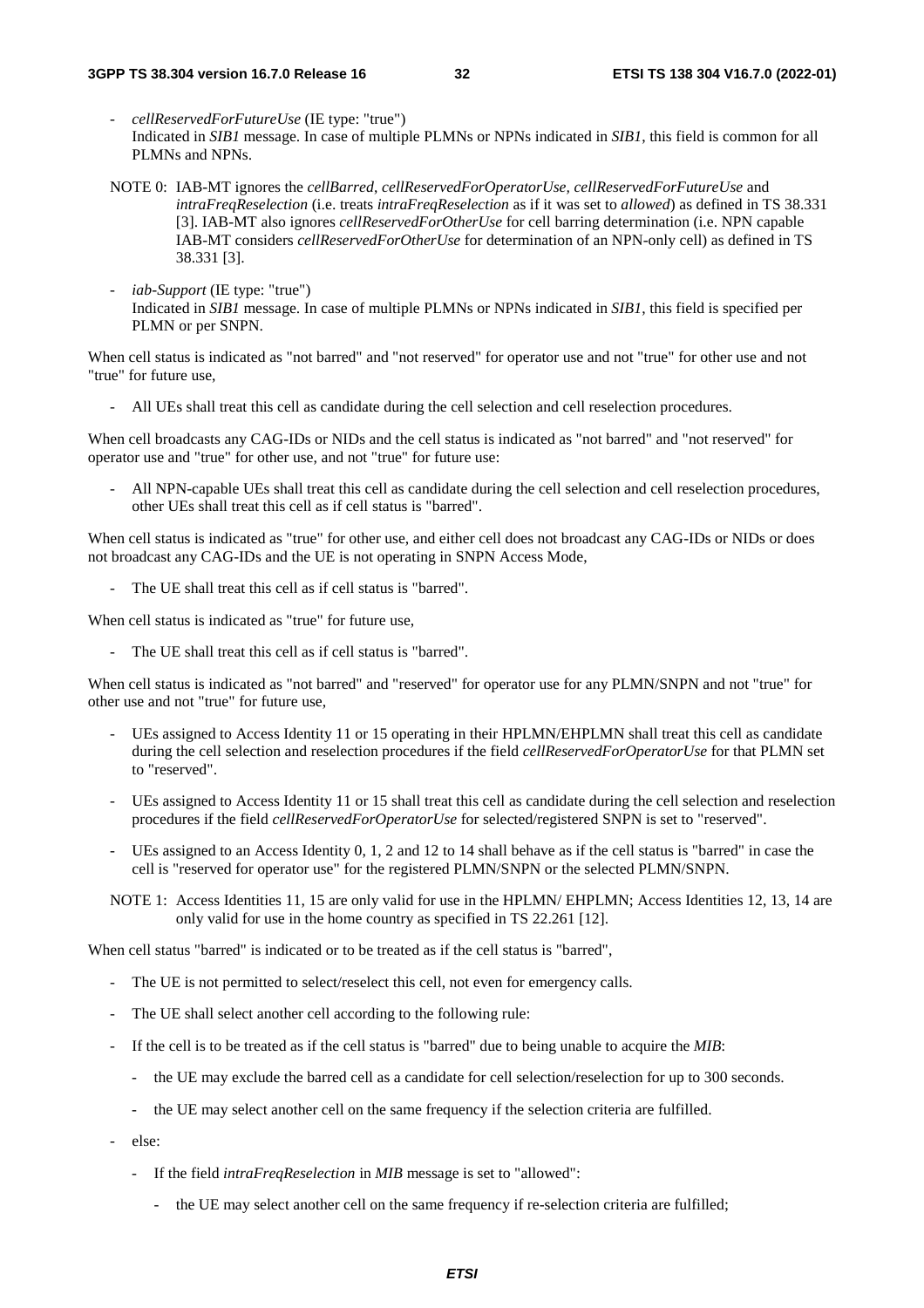- If the cell is to be treated as if the cell status is "barred" due to being unable to acquire the *SIB1*:
	- the UE may exclude the barred cell as a candidate for cell selection/reselection for up to 300 seconds;
- else:
	- the UE shall exclude the barred cell as a candidate for cell selection/reselection for 300 seconds.
- If the field *intraFreqReselection* in *MIB* message is set to "not allowed":
	- If the cell is to be treated as if the cell status is "barred" due to being unable to acquire the *SIB1*:
		- the UE may exclude the barred cell as a candidate for cell selection/reselection for up to 300 seconds;
		- If the cell operates in licensed spectrum:
			- the UE shall not re-select to another cell on the same frequency as the barred cell and exclude such cell(s) as candidate(s) for cell selection/reselection for 300 seconds;
		- else:
			- the UE may select to another cell on the same frequency if the reselection criteria are fulfilled.
	- else:
		- If the cell operates in licensed spectrum, or if this cell belongs to a PLMN which is indicated as being equivalent to the registered PLMN or the selected PLMN of the UE, or if this cell belongs to the registered SNPN or the selected SNPN of the UE:
			- the UE shall not re-select to another cell on the same frequency as the barred cell and exclude such cell(s) as candidate(s) for cell selection/reselection for 300 seconds;
		- else:
			- the UE may select to another cell on the same frequency if the reselection criteria are fulfilled.
		- the UE shall exclude the barred cell as a candidate for cell selection/reselection for 300 seconds.

The cell selection of another cell may also include a change of RAT.

NOTE 2: If barring of a cell is triggered by the condition of *trackingAreaCode* not being provided, as specified in TS 38.331 [3], the barring only applies to this PLMN and the UE can re-evaluate the barring condition again due to selection of another PLMN.

### 5.3.2 Unified access control

The information on cell access restrictions associated with Access Categories and Identities is broadcast in *SIB1* as part of Unified Access Control as specified in TS 38.331 [3].

The UE shall ignore Access Category and Identity related cell access restrictions for cell reselection. A change of the indicated access restriction shall not trigger cell reselection by the UE.

The UE shall consider Access Category and Identity related cell access restrictions for NAS initiated access attempts and RNAU as specified in TS 38.331 [3].

## 5.4 Tracking Area registration

In the UE, the AS shall report tracking area information to the NAS.

If the UE reads more than one PLMN identity in the current cell, the UE shall report the found PLMN identities that make the cell suitable in the tracking area information to NAS.

If the UE operating in SNPN access mode reads more than one SNPN identity in the current cell, the UE shall report the found SNPN identities that make the cell suitable in the tracking area information to NAS.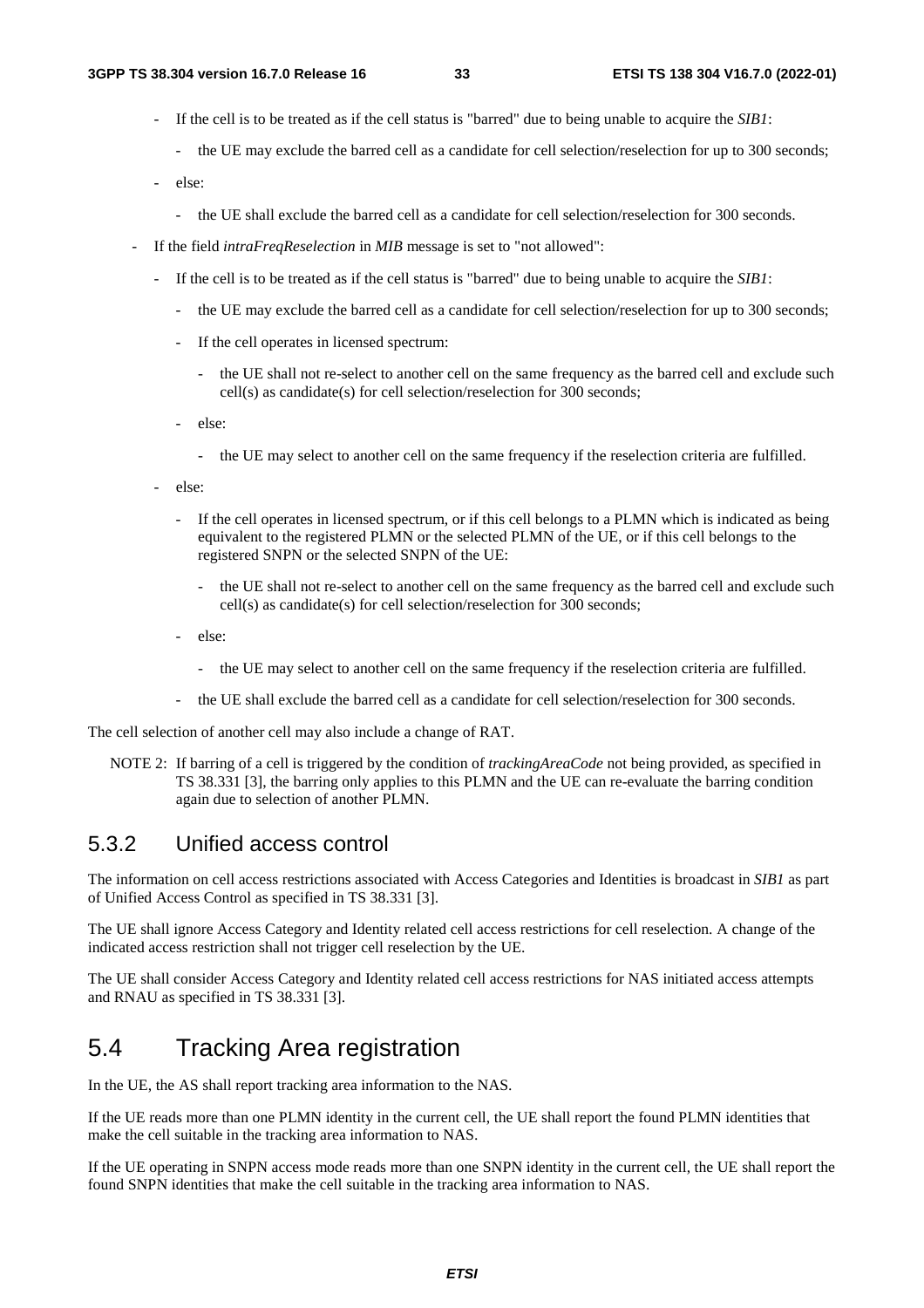The NAS part of the location registration process is specified in TS 23.122 [9].

## 5.5 RAN Area registration

The UE performs a RAN-based notification area update (RNAU) periodically or when the UE selects a cell that does not belong to the configured RNA.

## 6 Reception of broadcast information

## 6.1 Reception of system information

The NAS is informed if the cell selection and reselection results in changes in the received NAS system information.

The UE shall monitor the Paging Occasions (POs) as described in clause 7.1 to receive System Information change notifications in RRC\_IDLE and RRC\_INACTIVE. The changes in the system information are notified by the network using a Short Message as specified in TS 38.331 [3]. When the Short Message notifies system information changes, then the UE shall acquire or re-acquire the concerned system information as specified in TS 38.331 [3].

## 7 Paging

## 7.1 Discontinuous Reception for paging

The UE may use Discontinuous Reception (DRX) in RRC\_IDLE and RRC\_INACTIVE state in order to reduce power consumption. The UE monitors one paging occasion (PO) per DRX cycle. A PO is a set of PDCCH monitoring occasions and can consist of multiple time slots (e.g. subframe or OFDM symbol) where paging DCI can be sent (TS 38.213 [4]). One Paging Frame (PF) is one Radio Frame and may contain one or multiple PO(s) or starting point of a PO.

In multi-beam operations, the UE assumes that the same paging message and the same Short Message are repeated in all transmitted beams and thus the selection of the beam(s) for the reception of the paging message and Short Message is up to UE implementation. The paging message is same for both RAN initiated paging and CN initiated paging.

The UE initiates RRC Connection Resume procedure upon receiving RAN initiated paging. If the UE receives a CN initiated paging in RRC\_INACTIVE state, the UE moves to RRC\_IDLE and informs NAS.

The PF and PO for paging are determined by the following formulae:

SFN for the PF is determined by:

 $(SFN + PF \text{ offset}) \text{ mod } T = (T \text{ div } N)^*(UE \text{ ID } \text{mod } N)$ 

Index  $(i_s)$ , indicating the index of the PO is determined by:

 $i_s$  = floor (UE\_ID/N) mod Ns

The PDCCH monitoring occasions for paging are determined according to *pagingSearchSpace* as specified in TS 38.213 [4] and *firstPDCCH-MonitoringOccasionOfPO* and *nrofPDCCH-MonitoringOccasionPerSSB-InPO* if configured as specified in TS 38.331 [3]. When *SearchSpaceId* = 0 is configured for *pagingSearchSpace*, the PDCCH monitoring occasions for paging are same as for RMSI as defined in clause 13 in TS 38.213 [4].

When *SearchSpaceId* = 0 is configured for *pagingSearchSpace*, Ns is either 1 or 2. For Ns = 1, there is only one PO which starts from the first PDCCH monitoring occasion for paging in the PF. For  $Ns = 2$ , PO is either in the first half frame (i\_s = 0) or the second half frame (i\_s = 1) of the PF.

When *SearchSpaceId* other than 0 is configured for *pagingSearchSpace*, the UE monitors the  $(i_s + 1)<sup>th</sup>$  PO. A PO is a set of 'S\*X ' consecutive PDCCH monitoring occasions where 'S' is the number of actual transmitted SSBs determined according to *ssb-PositionsInBurst* in *SIB1* and X is the *nrofPDCCH-MonitoringOccasionPerSSB-InPO* if configured or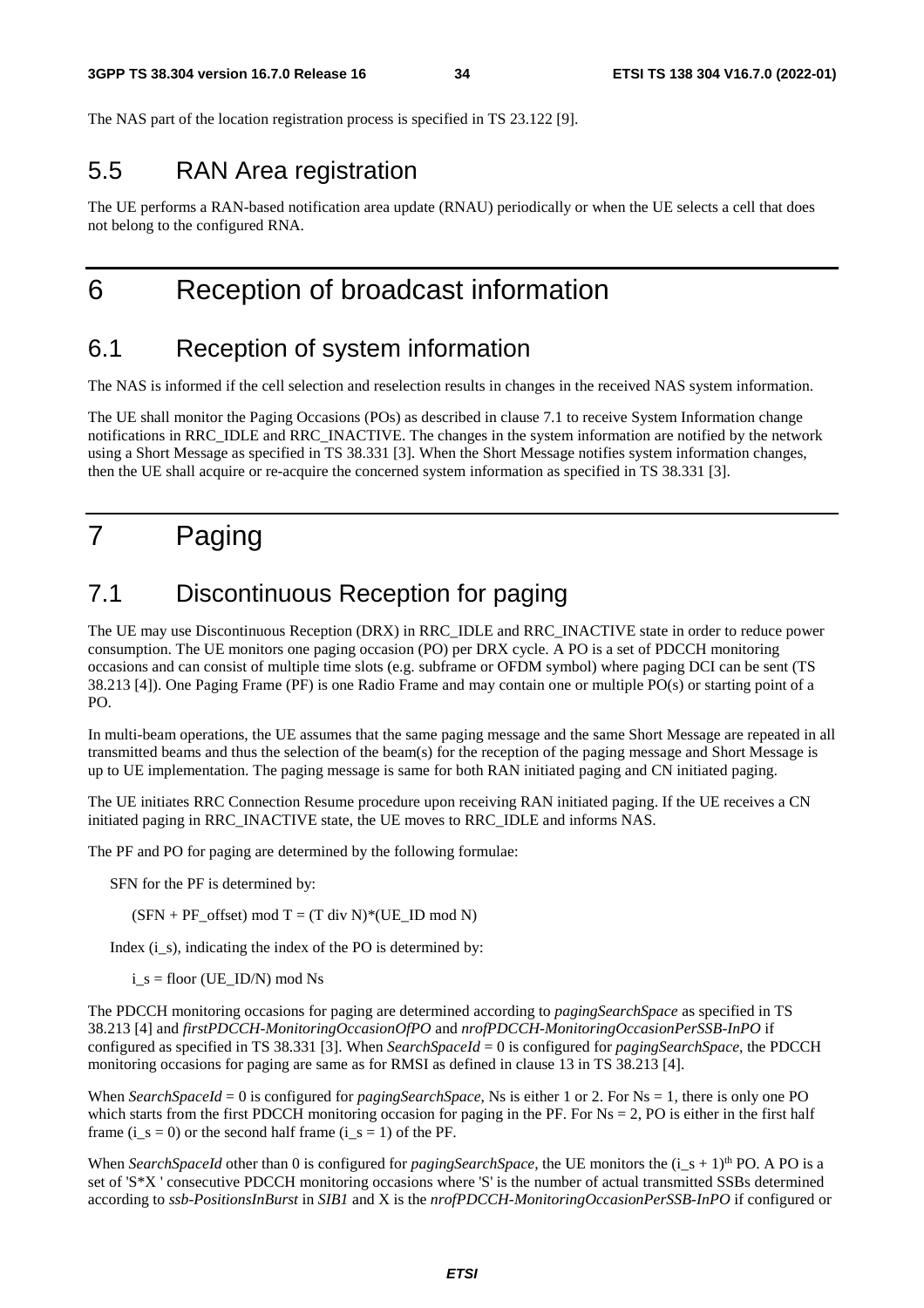is equal to 1 otherwise. The  $[x*S+K]^{\text{th}}$  PDCCH monitoring occasion for paging in the PO corresponds to the  $K^{\text{th}}$ transmitted SSB, where  $x=0,1,...,X-1$ ,  $K=1,2,...,S$ . The PDCCH monitoring occasions for paging which do not overlap with UL symbols (determined according to *tdd-UL-DL-ConfigurationCommon*) are sequentially numbered from zero starting from the first PDCCH monitoring occasion for paging in the PF. When *firstPDCCH-MonitoringOccasionOfPO*  is present, the starting PDCCH monitoring occasion number of  $(i_s + 1)$ <sup>th</sup> PO is the  $(i_s + 1)$ <sup>th</sup> value of the *firstPDCCH*-*MonitoringOccasionOfPO* parameter; otherwise, it is equal to i\_s \* S\*X. If X > 1, when the UE detects a PDCCH transmission addressed to P-RNTI within its PO, the UE is not required to monitor the subsequent PDCCH monitoring occasions for this PO.

NOTE 1: A PO associated with a PF may start in the PF or after the PF.

NOTE 2: The PDCCH monitoring occasions for a PO can span multiple radio frames. When *SearchSpaceId* other than 0 is configured for *paging-SearchSpace* the PDCCH monitoring occasions for a PO can span multiple periods of the paging search space.

The following parameters are used for the calculation of PF and i\_s above:

- T: DRX cycle of the UE (T is determined by the shortest of the UE specific DRX value(s), if configured by RRC and/or upper layers, and a default DRX value broadcast in system information. In RRC\_IDLE state, if UE specific DRX is not configured by upper layers, the default value is applied).
- N: number of total paging frames in T

Ns: number of paging occasions for a PF

PF offset: offset used for PF determination

UE\_ID: 5G-S-TMSI mod 1024

Parameters *Ns*, *nAndPagingFrameOffset*, *nrofPDCCH-MonitoringOccasionPerSSB-InPO*, and the length of default DRX Cycle are signaled in *SIB1*. The values of N and PF offset are derived from the parameter *nAndPagingFrameOffset* as defined in TS 38.331 [3]. The parameter *first-PDCCH-MonitoringOccasionOfPO* is signalled in *SIB1* for paging in initial DL BWP. For paging in a DL BWP other than the initial DL BWP, the parameter *first-PDCCH-MonitoringOccasionOfPO* is signaled in the corresponding BWP configuration.

If the UE has no 5G-S-TMSI, for instance when the UE has not yet registered onto the network, the UE shall use as default identity UE  $ID = 0$  in the PF and i\_s formulas above.

5G-S-TMSI is a 48 bit long bit string as defined in TS 23.501 [10]. 5G-S-TMSI shall in the formulae above be interpreted as a binary number where the left most bit represents the most significant bit.

8 Sidelink Operation

## 8.1 NR sidelink communication and V2X sidelink communication

The UE may transmit or receive NR sidelink communication if it fulfils the condition(s) defined in TS 38.331 [3], clause 5.8.2. When UE is in-coverage for sidelink operation as defined in clause 8.2, the UE may perform NR sidelink communication according to *SystemInformationBlockType12,* and when out-of-coverage for sidelink, the UE may perform NR sidelink communication according to *SL-V2X-PreconfigurationNR* or according to *SystemInformationBlockType12* of the cell on the frequency which provides inter-carrier NR sidelink configuration, as specified in TS 38.331 [3]. The UE shall not perform NR sidelink communication according to *SL-V2X-PreconfigurationNR* if the UE detects a cell providing NR sidelink configuration or inter-carrier NR sidelink configuration for the frequency UE is interested to perform NR sidelink communication on.

The UE may transmit or receive V2X sidelink communication if it fulfills the condition(s) defined in TS 36.331[6], clause 5.10.1d. When UE is in-coverage for sidelink operation as defined in clause 8.2, the UE may perform V2X sidelink communication according to *SystemInformationBlockType13/SystemInformationBlockType14* of the cell on an NR frequency.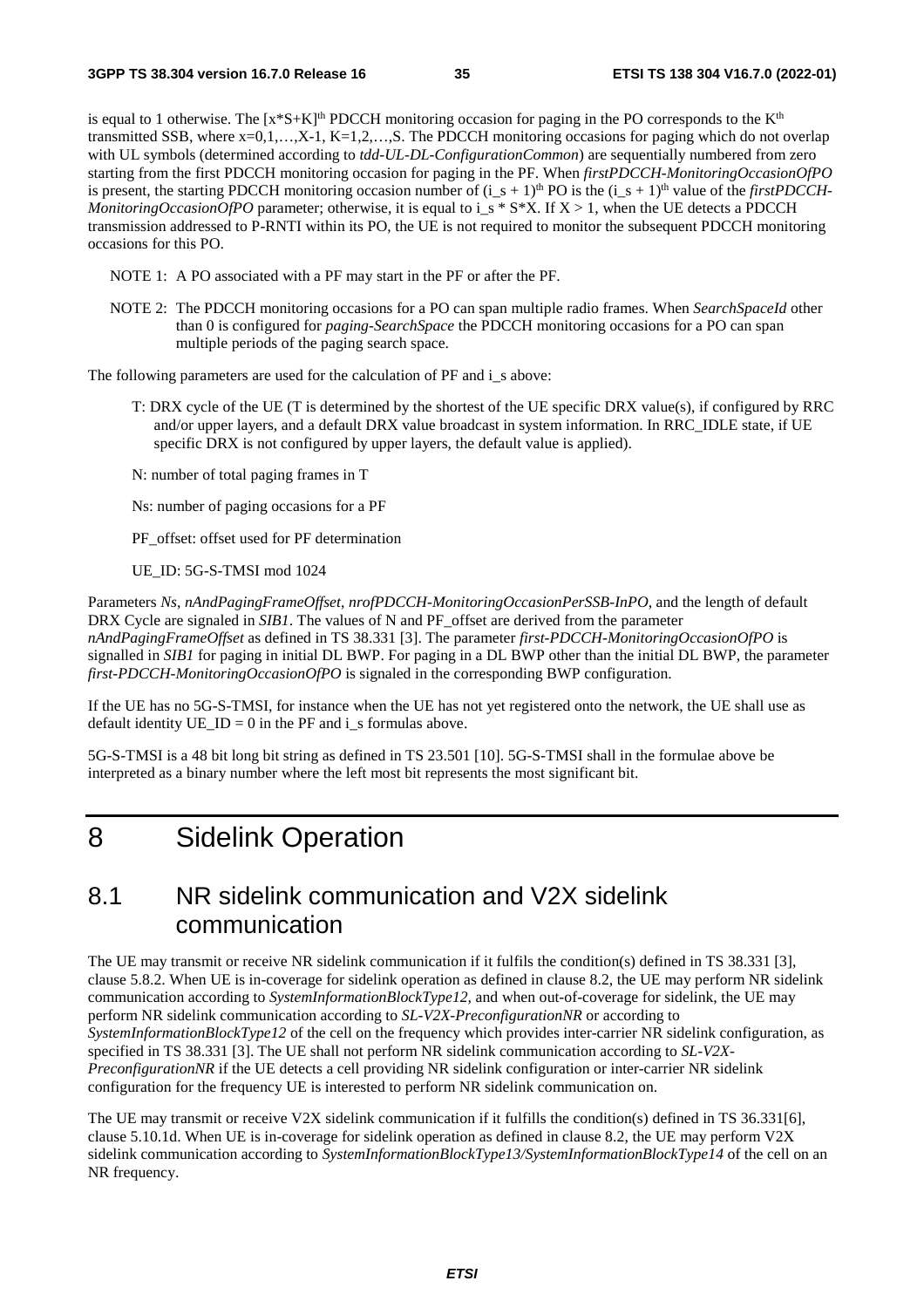## 8.2 Cell selection and reselection for Sidelink

The requirements defined in this clause for sidelink operation apply for UEs in RRC\_IDLE, RRC\_INACTIVE and in RRC\_CONNECTED.

When UE is interested to perform NR sidelink communication on non-serving frequency, it may perform measurements on that frequency or the frequencies which can provide inter carrier NR sidelink configuration for that frequency for cell selection and reselection purpose in accordance with TS 38.133[8]. When UE is interested to perform V2X sidelink communication on non-serving frequency, it may perform measurements on that frequency or the frequencies which can provide inter carrier V2X sidelink configuration for that frequency for cell selection and intra-frequency reselection purpose in accordance with TS 38.133[8].

If the UE detects at least one cell on the frequency which UE is configured to perform NR sidelink communication on fulfilling the S criterion in accordance with clause 8.2.1, it shall consider itself to be in-coverage for NR sidelink communication on that frequency. If the UE cannot detect any cell on that frequency meeting the S criterion, it shall consider itself to be out-of-coverage for NR sidelink communication on that frequency.

If the UE detects at least one cell on the frequency which UE is configured to perform V2X sidelink communication on fulfilling the S criterion in accordance with clause 8.2.1, it shall consider itself to be in-coverage for V2X sidelink communication on that frequency. If the UE cannot detect any cell on that frequency meeting the S criterion, it shall consider itself to be out-of-coverage for V2X sidelink communication on that frequency.

If the UE has selected a cell on a non-serving frequency for V2X sidelink communication, it shall perform additional intra-frequency reselection process to select a better cell for sidelink operation on that frequency in accordance with clause 8.2.1.

If the UE has selected a cell on a non-serving frequency for NR sidelink communication, it shall perform additional reselection process to select a better cell for sidelink operation in accordance with clause 8.2.1.

## 8.2.1 Parameters used for cell selection and reselection triggered for sidelink

When evaluating S criterion, R criterion (ranking) or inter-frequency cell reselection criterion, as defined in clause 5.2.3.2, clause 5.2.4.6 and clause 5.2.4.5 respectively, for cell selection/reselection triggered for NR sidelink communication or V2X sidelink communication on a non-serving frequency, UE shall perform the evaluation as follows:

- The UE shall use cell selection/reselection parameters broadcast by the concerned cell (i.e. selected cell for the sidelink operation) for the evaluation.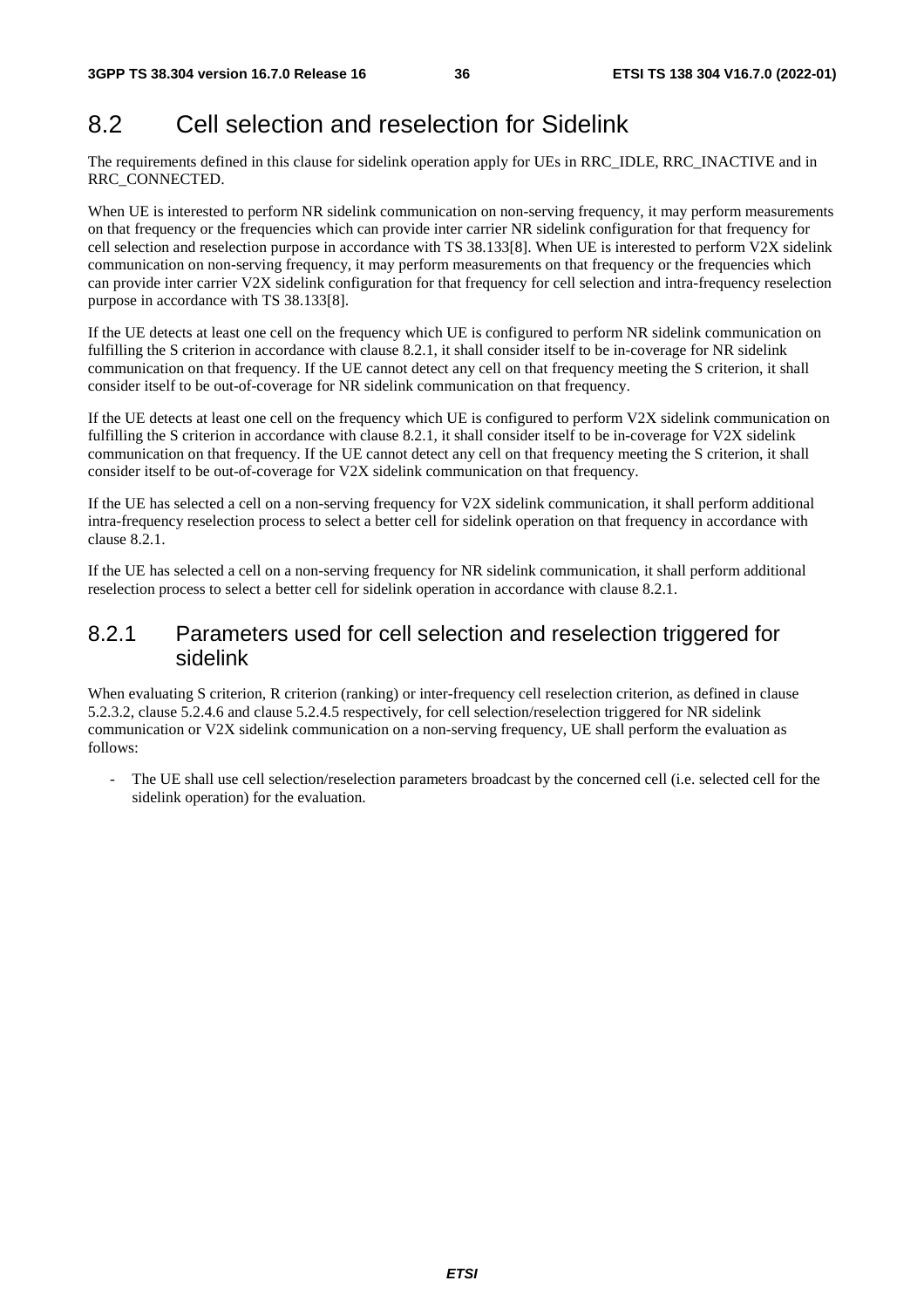Annex A (informative): Change history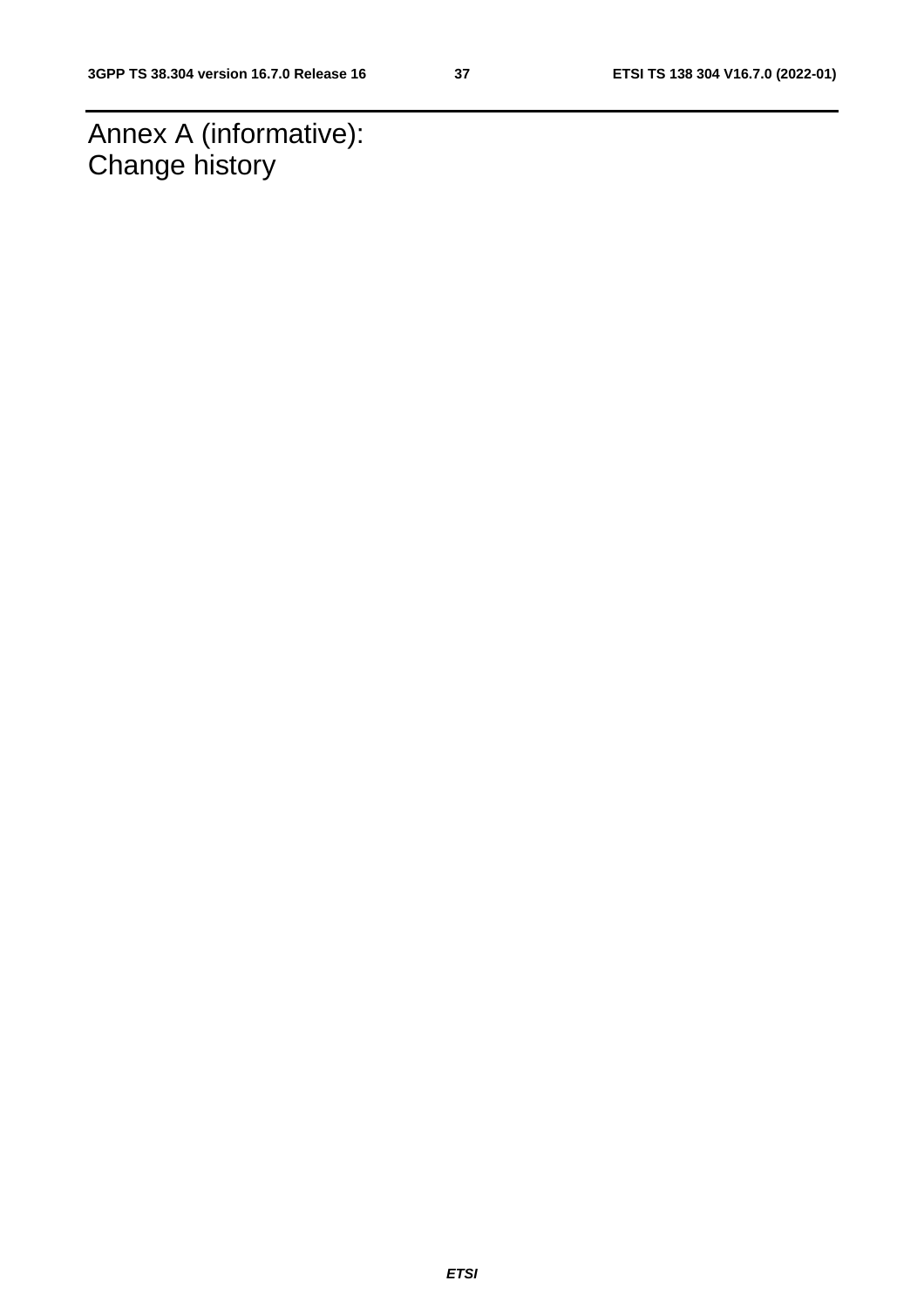|         |                        |                        |              |                         |         | <b>Change history</b>                                                                            |                       |
|---------|------------------------|------------------------|--------------|-------------------------|---------|--------------------------------------------------------------------------------------------------|-----------------------|
| Date    | <b>Meeting</b>         | TDoc                   | <b>CR</b>    | <b>Rev</b>              | Cat     | Subject/Comment                                                                                  | <b>New</b><br>version |
| 3/2017  |                        |                        |              |                         |         | Initial skeleton                                                                                 | 0.0.1                 |
| 5/2017  |                        |                        |              |                         |         | Updated initial skeleton                                                                         | 0.0.2                 |
| 6/2017  |                        |                        |              |                         |         | Updated based on RAN2#98 agreements                                                              | 0.0.3                 |
| 8/2017  |                        |                        |              |                         |         | Updated based on feedback from companies                                                         | 0.0.4                 |
| 10/2017 |                        |                        |              |                         |         | No changes                                                                                       | 0.0.5                 |
| 11/2017 |                        |                        |              |                         |         | No changes                                                                                       | 0.0.6                 |
| 01/2018 |                        |                        |              |                         |         | No changes                                                                                       | 0.0.7                 |
| 01/2018 |                        |                        |              |                         |         | No changes                                                                                       | 0.1.0                 |
| 02/2018 |                        |                        |              |                         |         | Updated based on RAN-NR-AH1801 agreements                                                        | 0.1.1                 |
| 02/2018 |                        |                        |              |                         |         | No changes                                                                                       | 0.1.2                 |
| 03/2018 |                        |                        |              |                         |         | Updated based on RAN#101 agreements                                                              | 0.2.0                 |
| 03/2018 | <b>RAN#79</b>          | RP-180451              |              |                         |         | Typo corrections; submitted to RAN#79 for information                                            | 1.0.0                 |
| 04/2018 | <b>RAN2#1</b><br>01bis | R2-1805086             |              |                         |         | No changes                                                                                       | 1.0.1                 |
| 05/2018 | <b>RAN2#1</b><br>02    | R2-1806884             |              |                         |         | Updated based on RAN2#101bis agreements                                                          | 1.1.0                 |
| 06/2018 |                        | R2-1809262             |              |                         |         | Updated based on RAN2#102 agreements                                                             | 1.2.0                 |
| 06/2018 | <b>RP#80</b>           | RP-180694              |              |                         |         | Submitted to RAN#80 for approval                                                                 | 2.0.0                 |
| 06/2018 |                        |                        |              |                         |         | Upgraded to Rel-15 after the plenary approval                                                    | 15.0.0                |
| 09/2018 | <b>RP-81</b>           | RP-181941              | 0024         | $\overline{2}$          | F       | Miscellaneous Corrections based on endorsed CRs in RAN2#103                                      | 15.1.0                |
| 12/2018 | RP-82                  | R2-1818509 0047        |              | 4                       | F       | Clarification of Paging Monitoring Occasion                                                      | 15.2.0                |
|         | RP-82                  | R2-1816301 0049        |              | $\overline{2}$          | F       | Correction to description of PO for default association                                          | 15.2.0                |
|         | RP-82                  | R2-1819196 0051        |              | 3                       | F       | Corrections on 38.304                                                                            | 15.2.0                |
|         | RP-82                  | R2-1816678 0055        |              | $\overline{\mathbf{c}}$ | F       | CR on PDCCH monitoring occasions for paging                                                      | 15.2.0                |
|         | RP-82                  | R2-1817200 0056        |              | 2                       | F       | Release and Redirect in 2-step procedure                                                         | 15.2.0                |
|         | RP-82                  | R2-1818681 0062        |              | 4                       | F       | Clarification on final suitability check                                                         | 15.2.0                |
|         | RP-82                  | R2-1817261 0063        |              | 2                       | D       | Correction to Ambiguous Terminologies with respect to Cell Ranking                               | 15.2.0                |
|         | RP-82                  | R2-1818125 0066        |              | 2                       | F       | Correction on definition of PEMAX1, PEMAX2                                                       | 15.2.0                |
|         | RP-82                  | R2-1817662 0067        |              | $\overline{2}$          | F       | Clarification of mobility state detection criteria                                               | 15.2.0                |
|         | RP-82                  | R2-1818549 0074        |              | 2                       | F       | CR on UE behaviour upon lack of TAC in SIB1                                                      | 15.2.0                |
|         | RP-82                  | R2-1818508 0075        |              | 1                       | F       | Miscellaneous Corrections in Paging                                                              | 15.2.0                |
|         | RP-82                  | R2-1819037 0076        |              | 1                       | F       | Clarification for the UE behaviour in camped normally and camped<br>on any cell states           | 15.2.0                |
|         | RP-82                  | R2-1818883 0079        |              | 2                       | F       | Corrections on storing and discarding UE AS context                                              | 15.2.0                |
|         | RP-82                  | R2-1818998 0084        |              | $\overline{2}$          | F       | Correction to UE behavior for barred cell                                                        | 15.2.0                |
|         | RP-82                  | R2-1817141 0087        |              |                         | F       | Clarification on cell reselection conditions during TreselectionRAT                              | 15.2.0                |
|         | RP-82                  | R2-1818881 0088        |              | $\overline{2}$          | F       | Introduction of MICO mode                                                                        | 15.2.0                |
|         | RP-82                  | R2-1817145 0089        |              |                         | F       | Correction to monitoring paging in Camped on Any Cell state                                      | 15.2.0                |
|         | RP-82                  | R2-1818878 0090        |              | 1                       | F       | Minor clarifications for paging                                                                  | 15.2.0                |
|         | RP-82                  | R2-1818688 0096        |              |                         | F       | Correction to cell access barring alleviation in cell reselection                                | 15.2.0                |
|         | RP-82                  | R2-1818683 0097        |              |                         | F       | CR on 38.304 corrections                                                                         | 15.2.0                |
|         | RP-82                  | R2-1817738 0099        |              |                         | F       | 38.304 CR on derivation of N for paging                                                          | 15.2.0                |
|         | <b>RP-82</b>           | R2-1819026 0102        |              |                         | F       | Correction of PLMN selection in RRC_INACTIVE                                                     | 15.2.0                |
| 03/2019 | RP-83                  | RP-190540              | 0081         | 4                       | F       | CR on UE behavior if emergency call is not supported in the current<br>cell                      | 15.3.0                |
|         | RP-83                  | RP-190540              | 0103         | $\overline{2}$          | F       | Correction to number of radio frames spanned by PDCCH                                            | 15.3.0                |
|         | RP-83                  | RP-190540              | 0104         | $\mathbf{1}$            | F       | monitoring occasions of a PO<br>Correction to signaling aspects of parameter first-PDCCH-        | 15.3.0                |
|         |                        |                        |              |                         |         | MonitoringOccasionOfPO                                                                           |                       |
|         | RP-83                  | RP-190540              | 0111         |                         | F       | Clarification for paging and UL symbols                                                          | 15.3.0                |
|         | RP-83                  | RP-190544              | 0113         | 3                       | F       | Miscellaneous Corrections                                                                        | 15.3.0                |
|         | <b>RP-83</b>           | RP-190544              | 0117         | 1                       | F       | Correction on exception to cell categories for regional provision of<br>service                  | 15.3.0                |
| 06/2019 | <b>RP-84</b>           | RP-191373              | 0120         |                         | F       | UE behavior on cell reselection if rangeToBestCell is<br>configured_Option 2                     | 15.4.0                |
|         | RP-84                  | RP-191373              | 0121         |                         | F       | Miscellaneous Corrections                                                                        | 15.4.0                |
|         | $\overline{RP}$ -84    | RP-191374              | 0125         |                         | F       | CR on inter-RAT cell reselection                                                                 | 15.4.0                |
|         | RP-84                  | RP-191376              | 0126         | 1                       | F       | UE behaviour on the cell without TAC                                                             | 15.4.0                |
|         | RP-84                  | RP-191376              | 0128         | $\mathbf{1}$            | F       | Correction for Access Identity 0 when PLMN is reserved for operator<br>use                       | 15.4.0                |
|         | RP-84                  | RP-191376              | 0132         | 1                       | F       | Monitoring of short messages with multi-beams                                                    | 15.4.0                |
|         | <b>RP-85</b>           | RP-192193              |              | $\overline{2}$          | F       |                                                                                                  | 15.5.0                |
| 09/2019 |                        |                        | 0136         |                         | F       | Miscellaneous Corrections<br>Miscellaneous Corrections                                           |                       |
| 12/2019 | RP-86<br><b>RP-86</b>  | RP-192936              | 0139<br>0143 | $\boldsymbol{2}$<br>1   | F       |                                                                                                  | 15.6.0                |
|         |                        | RP-192938              |              | $\overline{4}$          | B       | Correction to Pcompensation for FR2                                                              | 15.6.0                |
| 03/2020 | <b>RP-87</b>           | RP-200344<br>RP-200353 | 0145         |                         | В       | Introduction of UE Power Saving in NR                                                            | 16.0.0<br>16.0.0      |
|         | RP-87                  |                        | 0148         | 2<br>$\overline{2}$     | $\sf B$ | Introduction of PRN for TS 38.304<br>Introduction of NR operation with Shared Spectrum Access in |                       |
|         | <b>RP-87</b>           | RP-200341              | 0149         |                         |         | Idle/Inactive mode                                                                               | 16.0.0                |
|         | <b>RP-87</b>           | RP-200349              | 0150         | 3                       | В       | Correction of TS 38.304 to introduce IAB                                                         | 16.0.0                |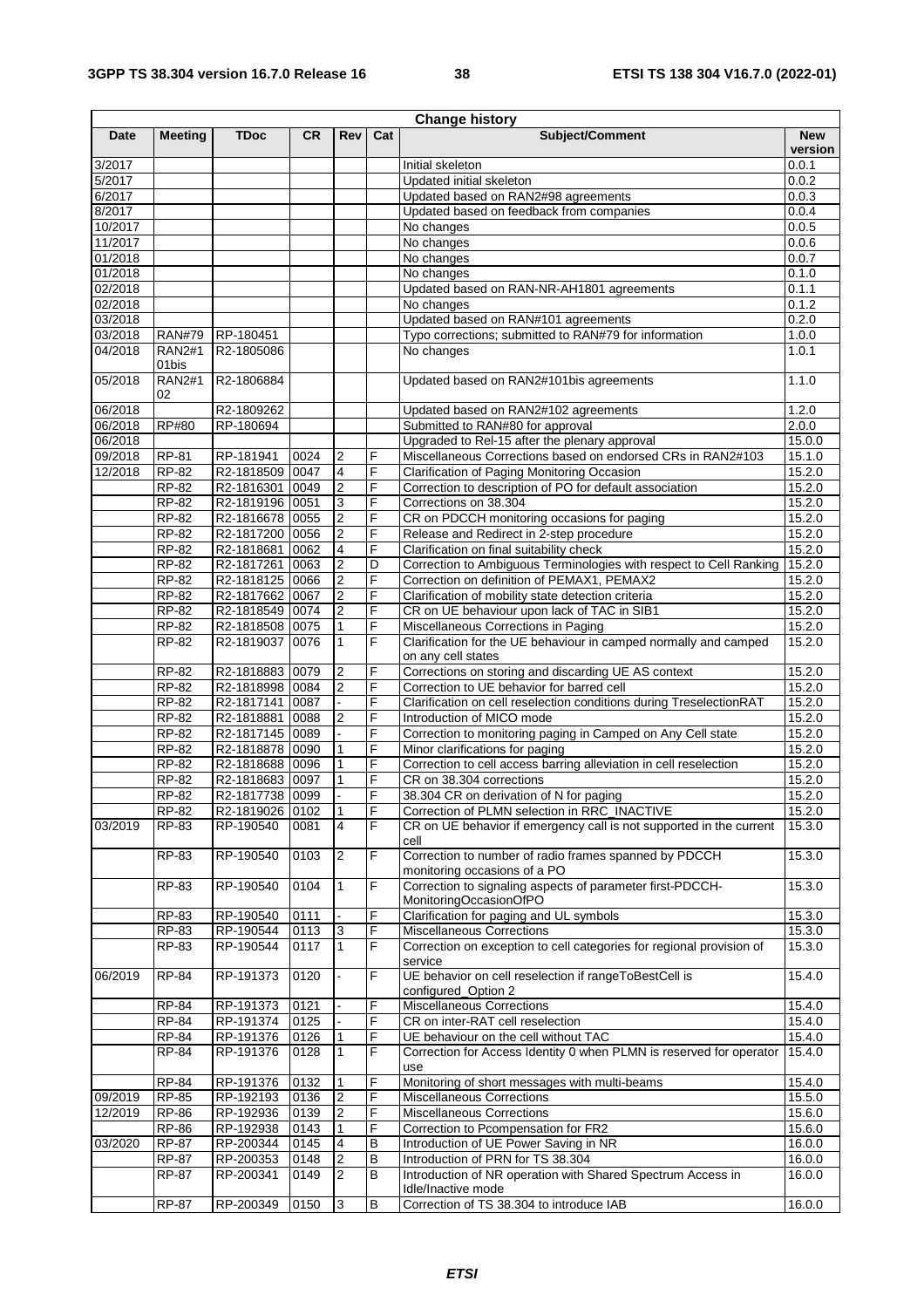|         | <b>RP-87</b> | RP-200346 | 0151 |   | B | CR on cell selection/ reselection for NR V2X UE                      | 16.0.0 |
|---------|--------------|-----------|------|---|---|----------------------------------------------------------------------|--------|
| 07/2020 | <b>RP-88</b> | RP-201179 | 0153 | 4 | F | Miscellaneous correction to 38.304 for IAB                           | 16.1.0 |
|         | <b>RP-88</b> | RP-201165 | 0155 | 4 | A | Corrections to cell barred handling                                  | 16.1.0 |
|         | <b>RP-88</b> | RP-201182 | 0156 | 3 | F | Corrrection to 38.304 for PRN                                        | 16.1.0 |
|         | <b>RP-88</b> | RP-201179 | 0157 | 4 | B | Corrections to 38.304 for supporting IAB in NPN                      | 16.1.0 |
|         | <b>RP-88</b> | RP-201174 | 0158 |   | B | CR for UE Power Saving in NR                                         | 16.1.0 |
|         | <b>RP-88</b> | RP-201190 | 0173 |   | Ć | Introduction of eCall over IMS for NR                                | 16.1.0 |
|         | <b>RP-88</b> | RP-201176 | 0174 | 2 | F | CR on cell (re)selection for sidelink in TS 38.304                   | 16.1.0 |
| 09/2020 | RP-89        | RP-201927 | 0175 |   | F | Correction to TS 38.304                                              | 16.2.0 |
|         | RP-89        | RP-201932 | 0184 |   | D | Miscellaneous corrections (Rapporteur)                               | 16.2.0 |
|         | RP-89        | RP-201923 | 0185 |   | F | Miscellaneous corrections for TS 38.304 for IAB                      | 16.2.0 |
|         | <b>RP-89</b> | RP-201929 | 0186 |   | F | CR for UE Power Saving in NR                                         | 16.2.0 |
|         | RP-89        | RP-201928 | 0187 |   | F | Idle mode corrections for NPN                                        | 16.2.0 |
| 12/2020 | RP-90        | RP-202776 | 0193 |   | F | Correction on RRM relaxation                                         | 16.3.0 |
|         | <b>RP-90</b> | RP-202771 | 0195 |   | F | <b>Miscellaneous Corrections</b>                                     | 16.3.0 |
|         | <b>RP-90</b> | RP-202769 | 0196 |   | F | Correction on inter-frequency operation                              | 16.3.0 |
| 03/2021 | RP-91        | RP-210689 | 0203 |   | F | Correction to 38.304 on intra-frequency reselection                  | 16.4.0 |
| 06/2021 | RP-92        | RP-211471 | 0206 |   | F | CR on the missing definition of "Available SNPN" in TS 38.304        | 16.5.0 |
|         | RP-92        | RP-211475 | 0211 | 2 | F | Correction of IFRI-related conditions                                | 16.5.0 |
| 09/2021 | RP-93        | RP-212442 | 0215 |   | F | Clarification of access restrictions during cell re-selection        | 16.6.0 |
|         | RP-93        | RP-212439 | 0217 |   | A | Clarification of barring when TAC is missing in RAN sharing          | 16.6.0 |
|         | RP-93        | RP-212438 | 0220 |   | A | Correction to cell selection and reselection due to SIB1 acquisition | 16.6.0 |
|         |              |           |      |   |   | failure                                                              |        |
| 12/2021 | <b>RP-94</b> | RP-213343 | 0222 |   | F | Correction for TS 38.304 on power class for cell selection of IAB    | 16.7.0 |